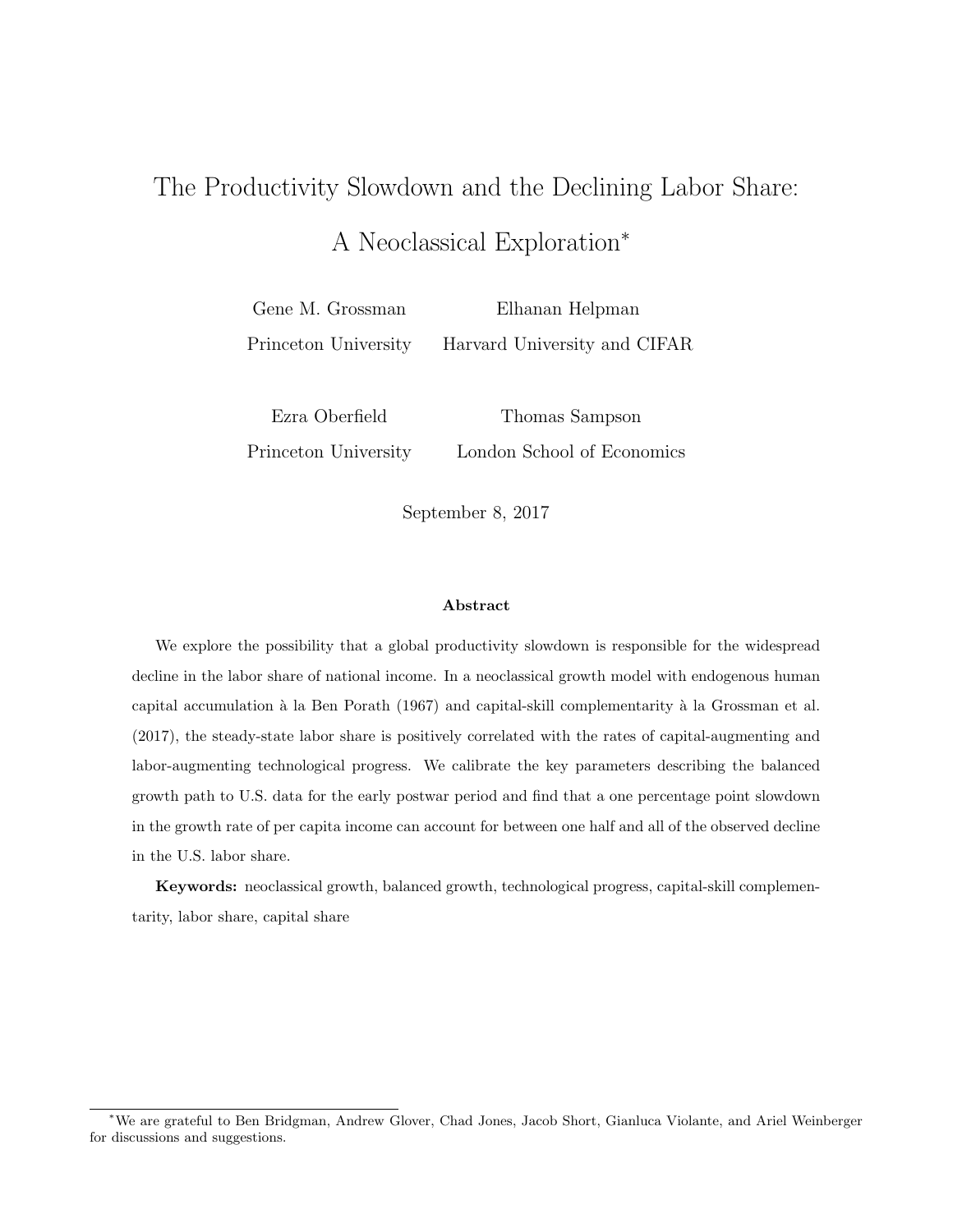## 1 Introduction

The labor share in national income has fallen dramatically in the United States and elsewhere in recent years. The decline began by at least 2000, and probably earlier. Meanwhile, measured productivity growth slowed noticeably over roughly the same period. In this paper, we explore the possibility that these two, seemingly-unrelated phenomena might in fact be connected by a process of neoclassical growth with endogenous human capital accumulation.

The decline in the labor share has been documented and discussed by many researchers, including Elsby et al. (2013), Karabarbounis and Neiman (2014), Bridgman (2014), Rognlie (2015), Lawrence (2015), Koh et al. (2016), Barkai (2016), Kehrig and Vincent (2017), and others. The precise magnitude of the drop is unclear and the starting date almost impossible to pinpoint, for a number of reasons. Elsby et al. (2013) and Karabarbounis and Neiman outline the difficulties associated with attributing selfemployment income to either capital or labor. Barkai (2016) discusses the evolution of the profit share, which he distinguishes from payments to capital and labor. Bridgman (2014) and Rognlie (2015) note the distinction between gross and net capital shares, and the problems that arise in measuring depreciation, especially for intangible assets. Koh et al. (2016) focus on obstacles to assessing the returns to intellectual property. Despite these many caveats, a consensus has emerged that the labor share in the United States has sustained a substantial and prolonged decline on the order of five or six percentage points. This observation upsets one of the Kaldor (1961) facts about the long-run stability of aggregate factor shares. Moreover, as Karabarbounis and Neiman (2014) and Piketty and Zucman (2014) emphasize, the tilt in the income distribution undoubtedly has been a global phenomenon.

We do not intend to wade into the debate about timing or magnitude, which already reflects a great deal of careful data work. But to set the stage for our later discussion, we depict in Figure [1](#page-2-0) the evolution of the labor share in the United States as reported by the BLS. The figure shows the share of labor compensation including wages, salaries and employer-contributed benefits in the non-farm business sector and in the nonfinancial corporate sector.<sup>[1](#page-1-0)</sup> Clearly, it is difficult to identify a precise starting point for any decline, but the figure shows that the labor share has fallen noticeably since 2000. Figure [2](#page-2-1) depicts the global trends. Here, we have used international data on labor compensation from the Penn World Tables and on compensation in the corporate sector from Karabarbounis and Neiman and have regressed the reported labor share in 125 and 66 countries, respectively, on country and year fixed effects.

<span id="page-1-0"></span><sup>&</sup>lt;sup>1</sup>Karabarbounis and Neiman (2014) argue that factor shares in the corporate sector are less subject to measurement error that derives from the imputation of labor earnings in unincorporated enterprises.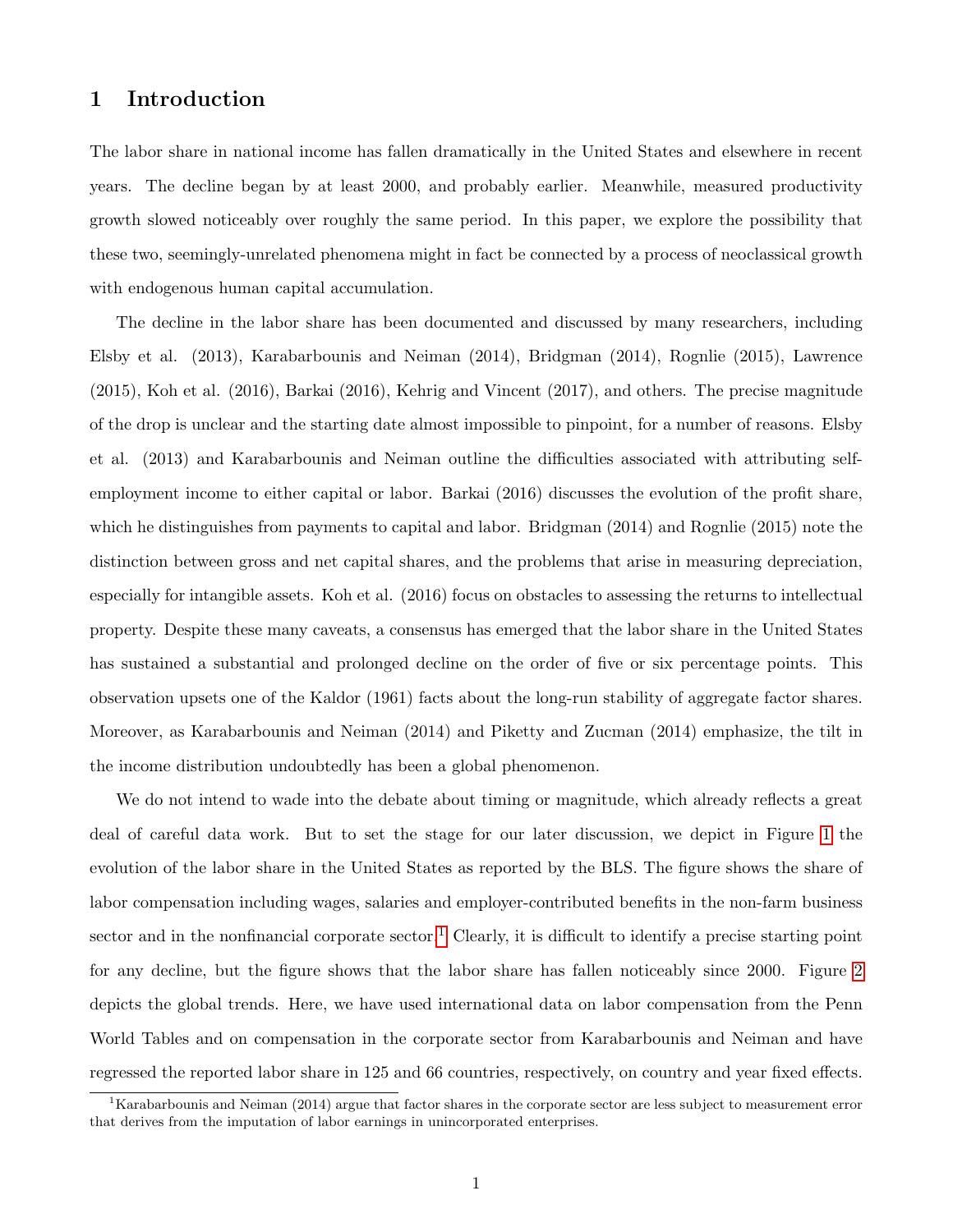<span id="page-2-0"></span>The figure plots the time effects, namely the common component in world trends. We find clear support for Karabarbounis and Neiman's and Piketty and Zucman's conclusion that a fall in the labor share has occurred worldwide.



<span id="page-2-1"></span>Source: BLS (https://www.bls.gov/lpc). Labor compensation includes wages and salaries of employees plus employers contributions for social insurance and private benefit plans, and all other fringe benefits in current dollars. For the nonfarm business sector, an estimate of the wages, salaries, and supplemental payments of the self-employed is included.



Sources: Compensation Share from Penn World Tables 9.0 and Corporate Labor Share from Karabarbounis and Neiman (2014). Compensation includes only wages and salaries of employees. Each series plots time fixed effects from a regression of labor shares on time fixed effects and country fixed effects, weighted by real GDP. The compensation is calculated using 125 countries, and the corporate labor share series is calculated using 66 countries. OPEC countries are excluded from both.

The trends in U.S. and world productivity growth are even more controversial. Researchers have debated the magnitude of the slowdown, whether it is a cyclical or secular phenomenon, and what is the inception date (if any) of the long-run decline. Gordon (2010, 2012, 2016) has argued most forcefully that productivity growth slowed permanently in the United States beginning in the 1970's and that the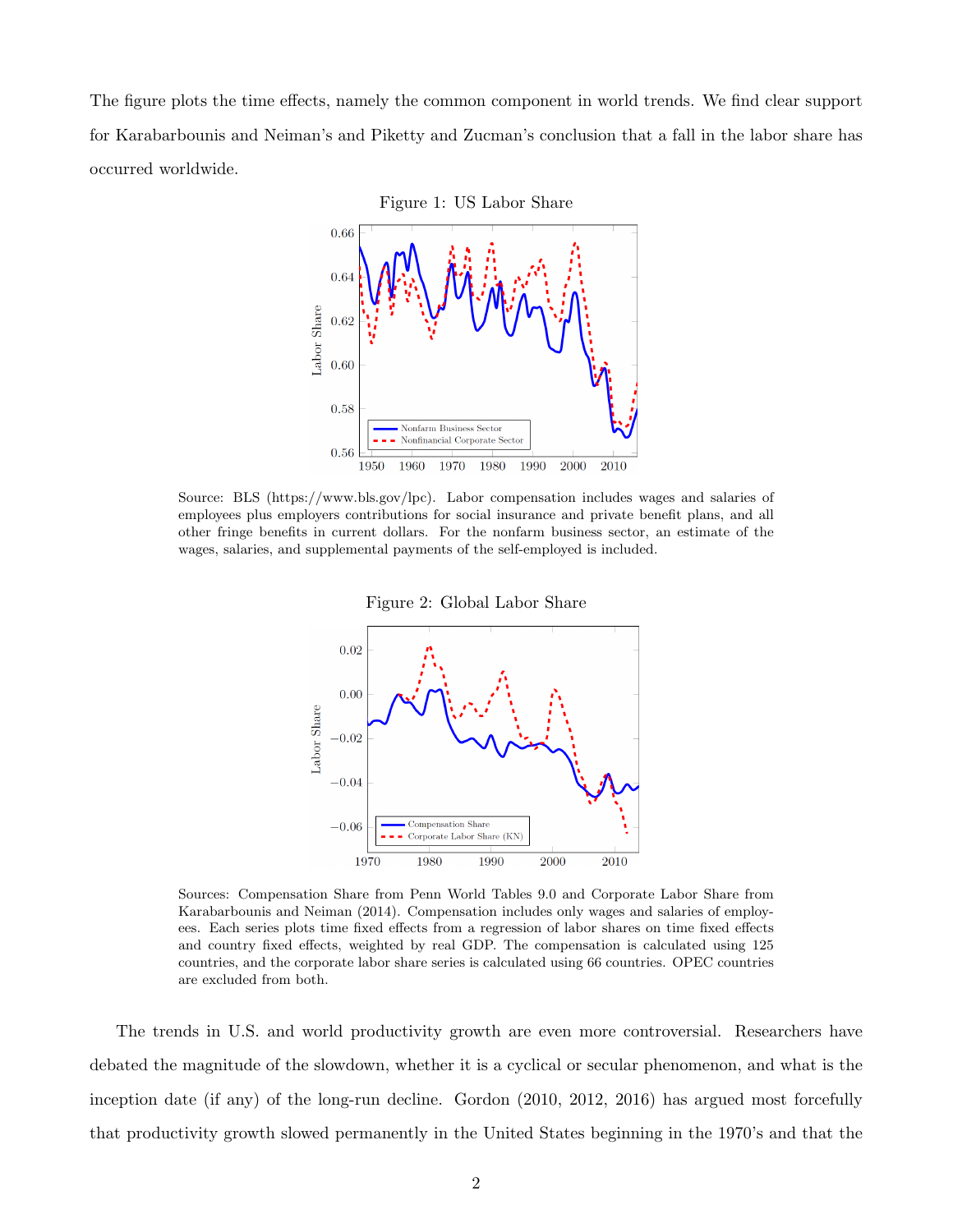average annual growth rate of total factor productivity (TFP) in the last four decades has been at least one percentage point slower than in the preceding five decades. Fernald (2014) reports slower growth in TFP and labor productivity from 1973 to 1995 than in the preceding 25 years, followed by a decade of exceptional growth performance, and then a return to the earlier, slower rate of progress during the Great Recession and beyond. Jorgenson et al. (2014) concur that high rates of productivity growth during the period from 1995 to 2005 were transitory and exceptional, and that trend productivity growth probably has slowed since then. Some, like Mokyr (2014), Feldstein (2017), and Brynjolfsson and McAfee (2011, 2014) contend that efforts to measure productivity growth are hampered by enormous difficulties in gauging output quality and the value of new products. They see substantial underestimation of the recent record of productivity growth due to mismeasurement. Bryne et al. (2016) and Syverson (2017) dispute these claims.

We cannot resolve these disputes either. Instead, we will accept the hypothesis that productivity growth has slowed in recent decades and explore the potential implications of this for the functional distribution of income. Again, just to fix ideas, we depict in Figure [3](#page-3-0) the evolution of U.S. labor productivity and U.S. TFP in the post-war years, using the data reported by Fernald (2014). Of course, these data are subject to the critiques levied by Feldstein and others. Notwithstanding, they suggest a slowdown in labor productivity growth beginning in the early 1980's. U.S. TFP, in contrast, seems to have undergone alternating periods of fast and slow growth.



<span id="page-3-0"></span>

Source: Fernald (2014).

We also repeat the exercise of regressing cross-national experiences on country and year fixed effects. The systemic component is plotted in Figure [4.](#page-4-0) By this metric, global TFP growth appears to have slowed starting in the late 1970s. So did labor productivity growth, albeit less dramatically.

Several explanations have been offered for the decline in the U.S. and global labor shares. Karabar-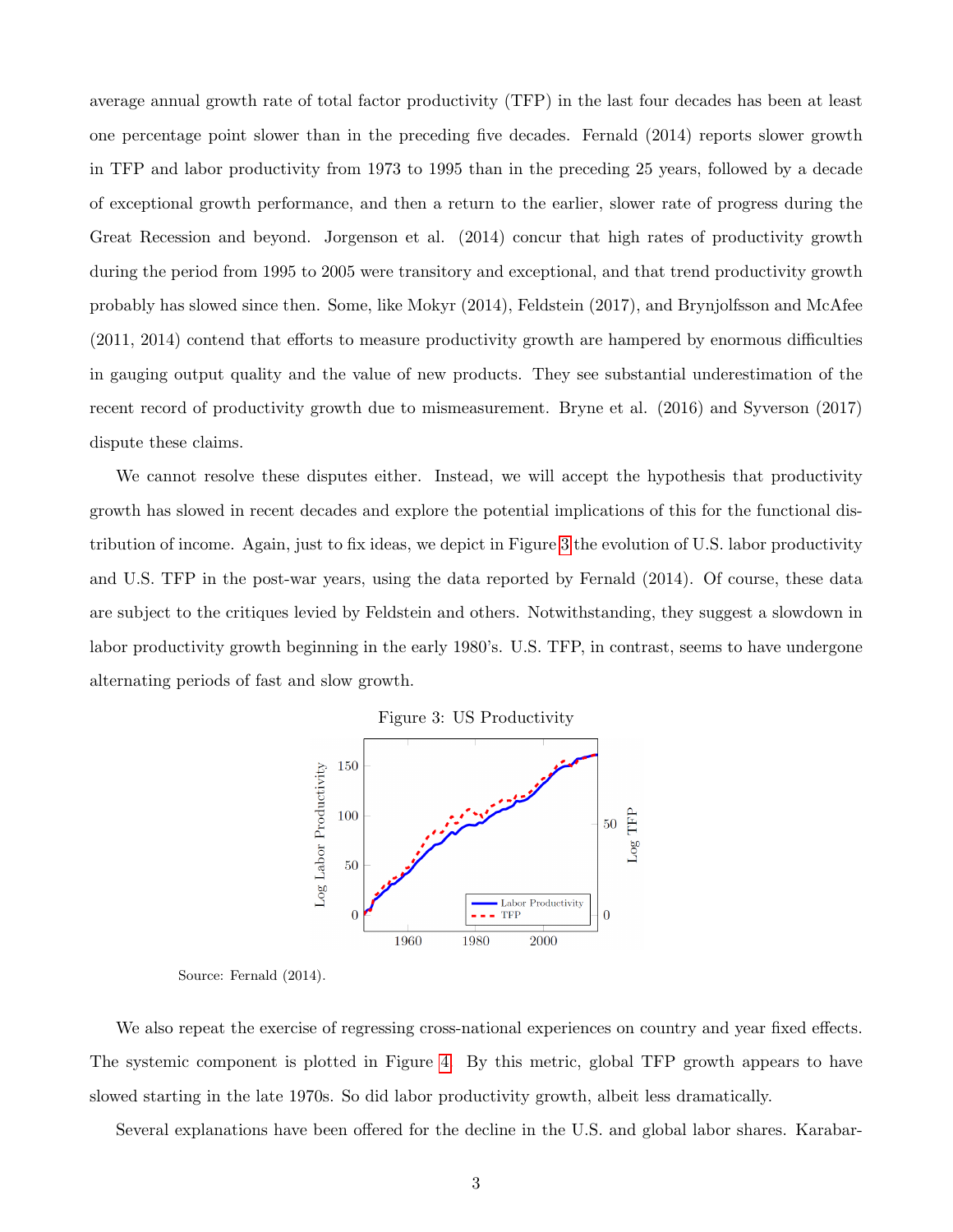<span id="page-4-0"></span>

Source: Penn World Tables 9.0. Each series plots time fixed effects from a regression of log productivity on time fixed effects and country fixed effects, weighted by real GDP. The labor productivity series is calculated using 166 countries, and the TFP series is calculated using 107 countries. OPEC countries are excluded from both.

bounis and Neiman (2014) and Piketty (2014) propose variants of what Rognlie (2015) terms an "accumulation view." Piketty argues that, for a variety of reasons, aggregate savings have risen globally relative to national incomes, which has generated an increase in capital-to-output ratios. Karabarbounis and Neiman call attention to a drop in the price of investment goods relative to consumer goods, which may have led to increased capital accumulation and thereby a change in the capital share. As Rognlie (2015), Lawrence (2015), and Oberfield and Raval (2015) point out, these explanations for the fall in the labor share require an aggregate elasticity of substitution between capital and labor in excess of one, which seems at odds with a preponderance of the empirical evidence. Oberfield and Raval suggest, instead, a once-off shift in the bias of technology in favor of capital. Of course, the bias in technology is impossible to identify separately from the elasticity of substitution using time series data on inputs and outputs, as Diamond and McFadden (1965) established long ago (see also Diamond et al., 1978). Elsby (2013) points instead to the expansion of offshoring as a possible source of the income shifts. Acemoglu and Restrepo (2016) suggest that automation of tasks previously performed by labor can cause a permanent reduction in the labor share. Meanwhile, Autor et al. (2017) and Kehrig and Vincent (2017) ascribe the fall in the labor share to the growing dominance of "superstar firms."

In this paper, we propose a novel explanation for the decline in the labor share. Before doing so, we draw attention to yet another apparent break in the time series data, namely that for the trend increase in educational attainment. The data reported by Goldin and Katz and reproduced in Figure [5](#page-5-0) show that educational attainment has been rising steadily for successive birth cohorts in the United States for more than a century. However, the annual increase in average years of schooling appears to have slowed in the post war years, which translates to a deceleration of human capital accumulation in the adult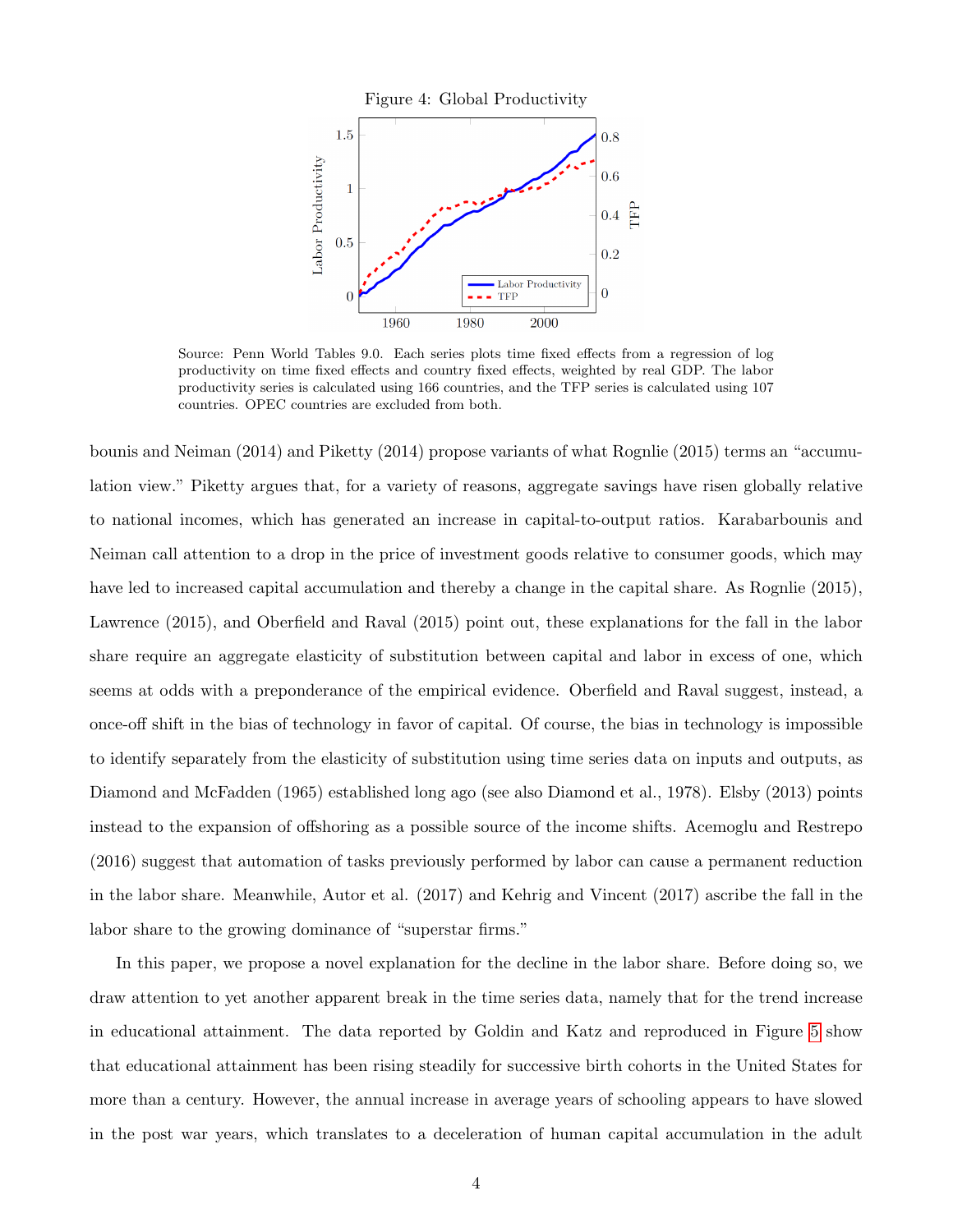<span id="page-5-0"></span>male labor force after the mid-1970's, as reported by Jones (2016). We will argue that a productivity slowdown generates a deceleration of human capital accumulation and a long-run decline in the labor share in income in a setting of neoclassical growth with a certain form of capital-skill complementarity.

Figure 5: U.S. Education by Birth Cohort and among Adult Labor Force



Sources: Years of schooling by birth cohort from Goldin and Katz (2007) and additional data from Lawrence Katz., Years of Schooling of adult labor force from Jones (2016). Each series includes only males.

In what follows, we extend a standard neoclassical growth model to incorporate endogenous human capital accumulation. The economy comprises overlapping generations of family members that procreate and perish with constant probabilities. Newborns, who begin life without any human capital, can accumulate skills by devoting time to education. Each living individual divides her time optimally between working and learning. Meanwhile, competitive firms allocate capital to workers as a function of their skill levels. The output of a worker together with the capital allocated to her is increasing in human capital. Optimal savings finance additions to the capital stock, which depreciates at a constant rate.

Growth is sustained by exogenous technological progress. Technical progress in our model takes three forms. Labor-augmenting technical progress raises the productivity of all workers proportionally, independent of their skill level or their capital usage. Disembodied capital-augmenting technical progress raises the productivity of all capital used in production irrespective of the number or type of workers that operate the machines. New machines embody investment specific technical progress. On a balanced growth path associated with constant rates of technical progress, capital, consumption and output grow at constant rates and the factor shares in national income are constant.

We specify a class of production functions that is like the one we described in Grossman et al. (2017). Production functions in this class exhibit constant returns to scale in the two physical inputs, capital and labor time. We impose parameter restrictions to ensure that the marginal product of human capital is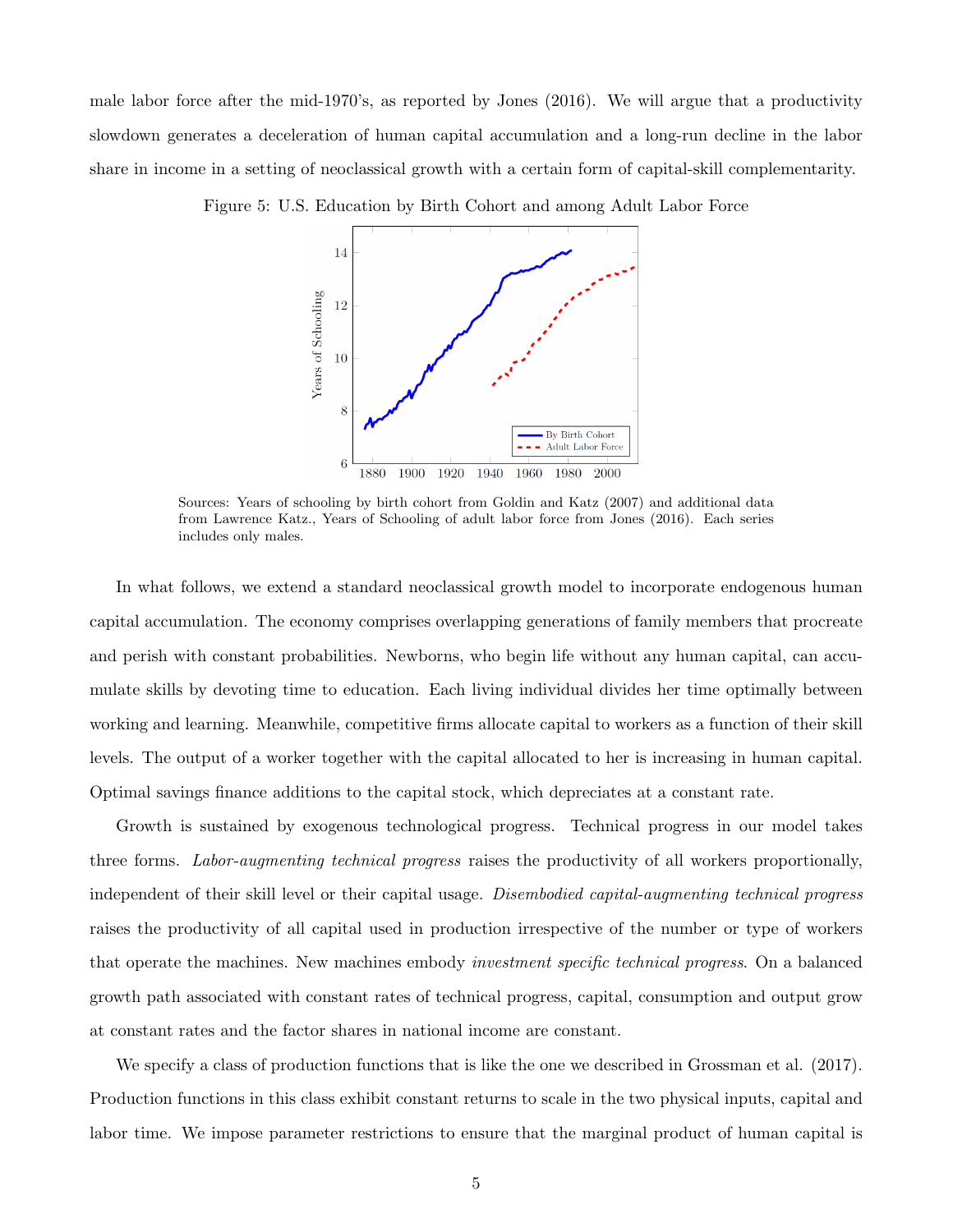everywhere positive and that the elasticity of substitution between capital and labor (for a worker of any skill level) is less than one. Critically, human capital enters the production function in a manner that is akin to capital-using technical progress. That is, as skill levels grow, firms find it optimal to substitute capital for raw labor at any given factor prices. This specification of the technology reflects an assumed capital-skill complementarity, a feature of the aggregate production function that was first hypothesized by Griliches (1969) and corroborated by many researchers since. As we showed in our earlier paper, the combination of a technology in the specified class of production functions and the opportunity for endogenous schooling allows for the existence of a balanced growth path even in the presence of capitalaugmenting technical progress and an elasticity of substitution between capital and labor that is less than one.[2](#page-6-0)

When we solve for the balanced growth path, we find simple analytical formulas for the long-run factor shares. If we further assume—in keeping with the empirical evidence—that the elasticity of intertemporal substitution is less than one, then the labor share in national income is an increasing function of the rates of capital-augmenting and labor-augmenting technological progress. Therefore, a productivity slowdown of any sort results in a decline in the steady-state labor share. The mechanism operates through optimal schooling choices. When growth slows, the real interest rate falls, which leads individuals to target a higher level of education for a given level of the capital stock. Inasmuch as skills are capital using, this reduces the effective capital to labor ratio in the typical firm, which in turn redistributes income from labor to capital, given an elasticity of substitution less than one.

How important is this redistributive channel quantitatively? To answer this question, we take parameters to match the average birth rate, the average death rate, the rate of labor productivity growth, the internal rate of return on schooling, and the factor shares of the pre-slowdown era in the United States, as well as a conservative estimate of the elasticity of intertemporal substitution. One key parameter remains, which can be expressed either in terms of the composition of technical progress in the pre-slowdown steady state or as a measure of the capital-skill complementarity in the aggregate production function. We are cautious about this parameter, because Diamond et al. (1978) tell us that it cannot be identified from time series data on inputs and outputs, while our formula tells us that it plays a central role in our quantitative analysis. We consider a range of alternatives, including some derived from estimation of the cross-industry and cross-regional relationships implied by our model. In all of the alternatives we consider, a one percentage point slowdown in secular growth implies a substantial redistribution of

<span id="page-6-0"></span> $2$ That is, the Uzawa Growth Theorem (Uzawa, 1961) does not apply in circumstances where human capital accumulates endogenously and capital and skills are complementary.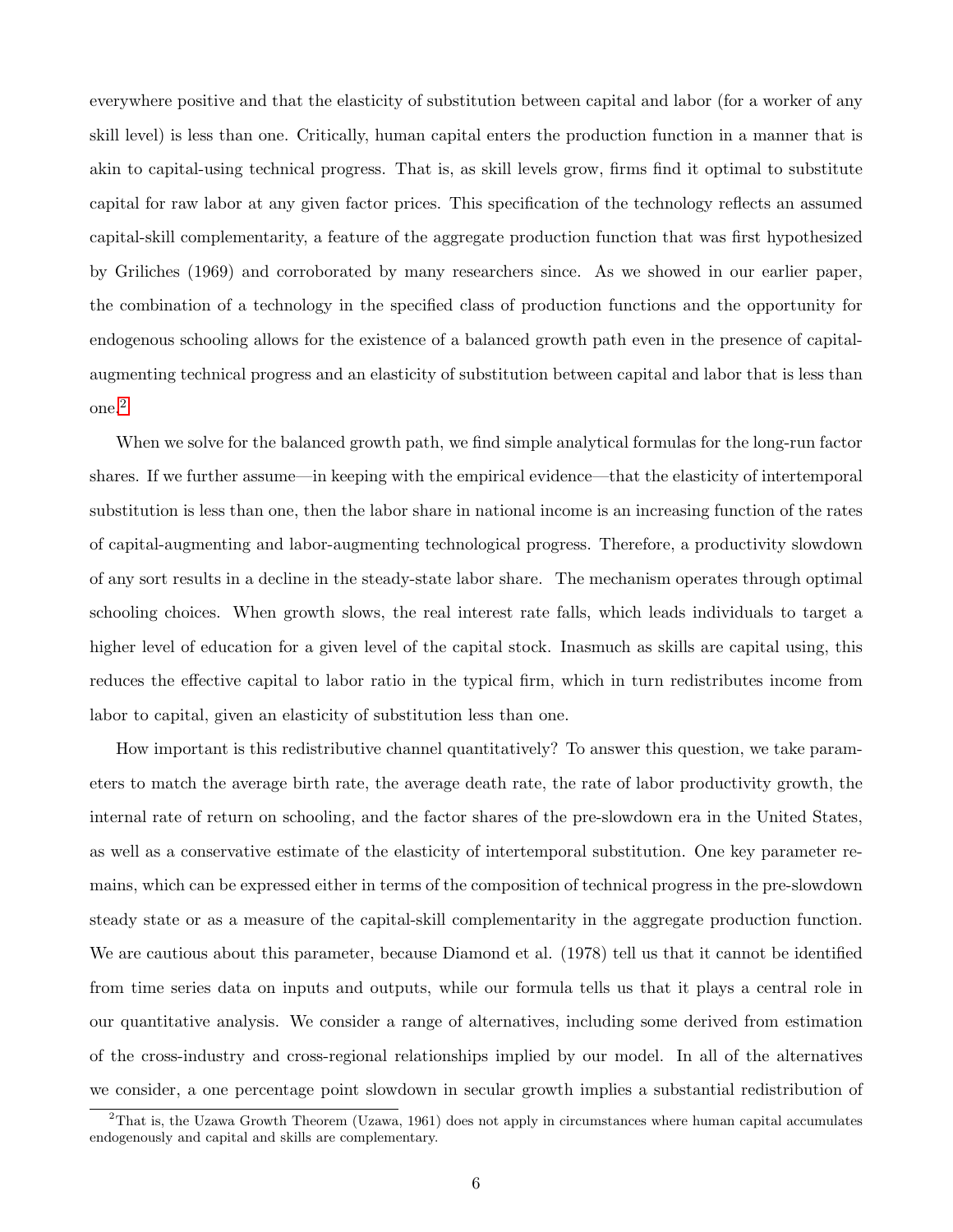income shares from labor to capital, representing between one half and all of the observed shift in factor shares in the recent U.S. experience.

The remainder of the paper is organized as follows. In Section 2, we develop our neoclassical growth model with perpetual youth and endogenous human capital accumulation, drawing on Blanchard (1985) for the former and Ben Porath (1967) for the latter. Section 3 characterizes the balanced growth path. In Section 4 we discuss the analytical relationship between rates of capital and labor-augmenting technological progress and the long-run factor shares. Section 5 presents our quantitative exploration of how a one percentage point slowdown in the trend growth rate might affect the distribution of income between capital and labor. Section 6 offers some further thoughts.

# 2 A Neoclassical Growth Model with Endogenous Education

In this section we develop a simple neoclassical, overlapping-generations (OLG) model with exogenous capital-augmenting and labor-augmenting technological progress, endogenous capital accumulation `a la Ramsey (1928), Cass (1965), and Koopmans (1965), and endogenous education à la Ben Porath (1967). Our model features perpetual youth, as in Blanchard (1985), and capital-skill complementarity, as in Grossman et al. (2017). The economy admits a unique balanced growth path despite ongoing capitalaugmenting technical progress and an assumed elasticity of substitution between capital and labor of less than one. We use the model to explore the long-run implications for factor shares of a once-and-for-all slowdown in productivity growth.

The economy is populated by a unit mass of identical family dynasties.<sup>[3](#page-7-0)</sup> The representative dynasty comprises a continuum  $N_t$  of individuals at time t. Each living individual generates a new member of her dynasty with a constant, instantaneous probability  $\lambda dt$  in a period of length dt and faces a constant instantaneous probability of demise *vdt* in that same period, with  $\lambda > 0, \nu \geq 0$ . With these constant hazard rates of birth and death, the size of a dynasty at time t is given by

$$
N_t = e^{(\lambda - \nu)(t - t_0)} N_{t_0}.
$$

New cohorts begin life without any accumulated human capital. Every individual is endowed at each instant with one unit of time that she can divide arbitrarily between working and learning. Work

<span id="page-7-0"></span> $3$ We assume here that families maximize dynastic utility, including the discounted well-being of unborn generations. The qualitative results would be much the same in a Yaari (1965) economy with (negative) life insurance and no bequests, as developed in Blanchard and Fischer (1989, ch.3).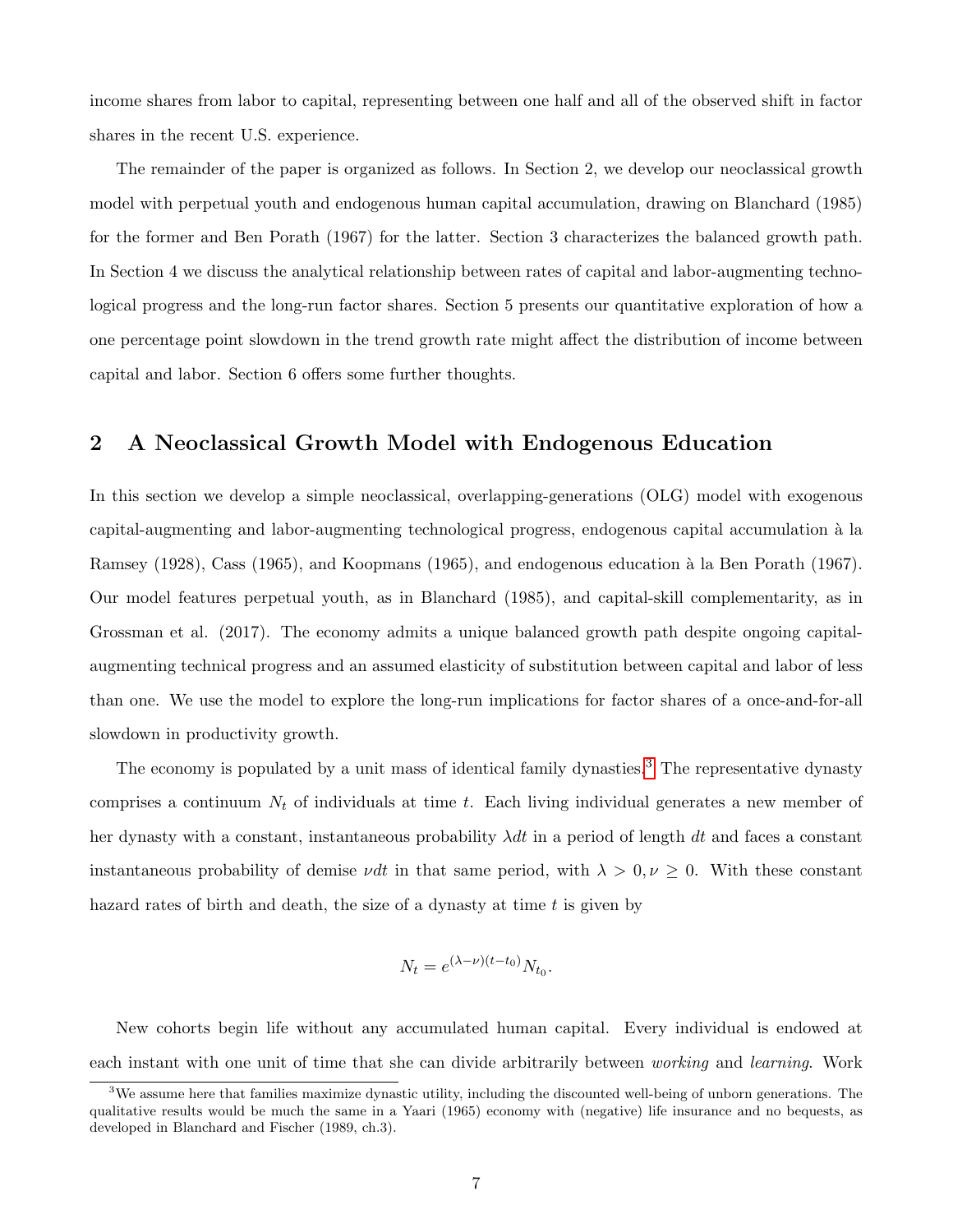yields a wage that reflects the state of technology and the size of the aggregate capital stock, as well as the individual's accumulated human capital, h. Learning occurs at full-time school or in continuing education. An individual who works for a fraction  $\ell_t$  of her unit of time at t and devotes the remaining fraction  $1 - \ell_t$  of her time to education accumulates human capital according to

<span id="page-8-4"></span>
$$
\dot{h}_t = 1 - \ell_t. \tag{1}
$$

The time constraint implies  $\ell_t \in [0, 1].$ 

The representative family maximizes dynastic utility,

$$
U_{t_0} = \int_{t_0}^{\infty} e^{-\rho(t-t_0)} N_t \frac{c_t^{1-\eta} - 1}{1-\eta} dt ,
$$

subject to an intertemporal budget constraint, where  $c_t$  is per capita consumption by family members at time t,  $\eta$  is the inverse of the elasticity of intertemporal substitution, and  $\rho$  is the subjective discount rate. As usual, the Euler equation implies

<span id="page-8-3"></span>
$$
\frac{\dot{c}_t}{c_t} = \frac{\iota_t - \rho}{\eta} \tag{2}
$$

where  $\iota_t$  is the real interest rate in terms of consumption goods at time t. To limit the number of cases and to conform with widespread empirical evidence, we assume henceforth that  $\eta > 1.4$  $\eta > 1.4$  We also assume that the discount rate is sufficiently large to render dynastic utility finite.<sup>[5](#page-8-1)</sup>

Firms hire capital and workers to produce a single, homogeneous final good. Consider a firm that employs K units of capital and L workers, each of whom has the same human capital,  $h$ . With the technology available at time  $t$ , such a firm can produce

$$
Y = F(A_t K, B_t L, h)
$$

units of output, where  $A_t$  represents the state of disembodied, capital-augmenting technology,  $B_t$  is the state of labor-augmenting technology, and  $F(\cdot)$  is homogeneous of degree one in its first two arguments;

<span id="page-8-2"></span>
$$
\rho > \lambda - \nu + (1 - \eta) \, g_y \tag{3}
$$

<span id="page-8-0"></span><sup>4</sup>See, for example, Hall (1988), Campbell (2003) and Yogo (2004) for estimates using macro data, and Attanasio and Weber (1993) and Vissing and Jorgenson (2002) for estimates using micro data.

<span id="page-8-1"></span><sup>5</sup> In particular, we require

where  $g_y$  is the growth rate of per capita income along the balanced growth path. We will express  $g_y$  in terms of the fundamental paramaters below.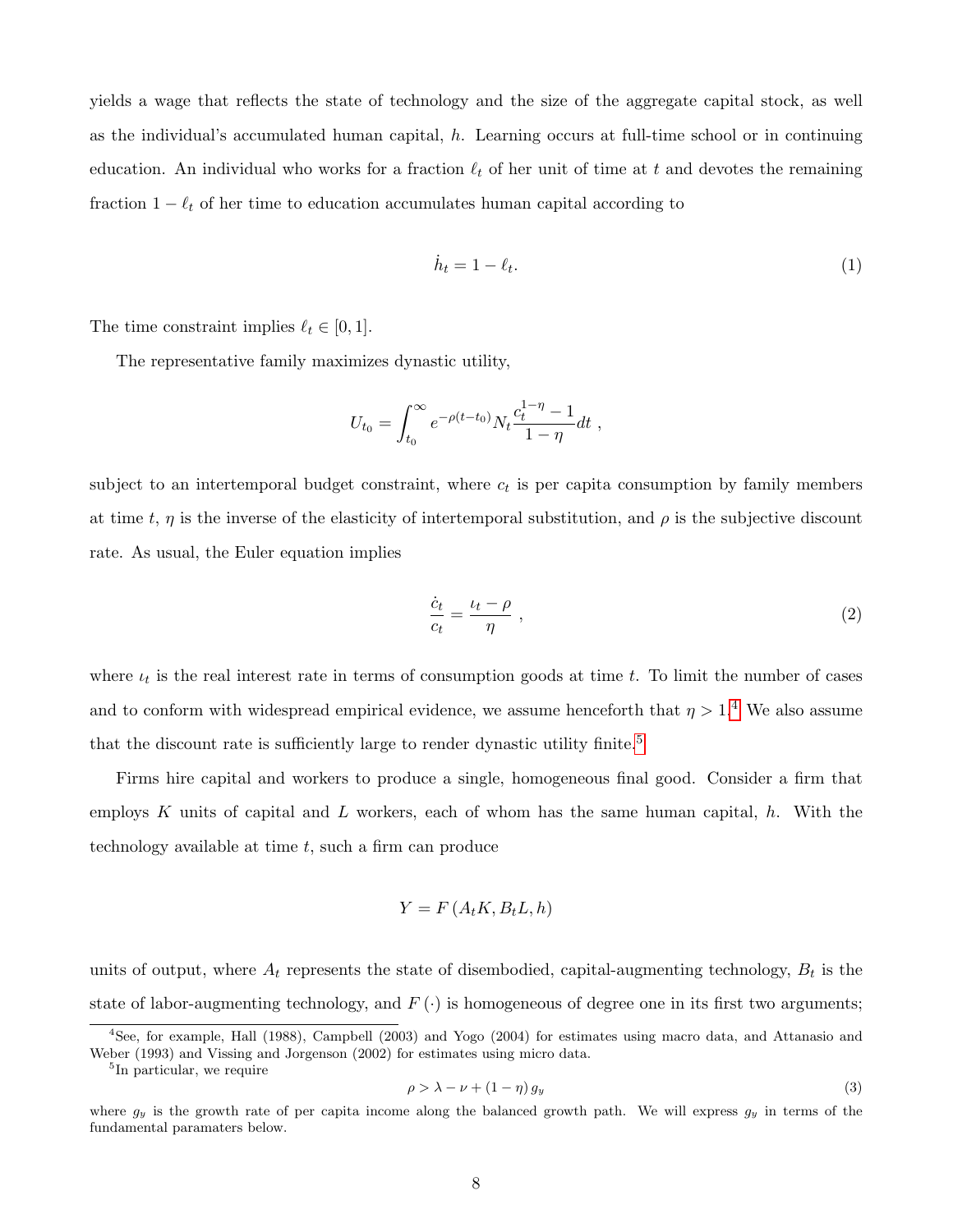i.e., there are constant returns to scale in the two physical inputs.<sup>[6](#page-9-0)</sup> Following Grossman et al. (2017), we assume that  $F(\cdot)$  falls within a particular class of production functions and we impose certain parameter restrictions. Specifically, we adopt

<span id="page-9-1"></span>**Assumption 1** The production function can be written as  $F(A_tK, B_tL, h) = \tilde{F}(e^{-ah}A_tK, e^{bh}B_tL)$ , with  $a > 0, b > \lambda \geq 0$ , where

- (i)  $\tilde{F}(\cdot)$  is homogeneous of degree one in  $A_t K$  and  $B_t L$ ;
- (ii)  $f(z) \equiv \tilde{F}(z,1)$  is strictly increasing, twice differentiable, and strictly concave for all z;
- (iii)  $\sigma_{KL} \equiv F_K F_L / F F_{KL} < 1$  for all K, L, and h; and

(*iv*) 
$$
\lim_{z \to 0} z f'(z) / f(z) < b/(a+b)
$$
.

The functional-form assumption makes schooling like capital-using (or labor-saving) technical progress; i.e., an increase in human capital raises the demand for capital relative to that for raw labor at the initial factor prices. As we discussed in Grossman et al. (2017) this assumption about technology provides for the existence of a balanced growth path in the presence of capital-augmenting technical progress, even when the elasticity of substitution between capital and labor is strictly less than one. Assumption [1.](#page-9-1)iii imposes this restriction on the elasticity of substitution, which is in keeping with the preponderance of empirical evidence. Moreover, with our functional form,  $\sigma_{KL} < 1$  implies that  $d(F_h/F_L) / dK > 0$ ; i.e., that capital accumulation boosts the marginal product of human capital relative to the marginal product of raw labor, a form of capital-skill complementarity that also is consistent with empirical research (see Goldin and Katz, 2007). Assumption [1.](#page-9-1)iv ensures that the marginal product of human capital is positive for all  $KL$ , and  $h$ .<sup>[7](#page-9-2)</sup>

Final output can be used either for consumption or investment. A unit of output produces one unit of the consumption good or  $q_t$  units of the investment good at time t, where growth in  $q_t$  captures investment-specific technological change, as in Greenwood et al. (1997). Thus,

$$
Y_t = C_t + I_t/q_t
$$

$$
F(A_tK, B_tL, h) = (B_tL)^{1-\beta} \mathcal{F}\left(A_tK, e^{\mu h}B_tL\right)^{\beta} ,
$$

with  $\beta = b/(a + b)$  and  $\mu = a + b$ .

<span id="page-9-0"></span> $6$ With constant returns to scale, the total output of a firm that hires a variety of workers with heterogenous levels of human capital is simply the sum of the amounts produced by the various groups that have a common h using the capital that is optimally allocated to them.

<span id="page-9-2"></span><sup>&</sup>lt;sup>7</sup>An alternative but formally equivalent way to express the class of production functions specified by Assumption [1](#page-9-1) is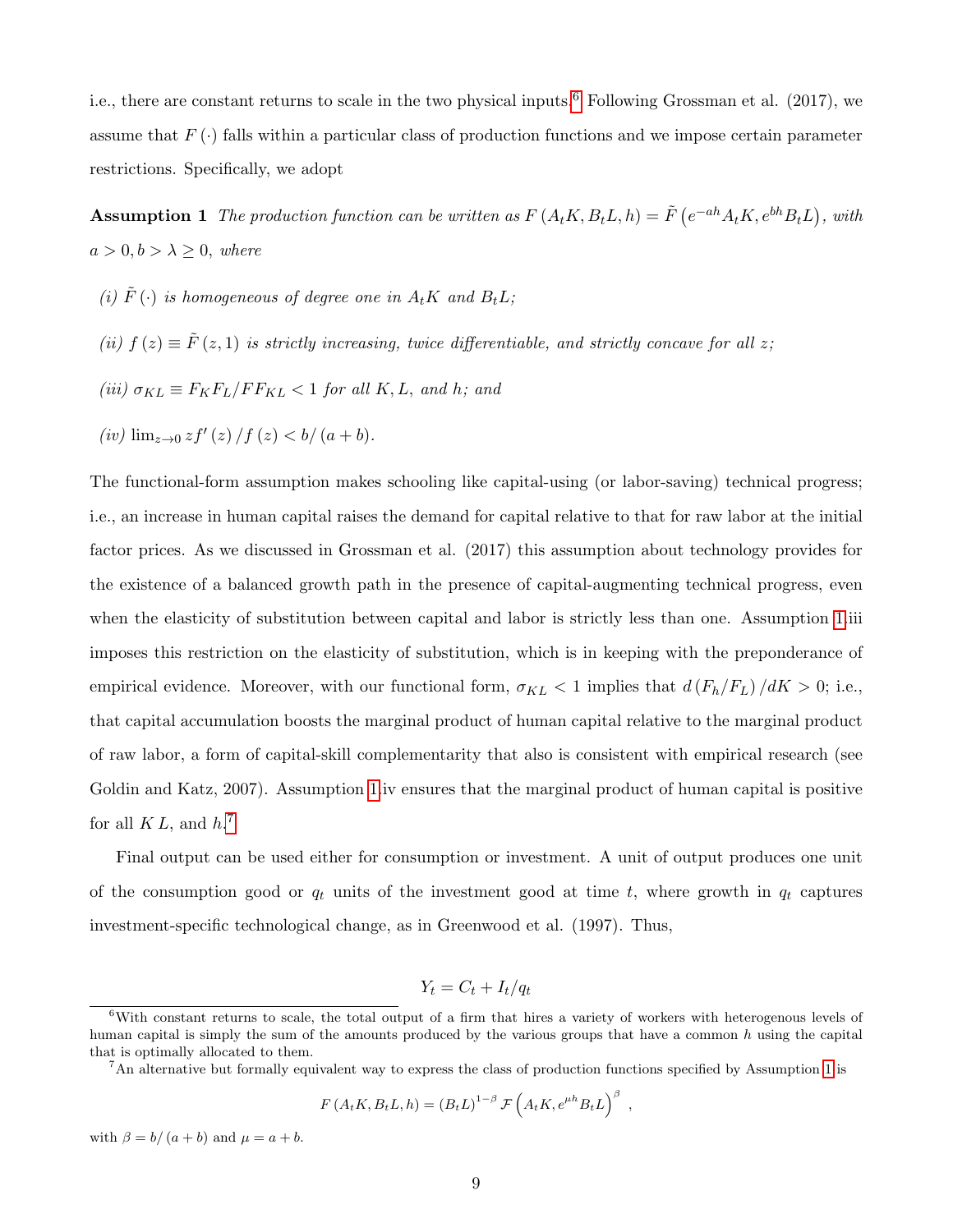and

$$
\dot{K}_t = I_t - \delta K_t ,
$$

where  $C_t$  and  $K_t$  are aggregate consumption and the aggregate capital stock, respectively,  $I_t$  is gross investment, and  $\delta$  is the constant rate of capital depreciation.

Technology evolves exogenously in our model. Let  $\gamma_L = B/B$  be the constant rate of labor-augmenting technological progress,  $g_A = \dot{A}/A$  the constant rate of *disembodied* capital-augmenting progress, and  $g_q = \dot{q}/q$  the constant rate of *embodied* (or investment-specific) technological progress. Define  $\gamma_K \equiv g_A + g_q$ as the total rate of capital-augmenting technological progress. We are interested in the relationship between  $\gamma_K$  and  $\gamma_L$  and the steady-state capital and labor shares,  $\theta$  and  $1 - \theta$ .

#### <span id="page-10-3"></span>3 Characterizing the Balanced Growth Path

<span id="page-10-0"></span>In order to solve for a balanced growth path (BGP) we impose the following parameter restrictions

Assumption 2 The parameters of the economy satisfy

(i) 
$$
a > \gamma_K
$$
;  
\n(ii)  $\lim_{z \to 0} \frac{zf'(z)}{f(z)} > \frac{\Omega}{1+\Omega} > \lim_{z \to \infty} \frac{zf'(z)}{f(z)}$ , where  $\Omega \equiv \frac{b-\lambda}{a} - \frac{(\eta-1)(\gamma_L + \frac{b-\lambda}{a}\gamma_K) + \rho - (\lambda - \nu)}{a - \gamma_K}$ ;  
\n(iii)  $(\eta - 1)(\gamma_L + \frac{b-\lambda}{a}\gamma_K) + \rho - (\lambda - \nu) > 0$ .

Assumption [2](#page-10-0) is needed to ensure the existence of a unique BGP with finite dynastic utility. It also generates interior choices for the optimal labor supply among those that have completed their full-time schooling.

The competitive firms take the rental rate for capital,  $R_t$ , as given. A firm that hires one unit of labor with human capital h at time t combines that labor with  $\kappa_t(h)$  units of physical capital, where  $\kappa_t(h)$  is determined implicitly by

<span id="page-10-1"></span>
$$
e^{-ah}A_t\tilde{F}_K\left[e^{-ah}A_t\kappa_t\left(h\right),e^{bh}B_t\right] = R_t.
$$
\n<sup>(4)</sup>

The worker is paid her marginal product which, with constant returns to scale, is the difference between revenue and capital costs, or

<span id="page-10-2"></span>
$$
W_t(h) = \tilde{F}(\cdot) - e^{-ah} A_t \kappa_t(h) \tilde{F}_K(\cdot).
$$
\n<sup>(5)</sup>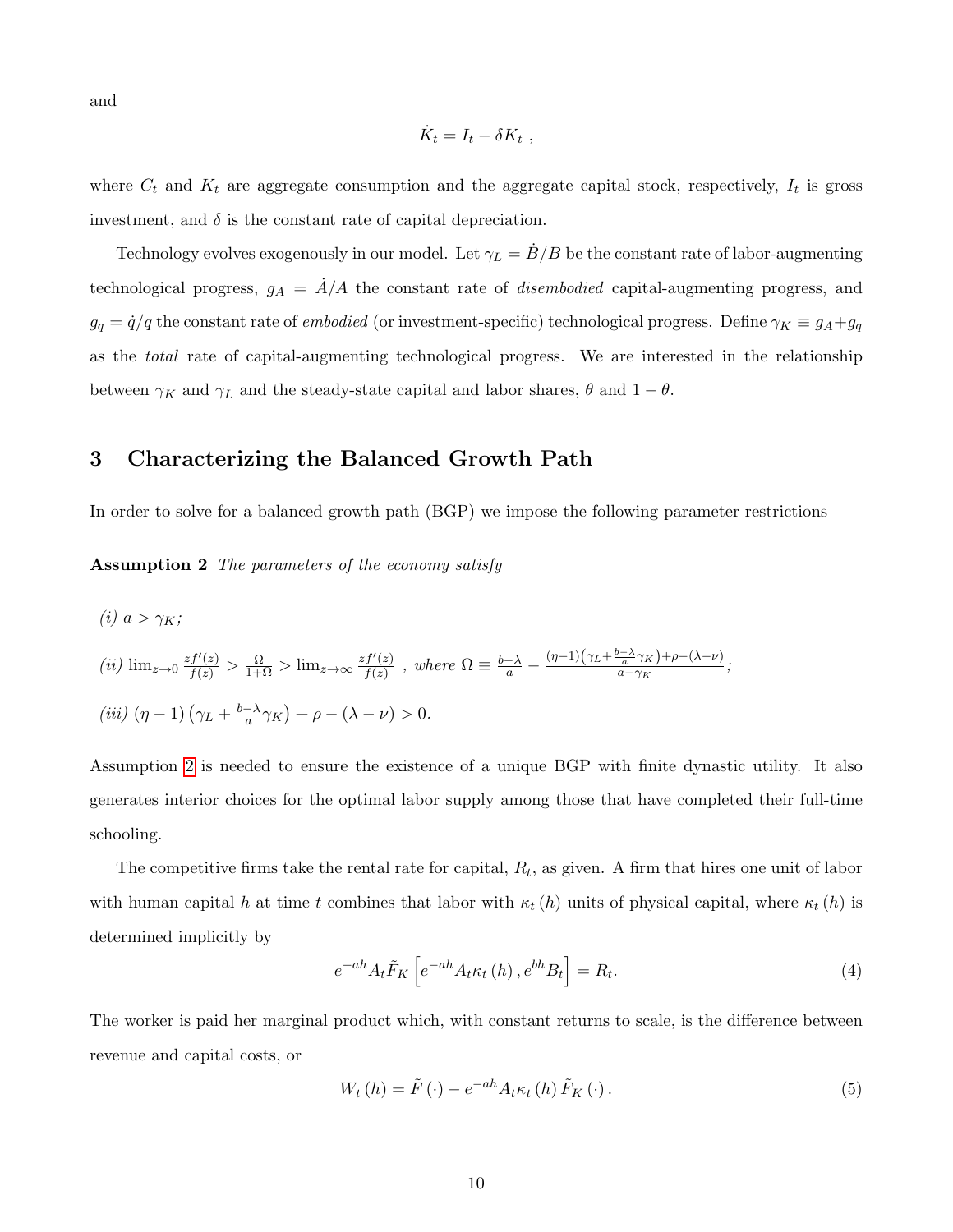Individuals use the wage schedule  $W_t(h)$ , together with their rational expectations of the evolution of wages and the interest rate to make their schooling decisions.

Considering that there is a continuum of members of every dynasty and that families maximize dynastic utility, each individual chooses the path of her time allocation  $\{\ell_t\}$  to maximize the expected present value of earnings. For an individual born at time  $\tau$ , the problem is

$$
\max \int_{\tau}^{\infty} e^{-\int_{\tau}^{t} (t_{z} + \nu) dz} \ell_{t} W_{t} \left( h_{t} \right) dt
$$

subject to  $h_{\tau} = 0$ ,  $\dot{h}_t = 1 - \ell_t$ , and  $0 \leq \ell_t \leq 1$ . Let  $\mu_t$  be the co-state variable associated with human capital accumulation. Then the first-order conditions imply

<span id="page-11-0"></span>
$$
W_t(h_t) < \mu_t
$$
\n
$$
W_t(h_t) = \mu_t
$$
\n
$$
W_t(h_t) > \mu_t
$$
\n
$$
\ell_t \in [0, 1]
$$
\n
$$
\ell_t = 1
$$
\n
$$
(6)
$$

and

<span id="page-11-1"></span>
$$
\dot{\mu}_t = (\iota_t + \nu) \mu_t - \ell_t W'_t(h_t) \tag{7}
$$

Let us define a balanced growth path (BGP) as a dynamic equilibrium with constant rates of growth of output, consumption, and capital, and with income shares for capital and labor that are both constant and strictly positive. We find such a BGP by a process of "guess and verify." We hypothesize that the optimal schooling choices for all members of each new cohort entail full-time participation in schooling until the students accumulate human capital equal to a time-varying threshold  $h_t^*$ , followed by entry into the workforce, albeit with continuing education that keeps individuals' human capital equal to the growing threshold. These schooling strategies, which we indeed find to be optimal given Assumption [2.](#page-10-0)i, are depicted in Figure [6.](#page-12-0) Here, the lines with unit slope represent the human capital accumulation of each cohort during the periods that its members are full-time students. Once a cohort's human capital reaches  $h_t^*$ , its members devote a fraction  $\gamma_K/a$  of their time to education, just like all others that have finished their full-time schooling. This schooling behavior implies that all workers in the labor force share a common level of human capital  $h_t = h_t^*$ , irrespective of their birth dates. As a result, firms allocate the same amount of physical capital to all workers. Needless to say, this feature of the model simplifies aggregation across cohorts substantially.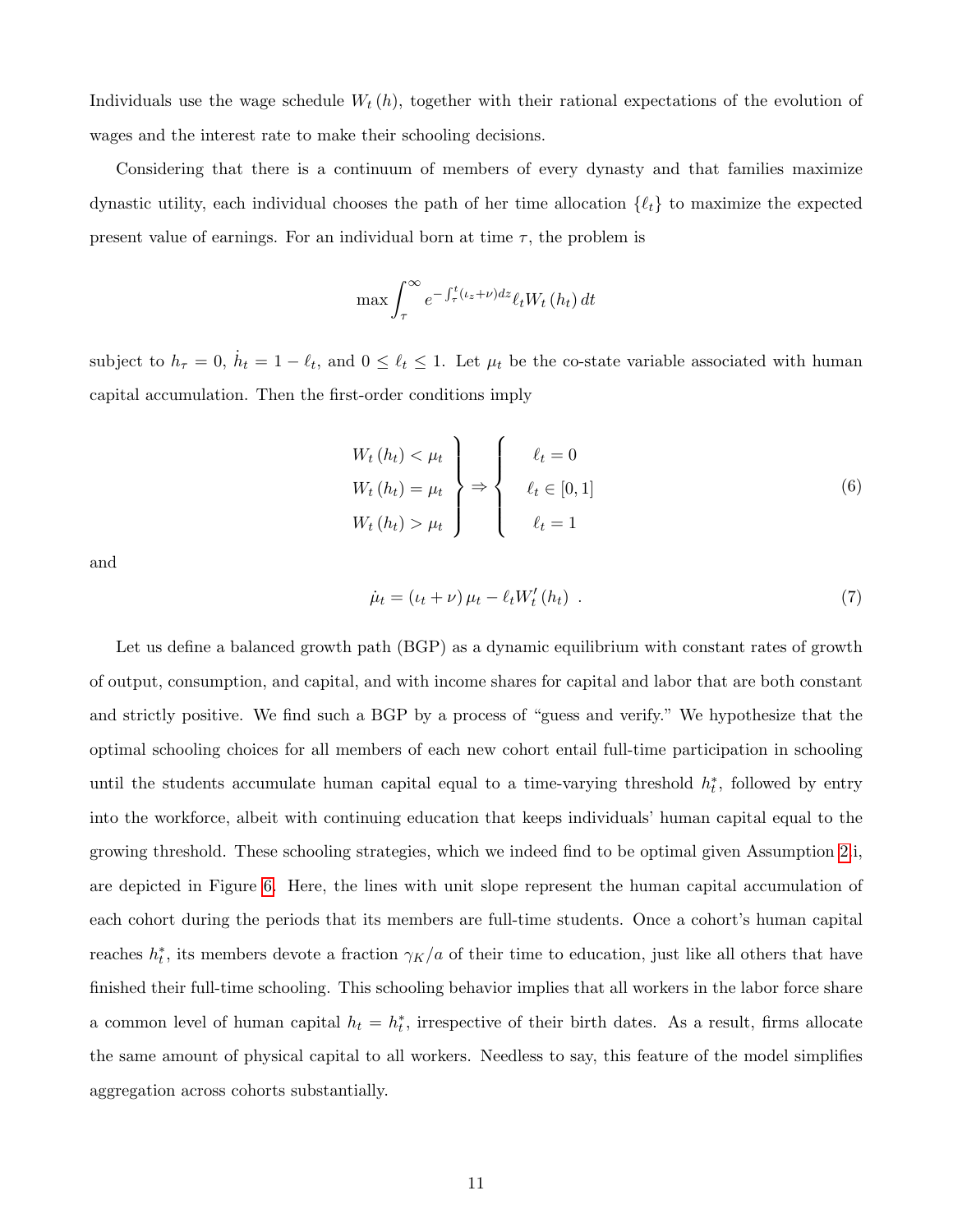

<span id="page-12-0"></span>We further conjecture that the interest rate,  $\iota$ , is constant along the BGP, as is the division of time between work and education,  $\ell$ , for those that have already entered the workforce. We prove in the appendix the following lemma that describes important features of the balanced growth path:

<span id="page-12-4"></span>**Lemma [1](#page-9-1)** Suppose  $g_q$ ,  $g_A$  and  $\gamma_L$  are constants and Assumptions 1 and [2](#page-10-0) are satisfied. Then there exists a unique BGP characterized by

<span id="page-12-1"></span>
$$
\ell = 1 - \frac{\gamma_K}{a} \tag{8}
$$

and

<span id="page-12-3"></span>
$$
\frac{e^{-ah_t^*}A_tK_t}{e^{bh_t^*}B_tL_t} = z^* \text{ for all } t. \tag{9}
$$

Equation [\(8\)](#page-12-1) implies that the human capital threshold grows linearly with time,

<span id="page-12-2"></span>
$$
\dot{h}_t^* = \frac{\gamma_K}{a}.\tag{10}
$$

Let  $s_{\tau}$  denote the years in full-time school (or "educational attainment") for those born at time  $\tau$ . This is the time it takes for them to catch up with the human capital threshold, i.e.,  $s_\tau = h^*_{\tau+s_\tau}$ . But, with the threshold growing according to [\(10\)](#page-12-2),  $h_{\tau+s_{\tau}}^* = h_{\tau}^* + s_{\tau} \gamma_K/a$ . Thus, educational attainment also grows linearly with time,

$$
\dot{s}_{\tau} = \frac{\gamma_K}{a - \gamma_K},
$$

which closely approximates the findings of Goldin and Katz (2007).

Equation [\(9\)](#page-12-3) implies that a schooling-adjusted measure of the effective capital-labor ratio remains constant along the BGP. This is the key to balanced growth in the presence of capital-augmenting technological progress and an elasticity of substitution between capital and labor less than one. As capital accumulates and becomes more productive, the capital share in national income would tend to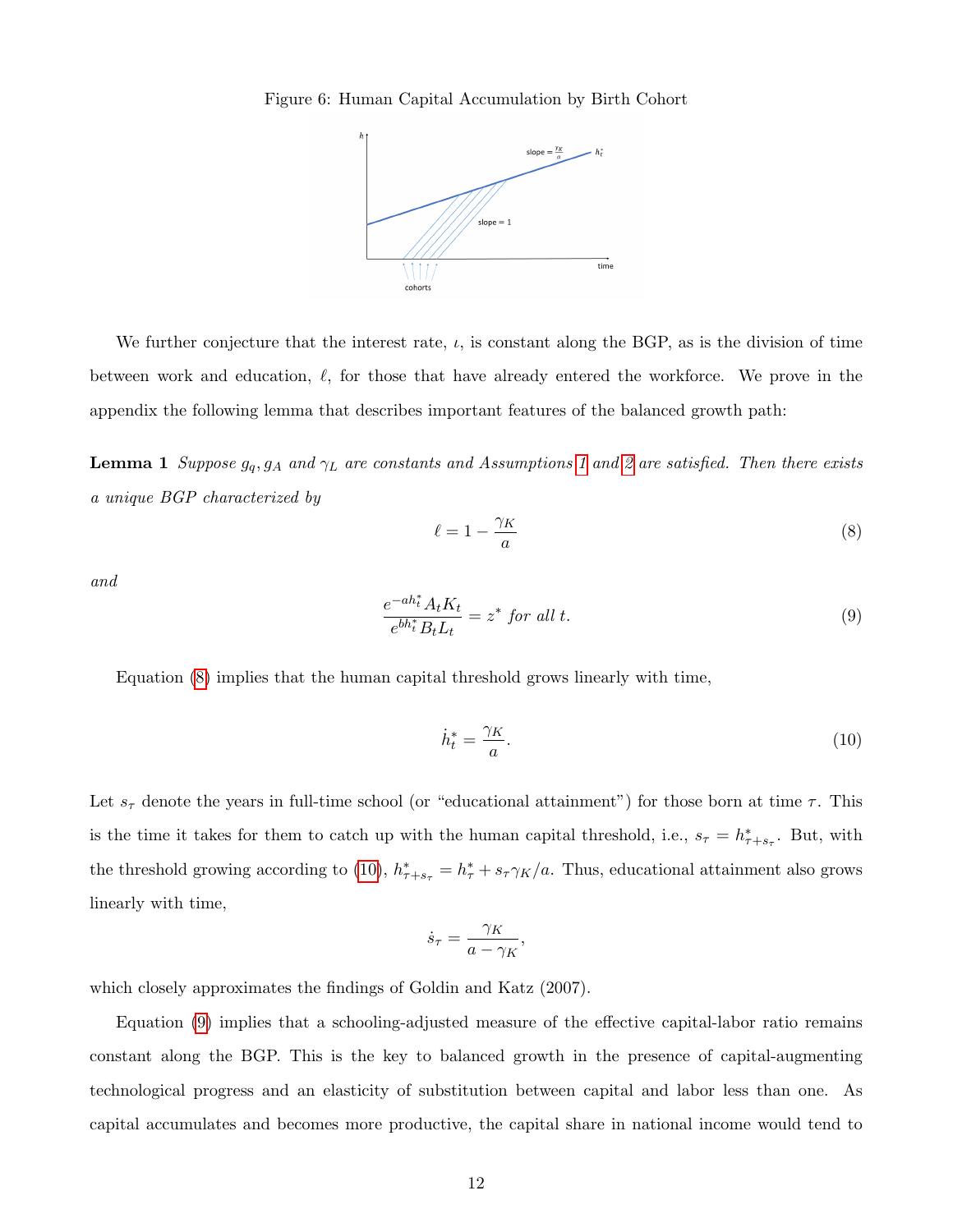fall when  $\sigma_{KL}$  < 1. However, the capital-skill complementarity implies an increase in the return to schooling. The extra schooling is capital-using, which puts upward pressure on the capital share. With the functional form in Assumption [1,](#page-9-1) the offsetting forces just balance, and the capital share remains constant.[8](#page-13-0)

Why then is it optimal for active workers to upgrade their human capital continuously so as to keep  $z_t$  constant? For an interior choice of  $\ell \in (0, 1)$ , the present value of extra human capital,  $\mu_t$  must equal the opportunity cost of investment, which is the instantaneous wage,  $W_t(h_t)$ ; see equation [\(6\)](#page-11-0). But then if  $\iota$ ,  $\ell$ , and  $g_W$  are constant, as conjectured, [\(7\)](#page-11-1) implies

<span id="page-13-1"></span>
$$
\frac{\ell W_t'(h_t^*)}{\iota + \nu - g_W} = W_t(h_t^*) \tag{11}
$$

But Assumption [1](#page-9-1) delivers

<span id="page-13-4"></span>
$$
\frac{W_t'(h_t)}{W_t(h_t)} = b - a \frac{\theta \left[ z_t(h_t) \right]}{1 - \theta \left[ z_t(h_t) \right]},\tag{12}
$$

where  $\theta(z) \equiv z f'(z) / f(z)$  is the capital share. So, a choice of  $h_t^*$  that keeps  $z_t$  constant also keeps  $W'_t(h_t^*)/W_t(h_t^*)$  constant, which is consistent with  $(11).<sup>9</sup>$  $(11).<sup>9</sup>$  $(11).<sup>9</sup>$  $(11).<sup>9</sup>$ 

Using the optimal allocation of time to school and work, we can now calculate the (constant) growth rates of the labor force, wages, and output per capita, along with the constant interest rate and capital share. The aggregate labor force at time  $t$  is the product of the fraction of time that the typical worker devotes to gainful employment and the mass of the surviving population that has completed the phase of full-time schooling. The measure of individuals that were born at  $\tau$  and that are still alive at time t is  $\lambda N_{\tau} e^{-\nu(t-\tau)} = \lambda N_t e^{-(\lambda-\nu)(t-\tau)} e^{-\nu(t-\tau)} = \lambda N_t e^{-\lambda(t-\tau)}$ . All those who were born at or before  $t-h_t^*$  have already entered the labor force. Therefore,

<span id="page-13-3"></span>
$$
L_t = \left(1 - \frac{\gamma_K}{a}\right) \int_{-\infty}^{t - h_t^*} \lambda N_t e^{-\lambda (t - \tau)} d\tau
$$
  
= 
$$
\left(1 - \frac{\gamma_K}{a}\right) N_t e^{-\lambda h_t^*}.
$$
 (13)

It follows from [\(13\)](#page-13-3) that labor-force participation,  $L_t/N_t$ , changes at the rate  $g_L - g_N = -\lambda \gamma_K/a < 0$ . Declining labor-force participation mirrors the increasing educational attainment, which requires a longer initial stay in school for each new cohort.

<span id="page-13-0"></span><sup>&</sup>lt;sup>8</sup>Put differently, [\(10\)](#page-12-2) implies that  $e^{-ah_t^*} A_t q_t$  is constant along the balanced growth path. So, the induced investment in human capital is just what is needed to offset the exogenous improvement in capital productivity.

<span id="page-13-2"></span><sup>&</sup>lt;sup>9</sup> Note that for [\(12\)](#page-13-4) to be satisfied with a constant value of z, we need a sufficiently large range for  $zf'(z)/f(z)$ . We show in the appendix that Assumption [2.](#page-10-0)ii guarantees the existence of a solution to [\(12\)](#page-13-4).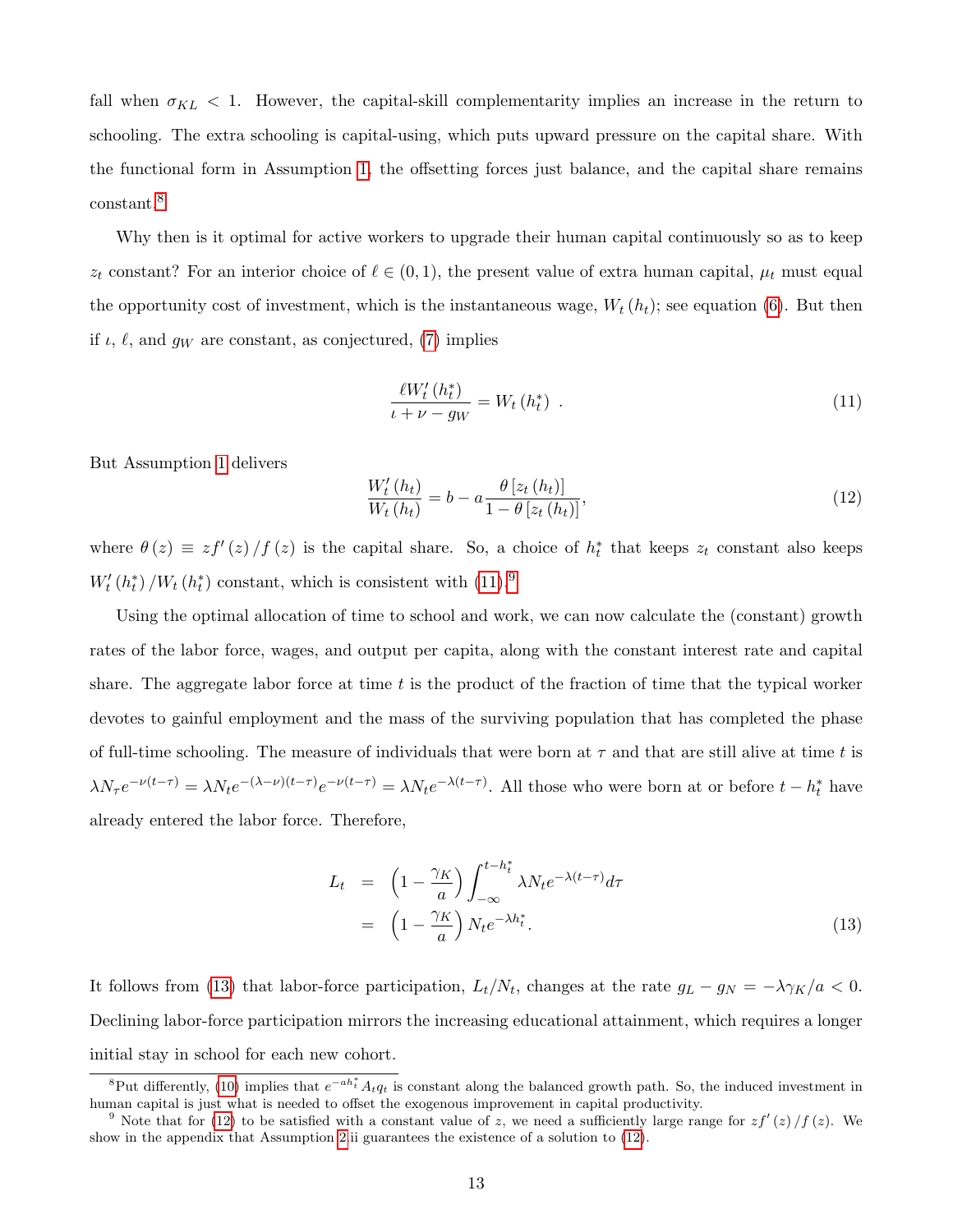Next we derive the growth rate of wages. Compensation grows thanks to ongoing technological progress, as well as ongoing investments in physical and human capital. Using [\(4\)](#page-10-1) and [\(5\)](#page-10-2), we calculate that, along a BGP, the wage paid to each worker in the labor force (who has growing human capital of  $h_t^*$ ) increases at the rate<sup>[10](#page-14-0)</sup>

$$
g_W = \gamma_L + \frac{b}{a} \gamma_K.
$$

Since factor shares are constant along the BGP, aggregate output is proportional to labor income, so the growth rate of output per capita can be expressed as

$$
g_y = g_W + g_L - g_N
$$

$$
= \gamma_L + \frac{b - \lambda}{a} \gamma_K.
$$

Combining this expression with Assumption [2.](#page-10-0)iii implies the finite utility restriction [\(3\)](#page-8-2) holds on the BGP. Also, per capita consumption is proportional to per capita output, so [\(2\)](#page-8-3) gives the long-run interest rate as

<span id="page-14-1"></span>
$$
\begin{array}{rcl}\n\iota & = & \rho + \eta g_y \\
& = & \rho + \eta \left( \gamma_L + \frac{b - \lambda}{a} \gamma_K \right).\n\end{array} \tag{14}
$$

Finally, we come to the steady-state factor shares. In the steady state, [\(11\)](#page-13-1) and [\(12\)](#page-13-4) imply

$$
\gamma_L + \frac{b}{a} \gamma_K = \iota + \nu - \left(1 - \frac{\gamma_K}{a}\right) \left(b - a \frac{\theta}{1 - \theta}\right)
$$

or

and

<span id="page-14-2"></span>
$$
\frac{\theta}{1-\theta} = \frac{b+\gamma_L - (\iota + \nu)}{a-\gamma_K}.
$$
\n(15)

$$
-g_q = g_A - a\dot{h}_t^*
$$

$$
\frac{\dot{W}_t}{W_t} = \gamma_L + b\dot{h}_t^*,
$$

$$
\frac{\dot{W}_t}{W_t} = \gamma_L + \frac{b}{a}\gamma_K.
$$

from which it follows that

<span id="page-14-0"></span><sup>&</sup>lt;sup>10</sup>We substitute for the arguments of  $\tilde{F}(\cdot)$  and  $\tilde{F}_K(\cdot)$  using  $z = e^{-(a+b)h_t^*} A_t \kappa_t(h_t^*)/B_t$  and note that z is constant along a balanced growth path. The no-arbitrage condition for capital accumulation implies that  $R_tq_t - \dot{q}_t/q_t - \delta = \iota_t$ , and thus, on a BGP with a constant interest rate and a constant rate of investment-specific technical progress,  $R_t/R_t = -g_q$ . Totally differentiating  $(4)$  and  $(5)$  with z constant implies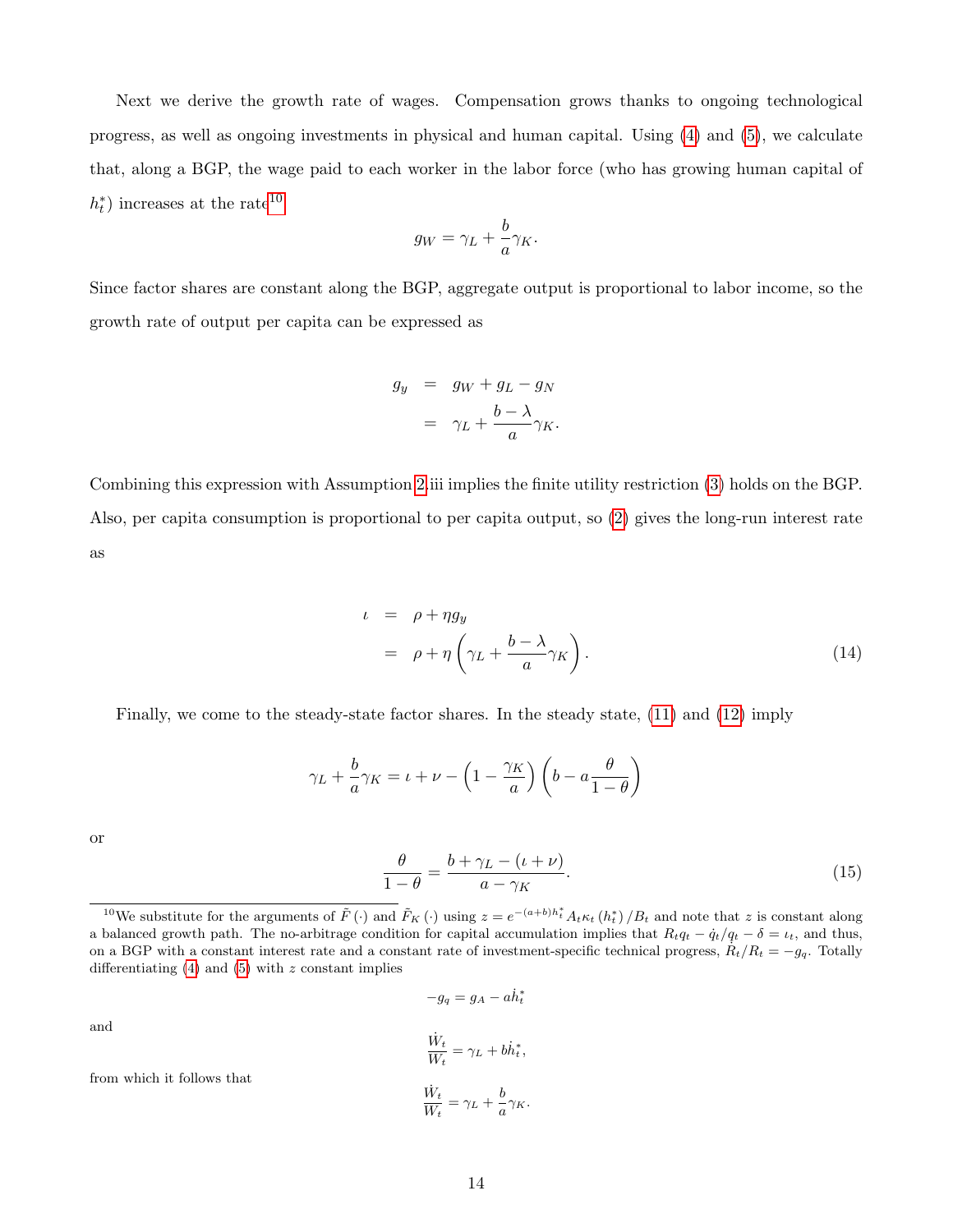Next we substitute for the long-run interest rate, using [\(14\)](#page-14-1), which gives us a relationship between the long-run capital share and the primitive parameters of the economy, namely

<span id="page-15-0"></span>
$$
\frac{\theta}{1-\theta} = \frac{b-\lambda}{a} - \frac{(\eta-1)\left(\gamma_L + \frac{b-\lambda}{a}\gamma_K\right) - \lambda + \nu + \rho}{a - \gamma_K}.
$$
\n(16)

We summarize our characterization of the long-run equilibrium as follows:

**Proposition 1** Suppose the aggregate production function obeys Assumption [1,](#page-9-1) the parameters satisfy Assumption [2](#page-10-0) and  $g_q$ ,  $g_A$  and  $\gamma_L$  are constant. Then on the unique balanced growth path new cohorts are  $full-time$  students until their human capital reaches a threshold  $h_t^*$  that grows linearly with time. Once a cohort enters the labor force, its members devote a fraction  $\ell = 1 - \gamma_K/a$  of their time to work and the remaining time to ongoing education. Wages grow at constant rate  $\gamma_L + (b/a)\gamma_K$  and per capita income grows at constant rate  $\gamma_L + (b - \lambda) \gamma_K/a$ . The long-run real interest rate is given by [\(14\)](#page-14-1) and the long-run capital share is determined by [\(16\)](#page-15-0).

### <span id="page-15-1"></span>4 Technological Progress and Factor Shares

We are ready to discuss the relationship between the parameters  $\gamma_L$  and  $\gamma_K$  that describe the rate and nature of technological progress and the long-run distribution of national income between capital and labor. Let us begin with [\(15\)](#page-14-2), which expresses  $\theta$  as a function of  $\gamma_K$  and  $\gamma_L$ , taking the real interest rate as given. If, for example, the aggregate economy comprises a continuum of small regional economies that face a common interest rate due to nationwide asset trade, then [\(15\)](#page-14-2) would describe the cross-sectional relationship between regional growth rates of output and factor shares. From this equation, it is clear that  $\theta$  would be *positively* correlated with both  $\gamma_K$  and  $\gamma_L$  in the cross section; regions with faster rates of capital or labor-augmenting technological progress would have higher shares of their income paid to capital in a world with equalized interest rates.

But in a closed economy (or a global economy), the real interest rate is endogenous and responds to changes in the growth process. Equation [\(16\)](#page-15-0) informs us about the long-run relationship between factor shares and rates of technological progress. Recall our assumption that  $\eta > 1$ , i.e., that the elasticity of intertemporal substitution is less than one. By differentiating the expression on the-right hand side of [\(16\)](#page-15-0) and making use of Assumption 2.iii, which ensures finite dynastic utility, we establish our key result:

<span id="page-15-2"></span>**Proposition 2** When  $\eta > 1$ , a decrease in  $\gamma_K$  or  $\gamma_L$  reduces the long-run labor share.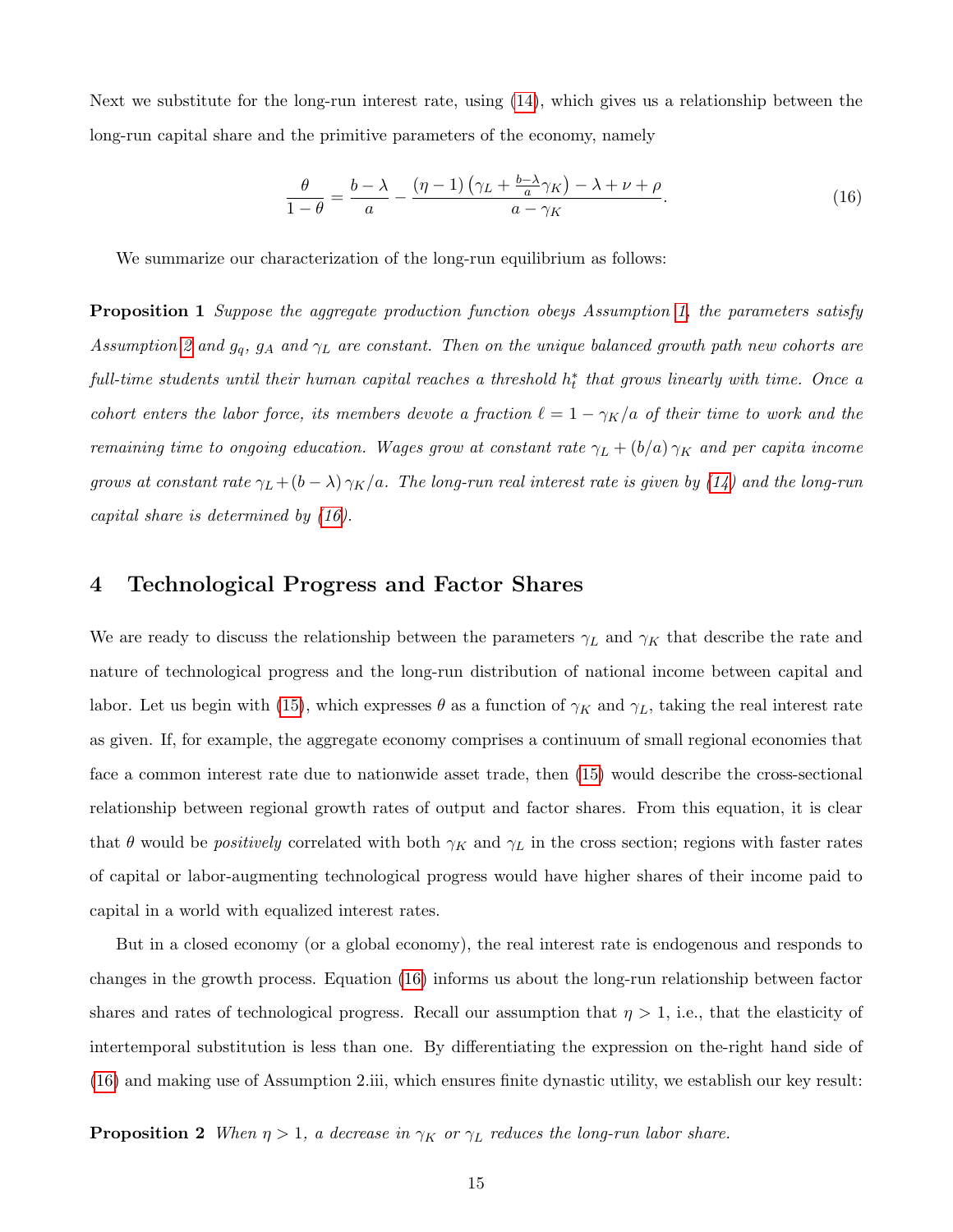In other words, a productivity slowdown—no matter whether it is caused by a reduction in the pace of labor-augmenting technological progress, the pace of disembodied capital-augmenting technological progress, or the pace of investment-specific technological progress—will shift the distribution of national income from labor to capital.

What accounts for this shift in factor shares? Note first from [\(14\)](#page-14-1) that, in response to an exogenous change in the growth process, the interest rate moves in the same direction as the growth rate of per capita income. Moreover, with  $\eta > 1$ , the response of the former is greater than that of the latter. Thus, a productivity slowdown that causes  $g_y$  to fall will cause  $i-g_y$  to fall as well. On a BGP, wages grow almost at the same rate as per capita income, so  $\iota - g_W$  falls. This term appears of course in the expression for the optimal human capital threshold [\(11\)](#page-13-1); whereas a decline in the growth rate of wages makes staying in school less desirable, a decline in the interest rate makes extended schooling more palatable. In the long run, the latter effect dominates, so by a combination of  $(11)$  and  $(12)$ ,  $z^*$  eventually falls. In other words, we find that the long-run effective capital to effective labor ratio declines in response to secular stagnation, once adjustment is made for the optimal response of targeted human capital and the greater complementarity of schooling with physical capital than with raw labor. Finally, with an elasticity of substitution between capital and labor of less than one, a decline in the effective capital-labor ratio spells a decline in the labor share.

It is worth emphasizing the contrast between the mechanism that we propose here to account for the declining labor share and an explanation that relies on the canonical neoclassical theory of the functional distribution of income, as first elucidated by John Hicks (1932) and Joan Robinson (1933). The canonical approach begins with a constant-returns-to-scale, two-factor, production function,  $F(AK, BL)$ . Then, if factors are paid their marginal products, the change in the ratio of factor shares is given by

$$
d\ln\left(\frac{\theta}{1-\theta}\right) = \frac{\sigma_{KL}-1}{\sigma_{KL}} \left(d\ln\frac{K}{L} + d\ln\frac{A}{B}\right) .
$$

Suppose  $\sigma_{KL}$  < 1, as suggested by a preponderance of the evidence. Then, an increase in the capital share requires either a fall in the level of the capital-labor ratio or a decline in the level of  $A/B$ ; i.e., a shift in technology that augments the productivity of labor relative to the productivity of capital. But Karabarbounis and Neiman (2014) point to a global increase in the capital-labor ratio, and Piketty and Zucman (2013) similarly point to an increase in the capital-output ratio. So both are led to argue that  $\sigma_{KL}$  exceeds one in order to square these observations with the decline in the labor share. Their claims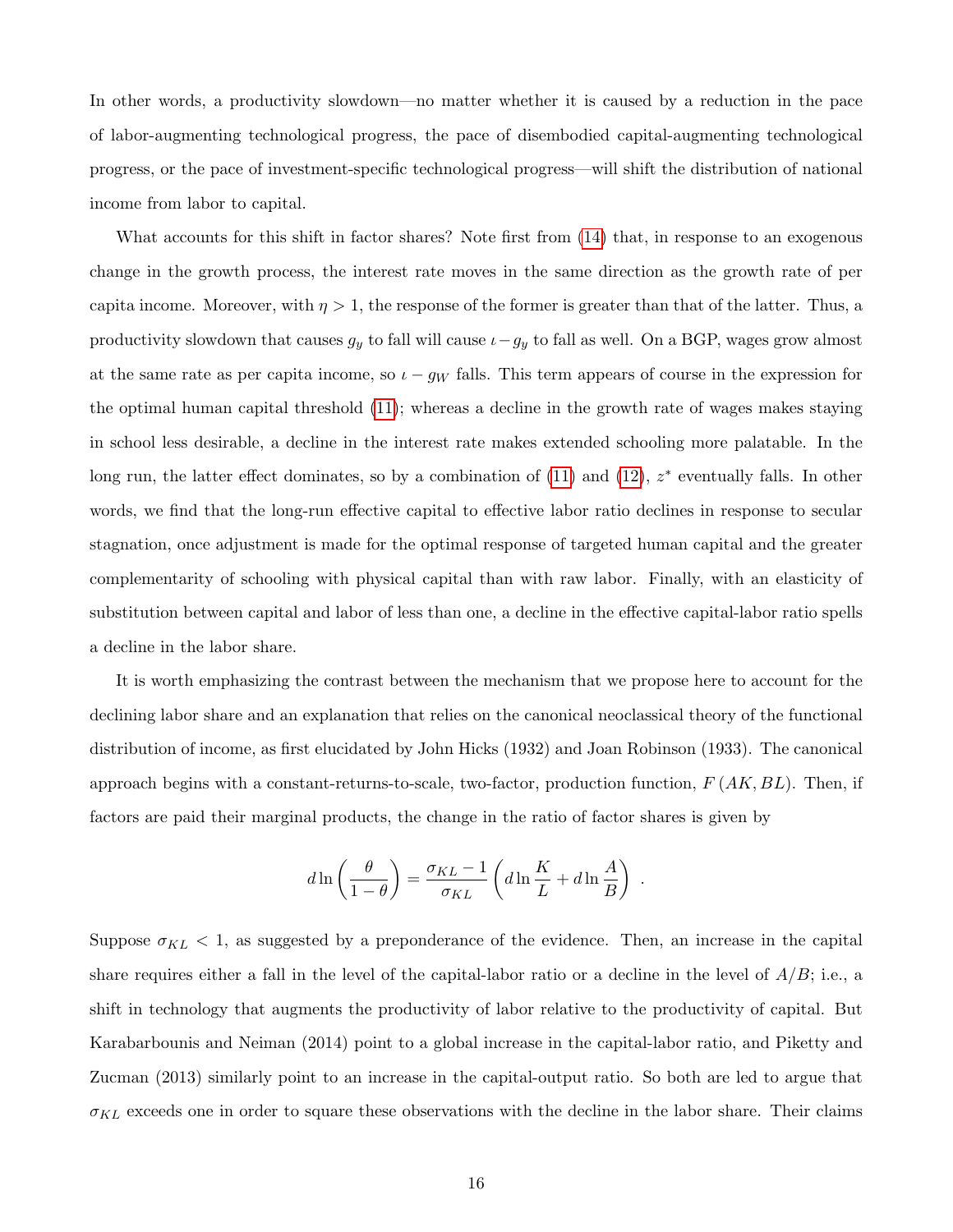| Parameter/Moment                         |                                                                                                                | Value |
|------------------------------------------|----------------------------------------------------------------------------------------------------------------|-------|
| Birth rate                               |                                                                                                                | 1.54% |
| Death rate                               | $\nu$                                                                                                          | 0.76% |
| IRR on schooling                         |                                                                                                                | 10\%  |
| Capital share                            |                                                                                                                | 0.35  |
| Growth in labor productivity             |                                                                                                                | 0.024 |
| Increase in schooling                    | $\begin{array}{c} \gamma_L + \frac{b}{a} \gamma_K \\ \dot{s}_\tau = \frac{\gamma_K}{a - \gamma_K} \end{array}$ | 0.088 |
| Intertemporal elasticity of substitution |                                                                                                                | 0.5   |

in this vein have not found widespread acceptance.

In our model with endogenous education and capital-skill complementarities, it is not the *levels* of the technology parameters that determine the factor shares, but rather the rates of technological change. Moreover, the factor bias of technical change does not play a critical role in our story. Both a fall in the rate of labor-augmenting technological change and a fall in the rate of capital-augmenting technological change will result in a long-run decline in the labor share, because both have qualitatively similar effects on the optimal length of time in school.<sup>[11](#page-17-0)</sup> We will find in the next section that the quantitative effects of a productivity slowdown also are similar no matter what form that slowdown takes.

# <span id="page-17-1"></span>5 A Quantitative Exploration

In this section, we assess the decline in the labor share that might be associated with a one percentage point reduction in trend growth of per capita income. We rely on the empirical literature to set some of our parameters and choose others to match moments from the U.S. historical experience. However, we have no firm basis for specifying the magnitude of the capital-skill complementarity that is reflected in the parameter a in the production function,  $\tilde{F}$   $(e^{-ah}A_tK, e^{bh}B_tL)$ . Given our other moments, this parameter would be pinned down if we knew the bias of technical progress in the pre-slowdown period. But this bit of historical information also proves elusive. To complete our exercise, we pursue two different approaches. In Section [5.1,](#page-19-0) we introduce plausible but *ad hoc* assumptions about the bias in technical progress along the initial BGP. In Section [5.2,](#page-20-0) we attempt to estimate the parameter  $a$  using cross-sectional data on U.S. regions and industries. In Section [5.3,](#page-24-0) we discuss the sensitivity of our conclusions to our parameter choices.

Table ?? tabulates the parameters that we have specified and the moments that we have targeted

<span id="page-17-0"></span><sup>&</sup>lt;sup>11</sup>A decline in the rate of capital-augmenting technological progress expands the long-run labor supply per worker,  $\ell$ , whereas a decline in labor-augmenting technological progress does not. An increase in  $\ell$  also enhances the incentive for full-time students to delay their entry into the labor force, per [\(11\)](#page-13-1) and [\(12\)](#page-13-4), beyond the effect of the decline in  $\iota - g_W$ .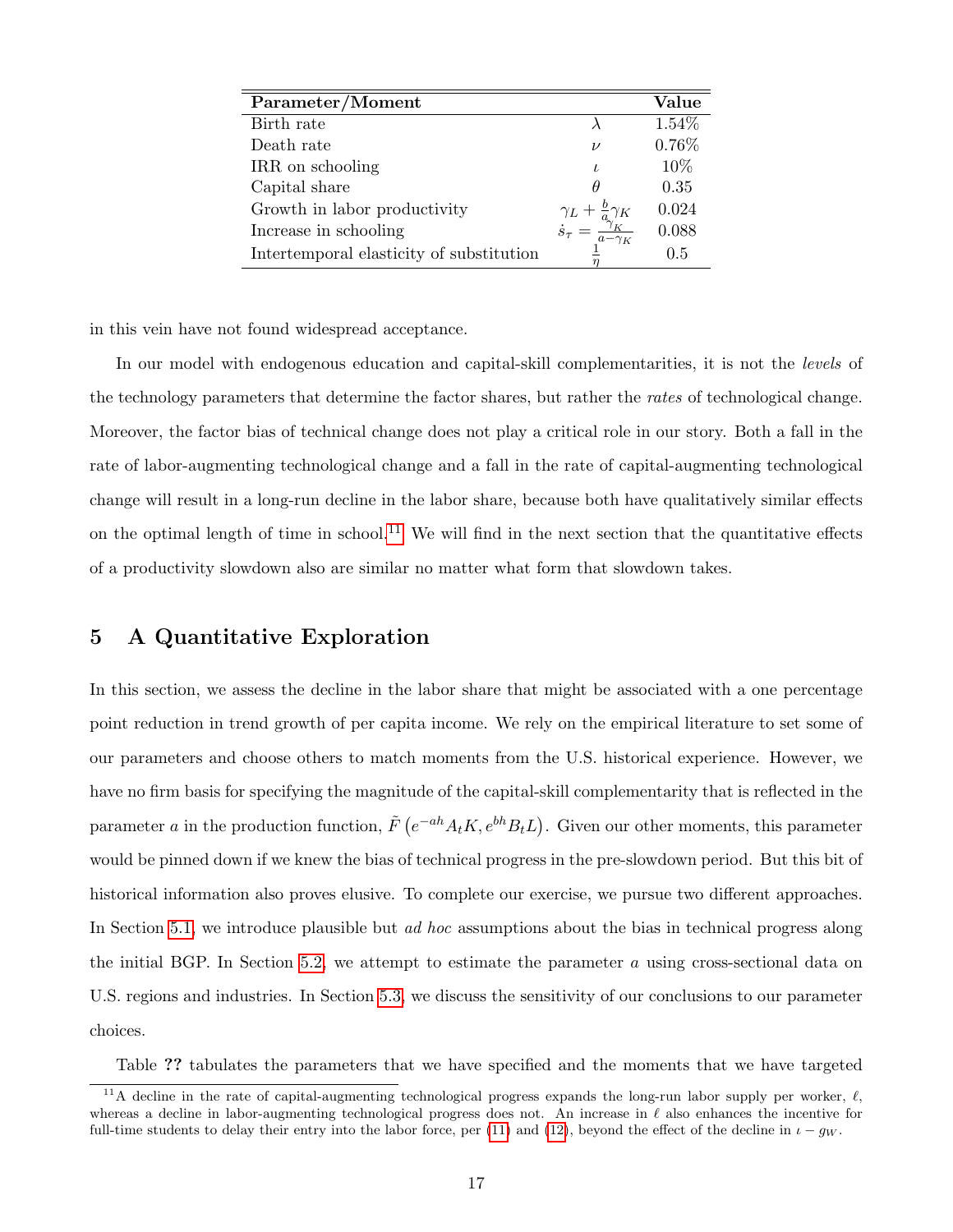throughout our quantitative exercise. The birth rate and death rate are averages for the United States for the period 1980-2010, as reported by the National Center for Health Statistics. The internal rate of return on schooling is a central estimate from a large literature on returns to investments in education; see, for example, the reviews by Card (1999) and Heckman et al. (2006). The capital share in the United States fluctuated narrowly around  $35\%$  in the period from 1950 to 1980, and perhaps beyond.<sup>[12](#page-18-0)</sup> Labor productivity in the nonfarm business sector grew in the United States at an average compound rate of 2.4% per annum from 1950 to 1980, according to the Federal Reserve Economic Data (FRED). Goldin and Katz (2007) report a fairly steady, average annual increase in educational attainment for each new birth cohort of 0.88 years per decade for those born between 1880 and 1945.

The intertemporal elasticity of substitution plays an important role in our quantitative analysis, as we shall see below. Estimates derived from macroeconomic data typically range from 0 to 0.3; see, for example, Hall (1988), Campbell (2003), and Yogo (2004). Estimates that make use of micro (household) data often are larger and vary more widely; for example, those reported by Attanasio and Weber (1993) and Vissing-Jorgenson (2002) range from 0.5 to 1.0. Attanasio and Weber (1993) and Guvenen (2006) have shown how such differences between estimates using macro and micro data can arise due to liquidity constraints that may limit the participation of many households in equity markets. The estimates using macro data capture better the response of aggregate consumption growth to interest rates, which is the pertinent margin in our model. Still, our estimate of the response of factor shares to changes in productivity growth is quite sensitive to this crucial parameter. So as not to overstate this response, we take a central and conservative estimate of the elasticity of intertemporal substitution of  $1/\eta = 0.5$ .

Finally, we need a value for the parameter a or, alternatively, values for the parameters  $\gamma_K$  and  $\gamma_L$ that describe the bias in technical progress in the initial steady state. Alas, the Diamond-McFadden "Impossibility Theorem" tells us that we cannot identify these parameters from time series data. In the next section, we explore the implications of some *ad hoc* assumptions about  $\gamma_K$  and  $\gamma_L$ , and also about which one declined during the most recent period of slower growth. In the succeeding section, we employ cross-sectional data for U.S. regions and industries in a crude attempt to estimate a directly.

<span id="page-18-0"></span> $12$ As we discussed in Section 1, there are various ways to measure factor shares, which vary especially with the treatment of entrepreneurial income. Our target of 0.35 for the capital share is central in the literature, and our bottom-line results are not very sensitive to small changes in this value.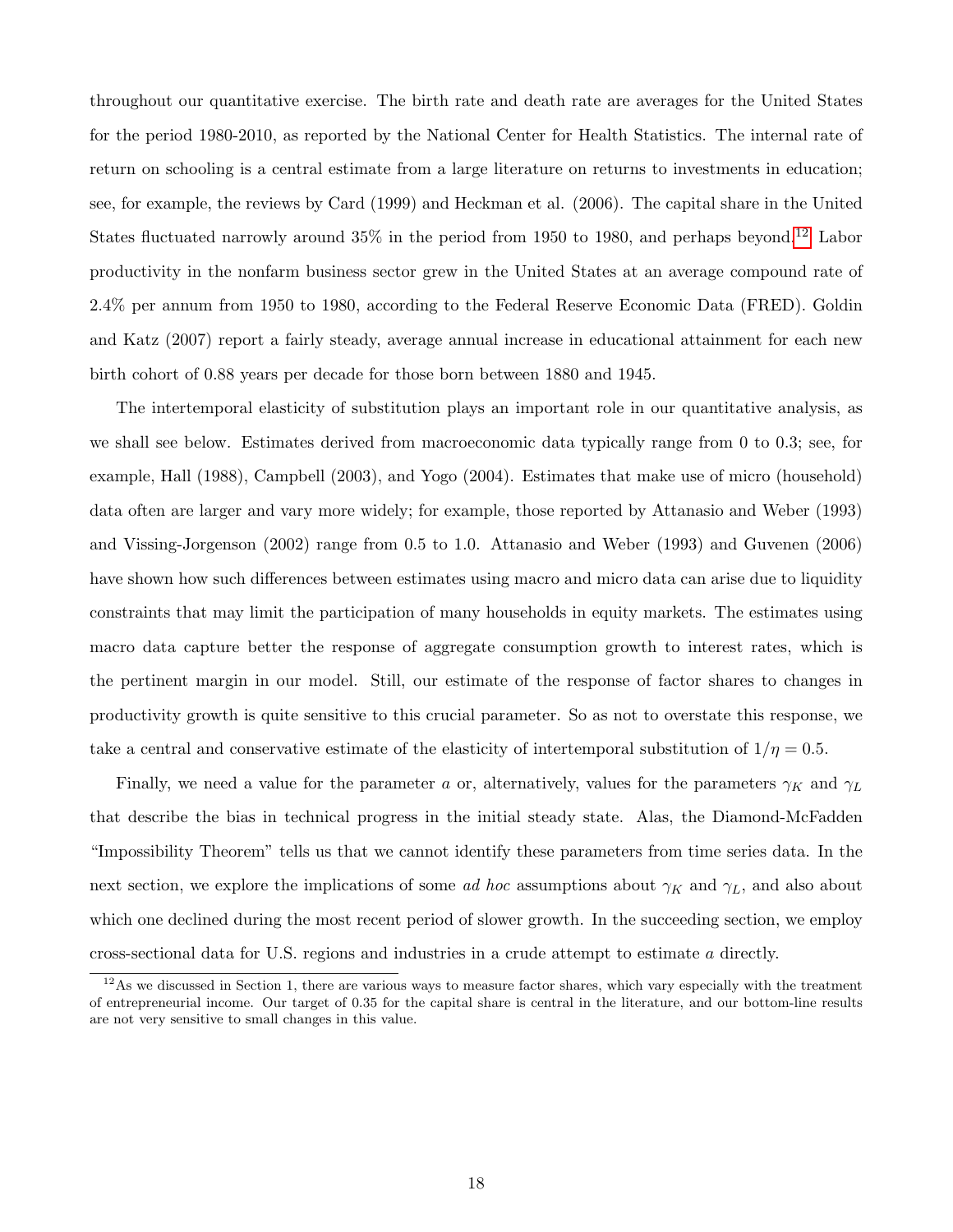#### <span id="page-19-0"></span>5.1 Ad Hoc Assumptions about the Bias in Technical Progress

We have assumed that the economy was evolving along an initial BGP, with labor productivity expanding at 2.4% per annum, before experiencing a once-and-for-all slowdown in productivity growth. In this section, we explore the implications of plausible but *ad hoc* assumptions about the bias of technical change in the pre-slowdown period. One simple assumption maintains that technical change in this period was (Hicks)-neutral, so that  $\gamma_K = \gamma_L$  before the slowdown. A second simple assumption is that the observed average decline in investment goods prices of 2% per year represents the full extent of investment-specific technical change, and that the remaining disembodied technological progress was factor neutral  $(g_A = \gamma_L)$ . We also need to know the form taken by the productivity slowdown. We entertain two alternative assumptions. At one extreme, we posit that only capital-augmenting technical progress decelerated, enough so to generate a one percentage point per year decline in labor-productivity growth. At the other extreme, we posit that only labor-augmenting technical progress slowed, again so as to generate a one percentage point decline in labor-productivity growth.

Table ?? shows the implications of these alternative assumptions. The top panel assumes equal rates of labor and capital augmenting technical progress of 1.1% per annum in the pre-slowdown period. Then a reduction in the rate of labor-augmenting progress that generates a one percent decline in the growth of labor productivity shifts about 3.3% of national income from labor to capital relative to the baseline, whereas a reduction in the rate of capital-augmenting technical progress shifts about 4.1% of national income. Only the latter type of productivity slowdown can generate a deceleration of educational attainment in our model, such as has been observed in the data. With these parameters, the annual increase in schooling slows to 0.20 years per decade. Note that Goldin and Katz (2007) report an annual increase of 0.16 per decade for the cohorts born after 1947. The bottom panel in Table ?? takes instead a baseline for capital-augmenting technical progress of 2.4% growth per year, comprising disembodied annual gains of 0.4% and investment-specific technical progress of 2.0% per year. In this calculation, the rate of labor-augmenting technical progress also is 0.4%. We see that the implied shifts in income shares that result from a productivity slowdown are somewhat smaller in this case, totalling 1.5% of national income if all of the slowdown is due to a reduction in  $\gamma_L$  and 3.0% in the opposite extreme, when it is only capital-augmenting technical progress that slows.

Our ad hoc assumptions about the bias in technical progress along the initial BGP allow us to back out the key parameters in the production function that reflect the strength of the capital-skill complementarity. Given the parameter values listed in Table ??, we must have  $a = 0.134$  and  $b = 0.163$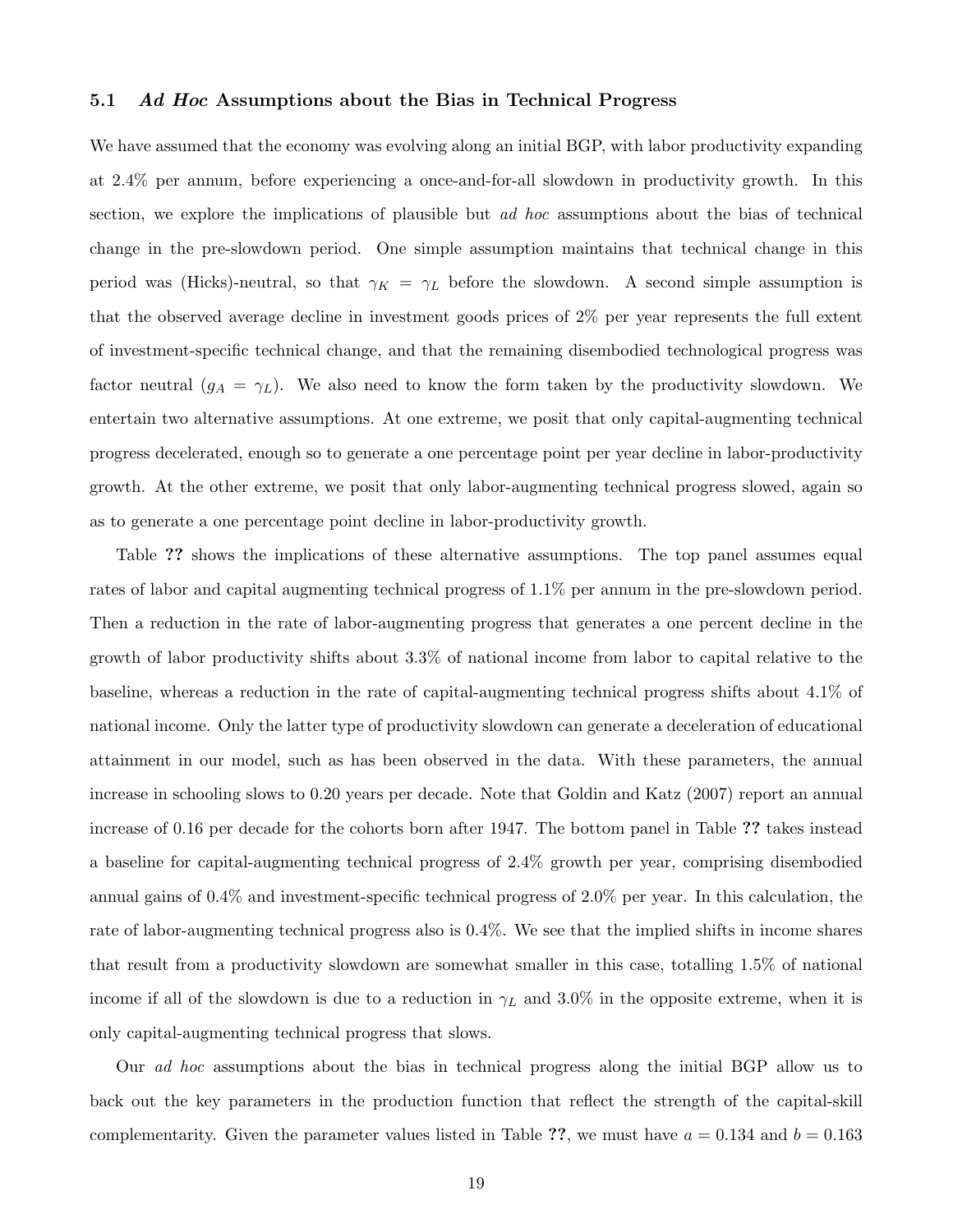| $\gamma_K = \gamma_L = 1.1\% \Rightarrow a = 0.134$ |            |            |                                                             |                                    |                  |                  |
|-----------------------------------------------------|------------|------------|-------------------------------------------------------------|------------------------------------|------------------|------------------|
|                                                     | $\gamma_K$ | $\gamma_L$ | Growth in<br>per capita<br>Income                           | Annual<br>Increase in<br>Schooling | Interest<br>Rate | Capital<br>Share |
| <b>Baseline</b>                                     | $1.1\%$    | $1.1\%$    | $2.3\%$                                                     | 0.09                               | 10.0%            | 0.35             |
| $\gamma_L$                                          | $1.1\%$    | $0.1\%$    | $1.3\%$                                                     | 0.09                               | $8.0\%$          | 0.383            |
| $\gamma_K \downarrow$                               | $0.3\%$    | $1.1\%$    | $1.4\%$                                                     | 0.02                               | $8.2\%$          | 0.391            |
|                                                     |            |            |                                                             |                                    |                  |                  |
|                                                     |            |            | $g_q = 2.0\%, g_A = \gamma_L = 0.4\% \Rightarrow a = 0.294$ |                                    |                  |                  |
|                                                     | $\gamma_K$ | $\gamma_L$ | Growth in<br>per capita<br>Income                           | Annual<br>Increase in<br>Schooling | Interest<br>Rate | Capital<br>Share |
| <b>Baseline</b>                                     | $2.4\%$    | $0.4\%$    | $2.3\%$                                                     | 0.09                               | 10.0%            | 0.35             |
| $\gamma_L$                                          | $2.4\%$    | $-0.6\%$   | $1.3\%$                                                     | 0.09                               | $8.0\%$          | 0.365            |
| $\gamma_K \downarrow$                               | $1.2\%$    | $0.4\%$    | $1.3\%$                                                     | 0.04                               | $8.1\%$          | 0.368            |

in order for the steady-state of the model with neutral technical progress to reproduce the aforementioned moments in the U.S. data. If technical progress instead was biased toward capital, as assumed in the bottom panel, then the implied parameters of the aggregate production function are  $a = 0.294$  and  $b = 0.245$ . We have no real basis to judge the plausibility of these alternative parameter values, so we proceed now to conduct some crude estimation.

#### <span id="page-20-0"></span>5.2 Estimation of Production-Function Parameters using Cross-Sectional Data

Our estimation strategy makes use of data from the BEA Regional Accounts for different states and industries in the United States. To perform this estimation, we must assume that industries in different states participate in an integrated national capital market and thus face a common interest rate. We also assume, somewhat heroically, that different industries share the same production-function parameter, a. We allow the technology parameter b to vary by industry and we let the rates of capital and laboraugmenting technological progress differ by industry and state.

We begin with equations [\(11\)](#page-13-1) and [\(12\)](#page-13-4), which together imply

$$
\left(b-a\frac{\theta}{1-\theta}\right)l = \iota + \nu - g_W.
$$

This equation relates the ratio of the factor shares to the growth rate of wages and the interest rate. Define  $\bar{\theta}$  as the average labor compensation across industry and states, and  $\bar{\ell}$  as the average fraction of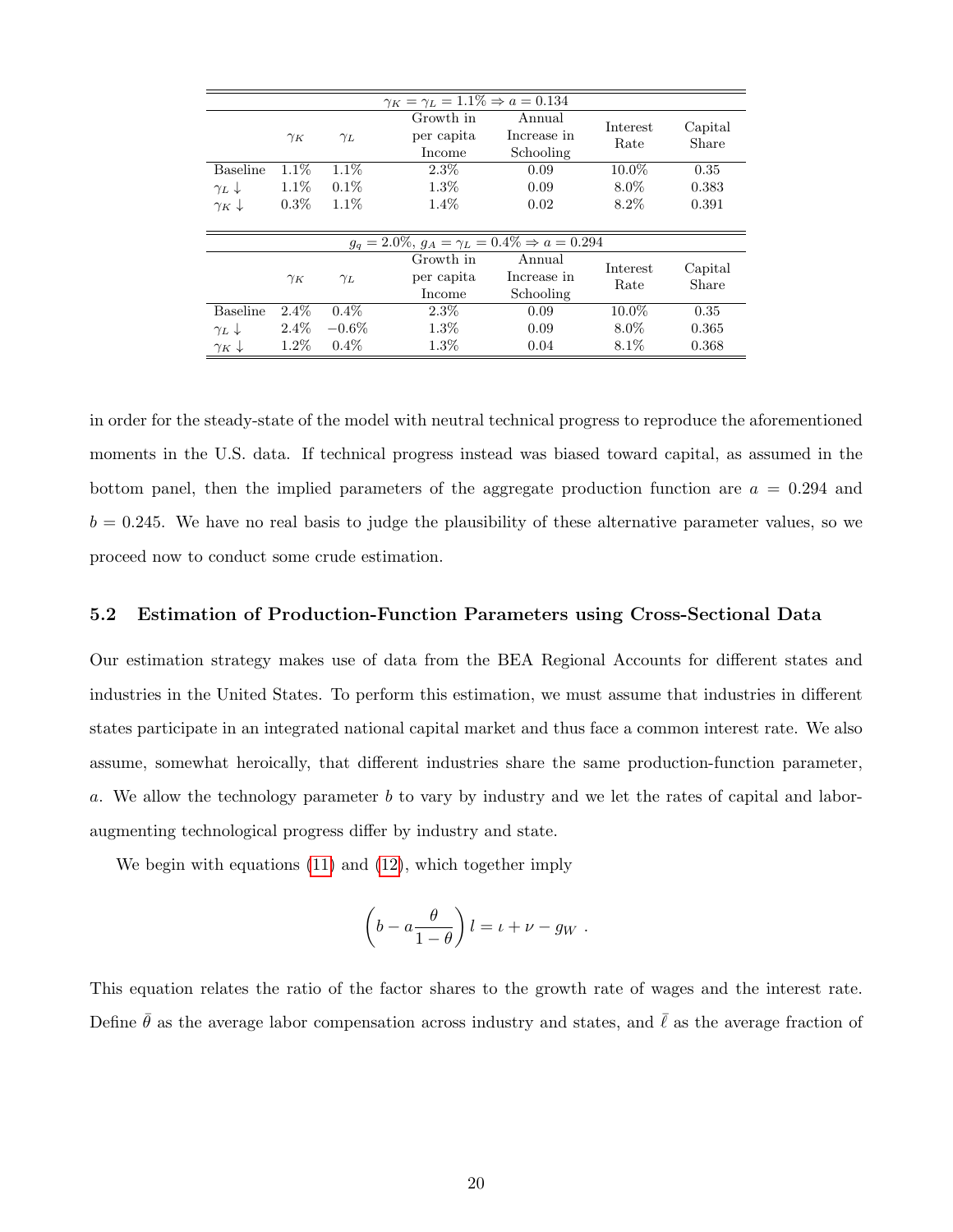time devoted to work.<sup>[13](#page-21-0)</sup> Taking a first-order approximation around  $(\bar{\theta}, \bar{\ell})$  and using  $\ell = 1 - \dot{h}$ , we find

$$
\left(b-a\frac{\bar{\theta}}{1-\bar{\theta}}\right)\left(1-\dot{h}\right)-a\frac{\bar{l}}{\left(1-\bar{\theta}\right)^2}\left(\theta-\bar{\theta}\right)=\iota+\nu-g_W.
$$

This relationship provides the basis for our cross-sectional estimation. Let  $j$  denote an industry and s a state. We perform the regression

<span id="page-21-1"></span>
$$
1 - \theta_{js} = \alpha_s + \alpha_j + \zeta_j \dot{h}_{js} + \beta g_{Wjs} + \varepsilon_{js} , \qquad (17)
$$

where  $1-\theta_{js}$  is the average labor share in a regional industry during a specified period,  $g_{Wjs}$  is the growth rate of wages in that state-industry pair, and  $\dot{h}_{js}$  is the average annual increase in years of schooling among those that work in the state-industry. The regression includes state and industry fixed effects, and allows the coefficient on human capital accumulation to vary by industry to reflect the assumption that  $b$  may vary by industry. The estimated coefficient of interest is  $\hat{\beta}$ , because it allows us to identify a according to

$$
\hat{a} = -\frac{\left(1 - \bar{\theta}\right)^2}{\bar{l}\hat{\beta}} \; .
$$

In order to carry out the estimation of [\(17\)](#page-21-1), we compute the labor share in each industry-state pair from the BEA Regional Accounts by dividing total compensation by value added.<sup>[14](#page-21-2)</sup> We compute the growth rate of wages using total compensation divided by employment as our measure of the wage. Finally, we derive a measure of schooling among workers in a state-industry from data reported in the decennial census.

Before proceeding, we highlight several estimation issues. First, our data on wages are replete with measurement error, due both to the high rate of imputation in the BEA accounts[15](#page-21-3) and to the fact that our wage data are reported as compensation per worker, rather than compensation per hour, so that, for example, we cannot distinguish part-time from full-time workers in our employment measure. Not only does the measurement error introduce attenuation bias as usual, but if the extent of the measurement error has been increasing over time—as documented by White (2014) and inferred by Bils and Klenow (2017)—then our data construction would mechanically induce a positive correlation between labor shares

<span id="page-21-0"></span><sup>&</sup>lt;sup>13</sup>We estimate  $\bar{\ell}$  by first computing average human capital accumulation  $\dot{\bar{h}}$  as the annualized change in the average schooling among those working in a state-industry between 1970 and 2000 in the Census data and then applying  $\bar{\ell} = 1 - \bar{h}$ .

<span id="page-21-2"></span> $14$ Note that this measure excludes proprietors' income.

<span id="page-21-3"></span> $15$ See White et al.  $(2017)$ .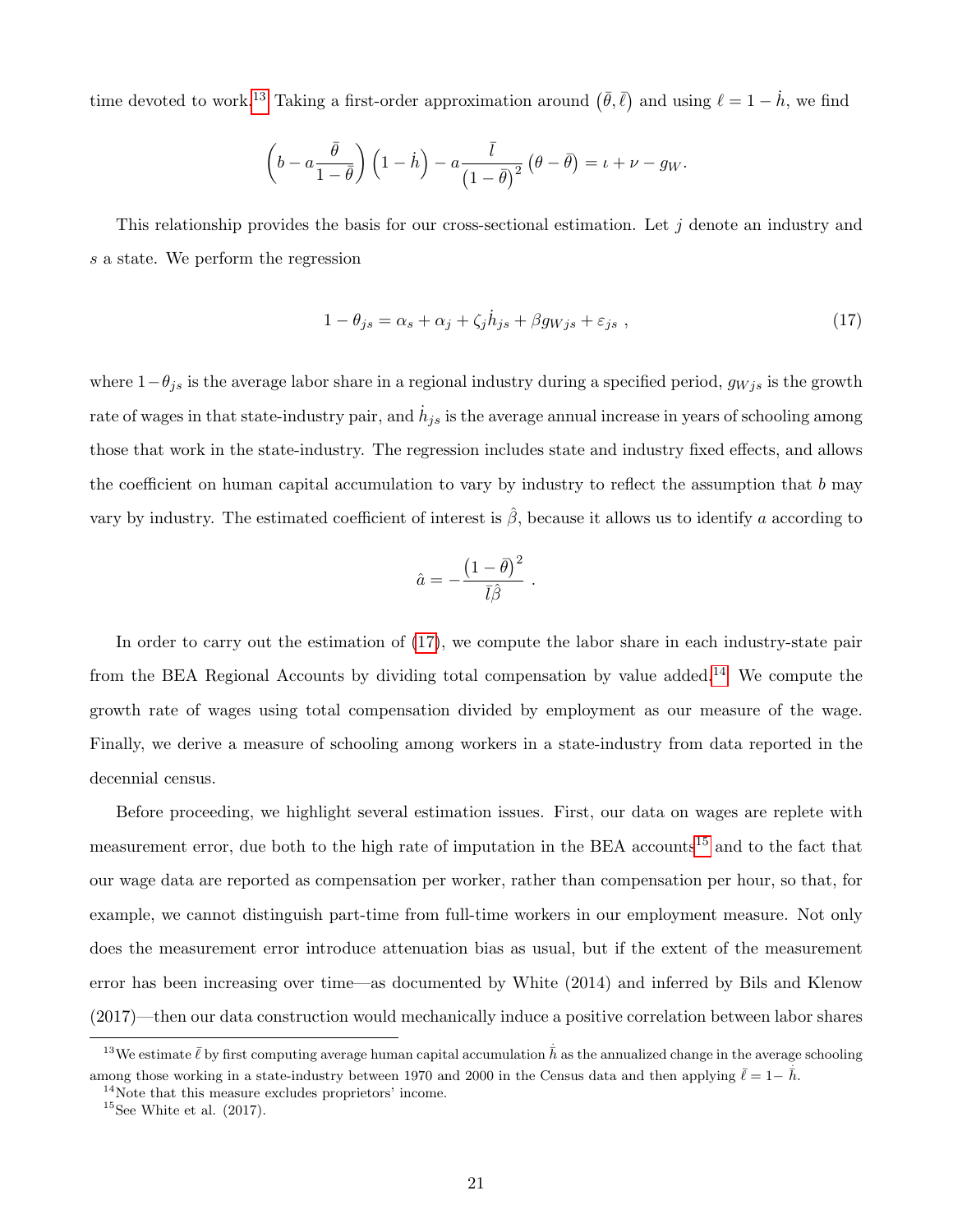and wage growth. To address this concern, we compute a second measure of wages from the decennial census by taking the average wage reported by those living in a given state and working in a given industry. While these wages also are measured imperfectly, the measurement error is quite different in nature: wages reported in the census may not reflect the actual wages paid, they do not include benefits, and the sample of workers is not designed to be representative at the state-industry level. We believe that the measurement error for state-industry wages derived from the census is likely uncorrelated with that in the BEA wage data, inasmuch as the two have very different sources. Accordingly, we can use either of the wages series as an instrument for the other.

Second, we note that industry definitions changed from SIC classification to NAICS classification after 1997. To guard against the risk of confounding real changes with changes due to reclassification, we elect to compute the regressions separately for the 1970-1997 period using the SIC classification and for the 2000-2012 period using the NAICS classification.

Third, we find that our estimates are sensitive to the time horizon we use for calculating wage changes and average factor shares. In particular, the longer is the window, the larger is our estimate of a. This could well be explained by a slower adjustment of schooling choices to underlying productivity trends than is suggested by our model. We believe that the estimates that make use of longer horizons better capture the long-run changes that would be found in the aggregate data. Accordingly, we choose to use the largest time windows that our data allow.

Table [1](#page-23-0) presents our estimates for 1970-1997 using SIC industry classifications and for 2000-2012 using NAICS industry classifications, respectively.[16](#page-22-0) We consistently find an inverse relationship between the average labor share in the state-industry and the average rate of wage growth, as would be predicted by our model. Our preferred estimate appears in the second column of Panel A, where we have used the Census measure of wage growth as an instrument for the BEA measure of wage growth. The first column of the top panel also provides an estimate using the BEA measure of wage growth which may be attenuated because of measurement error. These estimates imply a value of a ranging from 0.093 to 0.19. While there are reasons to prefer the former, we use the two extreme estimates of  $a$  as the basis for further comparative-static analysis.

In Table [2,](#page-24-1) we repeat the exercise of simulating the effects of a one percentage point slowdown in annual labor-productivity growth. The upper panel uses the smaller value in our range of estimates for a, while the lower panel uses the larger value. In this case, the values of  $\gamma_K$  and  $\gamma_L$  in the baseline

<span id="page-22-0"></span> $16$ In all regressions, we have omitted observations for state-industry cells that include fewer than 100 workers. In the appendix, we report a variety of additional regression results, which we have computed as a check on robustness.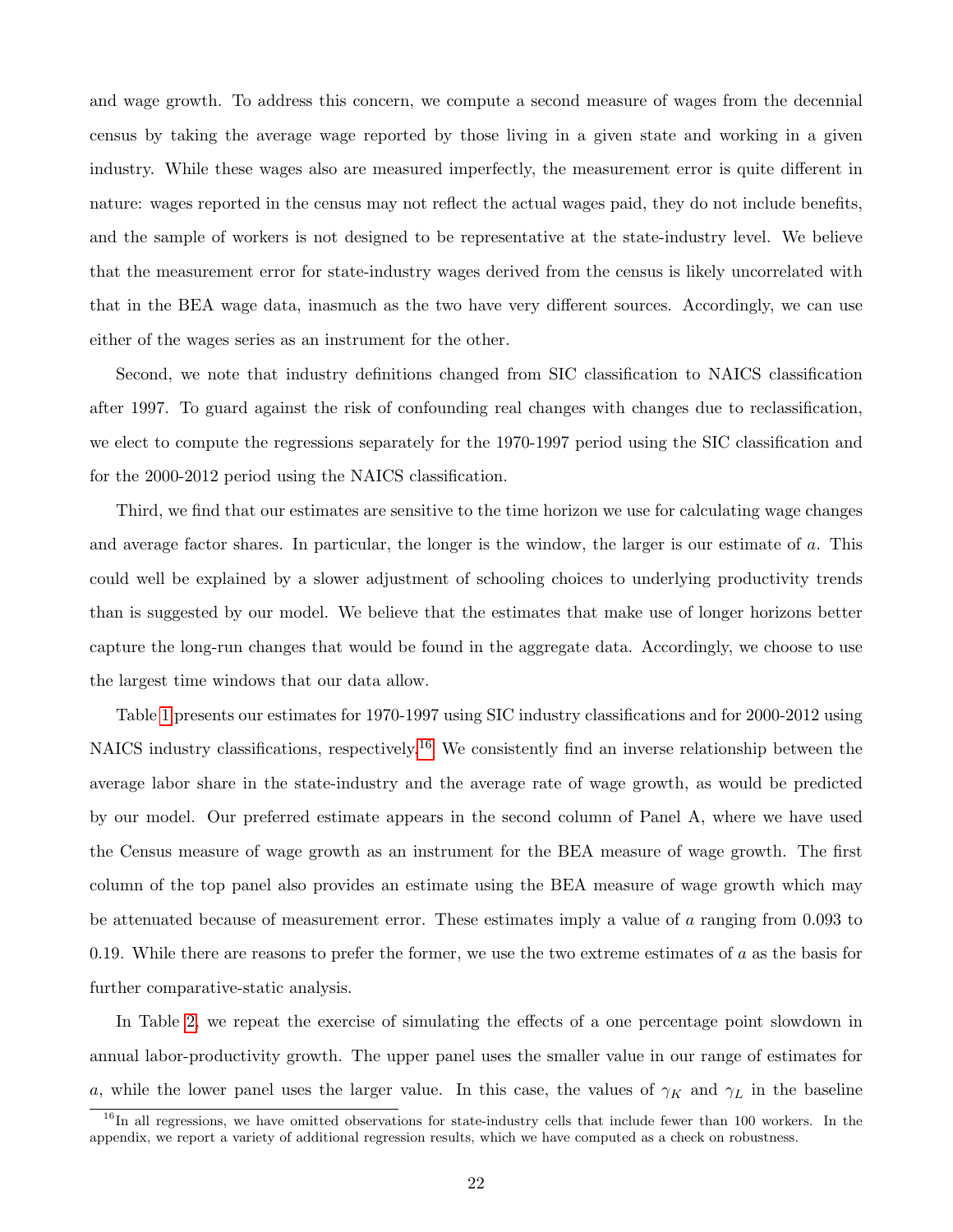<span id="page-23-0"></span>

| Panel A: SIC Classification, 1970-1997 |            |            |           |            |  |
|----------------------------------------|------------|------------|-----------|------------|--|
|                                        | (1)        | (2)        | (3)       | (4)        |  |
|                                        | <b>BEA</b> | <b>BEA</b> | Census    | Census     |  |
|                                        | (1)        | (2)        | (3)       | (4)        |  |
|                                        | <b>BEA</b> | <b>BEA</b> | Census    | Census     |  |
| Wage Growth                            | $-2.17***$ | $-4.45**$  | $-2.29**$ | $-7.38***$ |  |
|                                        | (0.52)     | (1.54)     | (0.83)    | (1.70)     |  |
| Instrument                             |            | Census     |           | <b>BEA</b> |  |
| Implied value of a                     | 0.19       | 0.093      | 0.18      | 0.056      |  |
| Observations                           | 1065       | 1065       | 1065      | 1065       |  |

Table 1: Wage Growth and Labor Shares

Panel B: NAICS Classification, 2000-2012

|                      | (1)        | $\left( 2\right)$ | (3)      | (4)        |
|----------------------|------------|-------------------|----------|------------|
|                      | <b>BEA</b> | <b>BEA</b>        | Census   | Census     |
| Wage Growth          | $-1.05***$ | $-3.50*$          | $-0.71*$ | $-5.15***$ |
|                      | (0.28)     | (1.43)            | (0.28)   | (1.50)     |
| Instrument           |            | Census            |          | <b>BEA</b> |
| Implied value of $a$ | 0.35       | 0.10              | 0.52     | 0.071      |
| Observations         | 1107       | 1107              | 1107     | 1107       |

Robust standard errors in parentheses

 ${}^*p < 0.05, {}^{**}p < 0.01, {}^{***}p < 0.001$ 

Notes: Value Added, Labor Compensation and Employment for each state-industry-year from the BEA Regional Accounts; Wages and Years of Schooling calculated from the Census for 1970, 1980, 1990, 2000 and from the ACS for 2000-2012. Labor share is average across years of ratio of labor compensation to value added. State-industry-year cells with fewer than 100 observations are excluded from sample. Columns 1 and 2 use wage growth computed from BEA as independent variable, whereas columns 3 and 4 use wage growth from Census. Columns 1 and 3 estimated by OLS, columns 2 and 4 by IV. Each regression includes state fixed effects, industry fixed effects, and trends in years of state-industry schooling with coefficients that vary by industry.

calibration are those needed for the model to match the annual increase in schooling, the capital share, the rate of return on education, and the growth rate of labor productivity in the pre-slowdown period. Again, we simulate the slowdown in labor-productivity growth as being the result of either a deceleration of capital-augmenting technological progress or of labor-augmenting technological progress.

We find that, for the range of values of  $a$  suggested by our estimation using state and industry data, a one percentage point slowdown in trend productivity growth can account for a sizeable shift in income from labor to capital. With the parameters reflected in the table, the capital share rises between two and six percentage points.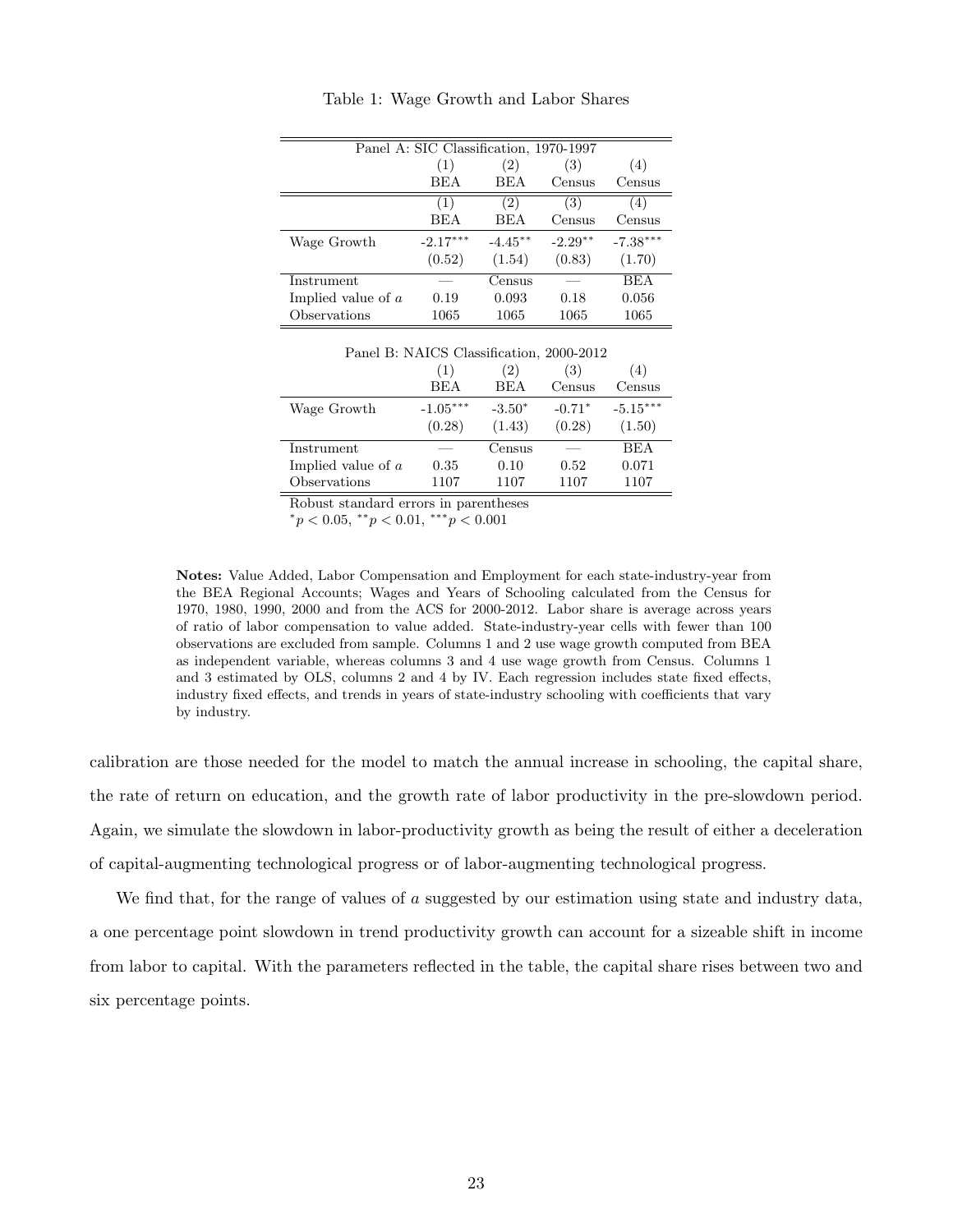|                                       |            |            | Lower Bound Estimate of a: $a = 0.093$ |                                    |                  |                  |
|---------------------------------------|------------|------------|----------------------------------------|------------------------------------|------------------|------------------|
|                                       | $\gamma_K$ | $\gamma_L$ | Growth in<br>per capita<br>Income      | Annual<br>Increase in<br>Schooling | Interest<br>Rate | Capital<br>Share |
| <b>Baseline</b>                       | $0.8\%$    | $1.3\%$    | $2.3\%$                                | 0.09                               | $10.0\%$         | 0.35             |
| $\gamma_L$                            | $0.8\%$    | $0.3\%$    | $1.3\%$                                | 0.09                               | $8.0\%$          | 0.396            |
| $\gamma_K \downarrow$                 | $0.1\%$    | $1.3\%$    | $1.4\%$                                | 0.01                               | $8.2\%$          | 0.409            |
|                                       |            |            |                                        |                                    |                  |                  |
| Upper Bound Estimate of a: $a = 0.19$ |            |            |                                        |                                    |                  |                  |
|                                       | $\gamma_K$ | $\gamma_L$ | Growth in<br>per capita<br>Income      | Annual<br>Increase in<br>Schooling | Interest<br>Rate | Capital<br>Share |
| <b>Baseline</b>                       | $1.5\%$    | $0.8\%$    | $2.3\%$                                | 0.09                               | $10.0\%$         | 0.35             |
| $\gamma_L$                            | $1.5\%$    | $-0.2\%$   | $1.3\%$                                | 0.09                               | $8.0\%$          | 0.373            |
| $\gamma_K \downarrow$                 | $0.6\%$    | $0.8\%$    | $1.4\%$                                | 0.03                               | $8.2\%$          | 0.379            |

<span id="page-24-1"></span>Table 2: Response of Capital Share to Productivity Slowdown: Estimates of Capital-Schooling Complementarity using Cross-Sectional Data

#### <span id="page-24-0"></span>5.3 Sensitivity of Results to Various Parameters

In a range of simulations, we find that the productivity slowdown might be responsible for a half or more of the decline in the labor share in national income. How sensitive is this conclusion to our parameter choices?

From equation [\(16\)](#page-15-0), we see that

<span id="page-24-2"></span>
$$
d\left(\frac{\theta}{1-\theta}\right) = \frac{1-\eta}{a-\gamma_K}dg_y + \frac{(1-\eta)g_y + \lambda - \nu - \rho}{\left(a-\gamma_k\right)^2}d\gamma_K\tag{18}
$$

Consider the first term on the right-hand side of [\(18\)](#page-24-2). We have assumed a one percentage point decline in annual labor productivity growth, which fixes  $dg_{Y/L} = dg_W$ . Moreover, [\(10\)](#page-12-2) states that  $h = \gamma_K/a$ , and  $h = 0.088$  in the data. Therefore,  $a - \gamma_K \approx a$ . It follows that the shift in income associated with the first term is mostly governed by two parameters,  $a$  and  $\eta$ . We have considered a range of possibilities for a. And we have taken a conservative estimate of the elasticity of intertemporal substitution of 0.5, which yields a value of  $\eta = 2$ . A smaller value of the elasticity of intertemporal substitution would imply a larger value of  $\eta$  and therefore a greater sensitivity of relative factor shares to a change in the per capita growth rate. The second term in [\(10\)](#page-12-2) applies only if the productivity slowdown was generated by a decline in the rate of capital-augmenting technical progress. This term is positive (for  $d\gamma_K < 0$ ) by [\(3\)](#page-8-2), which is the parameter restriction needed to ensure finite dynastic utility; so it only strengthens the forces in our model. We conclude that, once we admit a reasonable amount of capital-skill complementarity (as captured by the parameter  $a$ ) a productivity slowdown can account for a substantial redistribution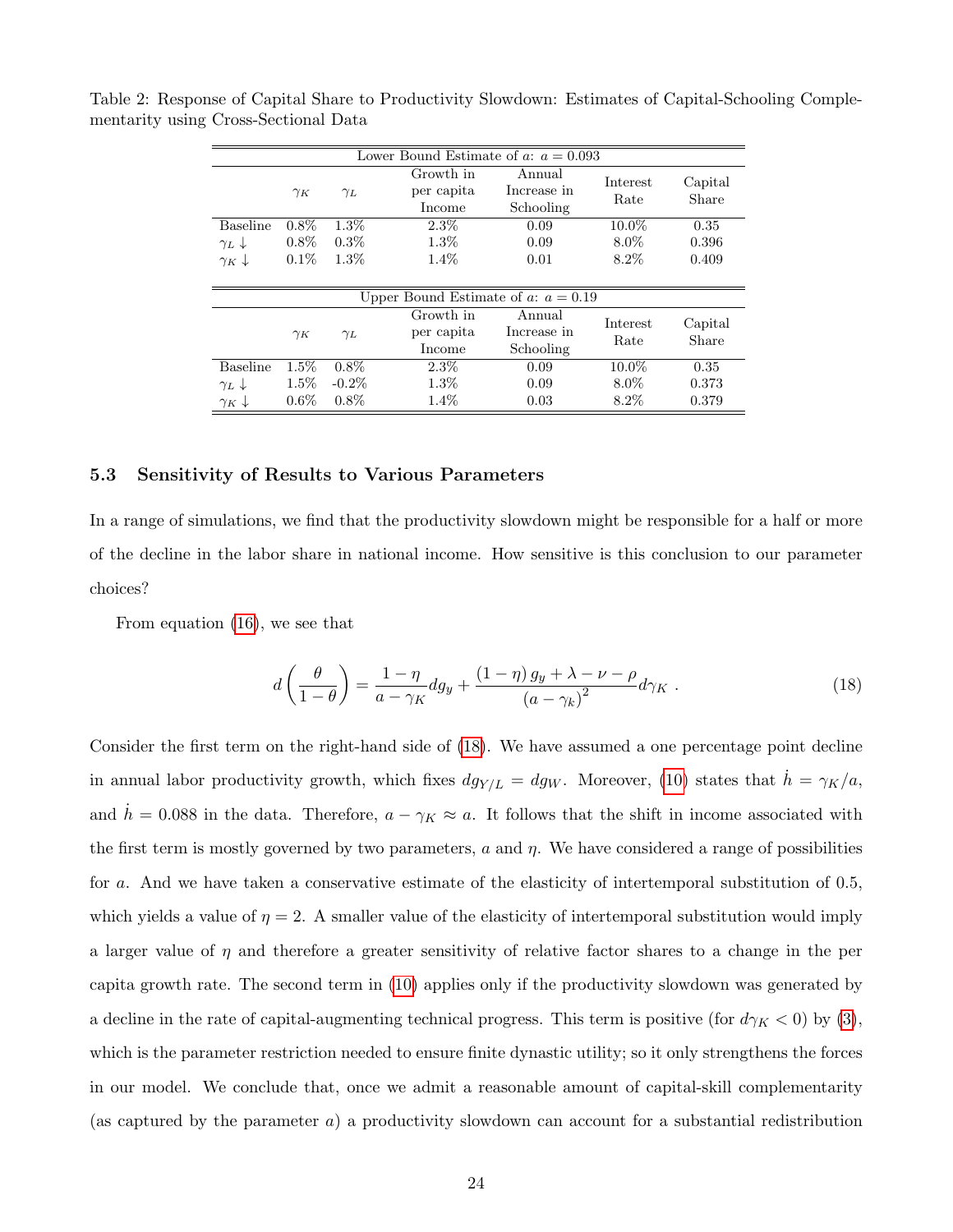of income from labor to capital for all plausible values of the other parameters.

# 6 Concluding Remarks

In this paper, we have proposed a novel explanation for part or all of the decline in the labor share that has taken place in recent years. We added human capital accumulation à la Ben Porath (1967) to a plain-vanilla neoclassical growth model. In this setting, if human capital is more complementary with physical capital than with raw labor and if the elasticity of substitution between physical capital and labor is less than one (holding constant the level of schooling), then the rate of labor productivity growth and the share of labor in national income will be positively correlated across steady states. Accordingly, a slowdown in productivity growth—such as has apparently occurred in the recent period—can lead to a shift in the functional distribution of income away from labor and toward capital. The mechanism requires a fall in the real interest rate, which has also been part of the recent experience. When the interest rate falls relative to the growth rate of wages, individuals target a higher level of human capital for any given size of the capital stock and state of technology. When human capital is more complementary to physical capital than to raw labor, the elevated human capital target implies a greater relative demand for capital. With an elasticity of substitution between capital and labor less than one, the shift in relative factor demands generates a rise in the capital share at the expense of labor. Moreover, if the productivity slowdown is associated with a deceleration of declining investment-good prices or with a fall in the rate of disembodied capital-augmenting technical progress, then the model predicts a slowdown in the annual expansion of educational attainment, which also matches the data in recent economic history.

Our story has additional attractive features. First, unlike several of the other explanations for the decline in the labor share, ours does not rely on considerations that are specific to the United States. The shift in aggregate factor shares has been seen in the data for many countries, especially among the advanced countries. The productivity slowdown also has been a common phenomenon, at least in the OECD countries. Real interest rates have fallen globally. And educational gains have slowed in many advanced countries. Our growth model, which we developed for a closed economy, can be interpreted as applying to a global economy comprising (at least) the technologically-advanced countries. A productivity slowdown that is common to these leading-edge economies should generate a decline in the interest rate and, in the presence of capital-skill complementarity, a widespread fall in the labor share.

Second, our model can reconcile the different conclusions about the size of the elasticity of substitution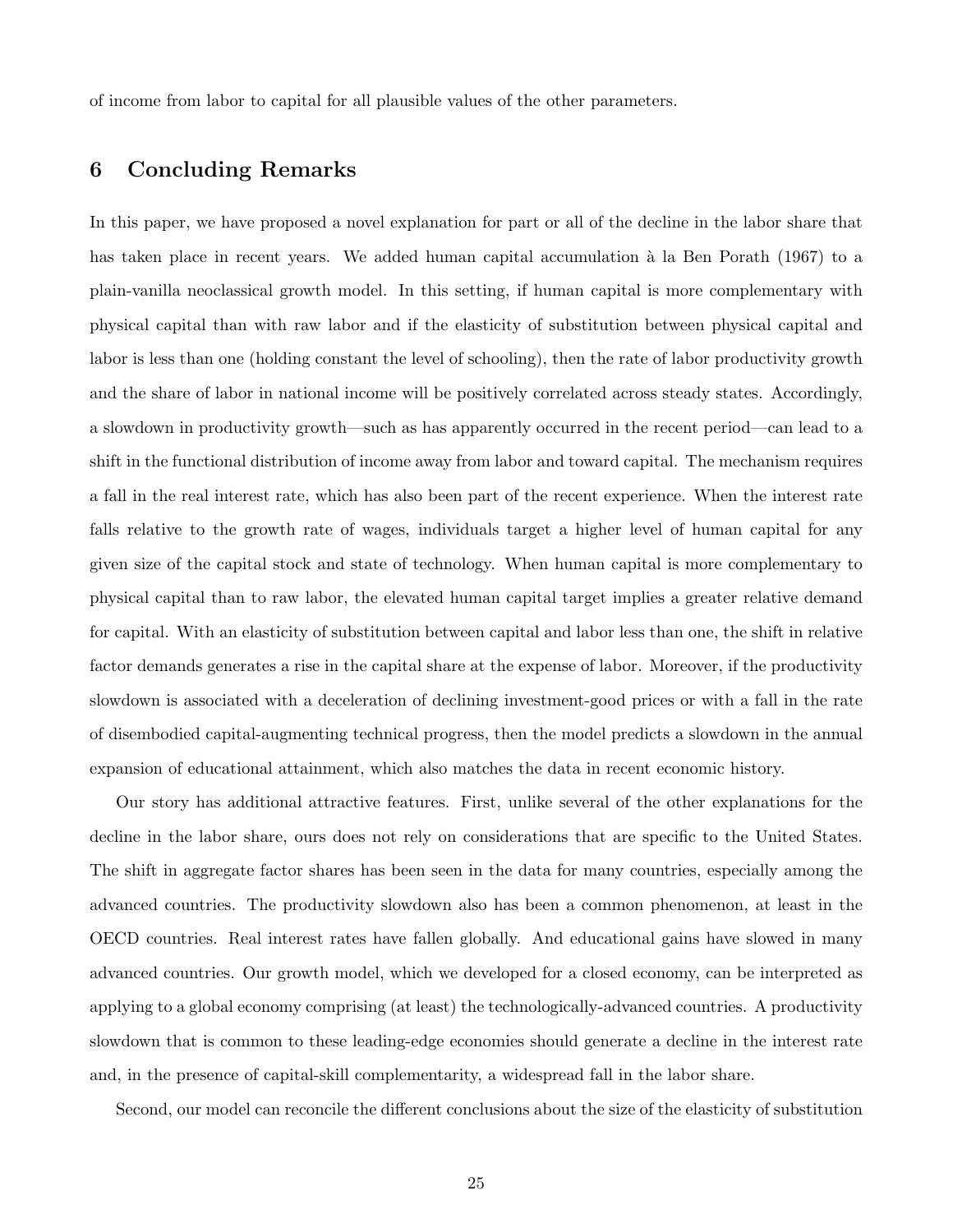between capital and labor found in, for example, Antràs (2004), Klump et al. (2007), and Oberfield and Raval (2015) on the one hand, and Karabarbounis and Neiman (2014) and Glover and Short (2017), on the other. The former studies estimate the elasticity of substitution between capital and hours holding human capital fixed; i.e., after controlling for schooling.<sup>[17](#page-26-0)</sup> They find an elasticity of substitution (which is  $\sigma_{KL}$ , in our notation) less than one. The latter studies, in contrast, use cross-country differences in the movement of investment-good prices to identify the elasticity of substitution from heterogeneous changes in factor shares. Using this approach, Karabarbounis and Neiman find an elasticity of substitution greater than one. However, their estimation strategy does not control for changes in schooling, which also vary across countries. Inherently, their method incorporates into the elasticity estimate the adjustment in schooling that takes place in response to investment-good prices. Our model implies that factor shares will be *insensitive* to the price of investment goods after controlling for changes in the growth rate of wages and in the real interest rate, which amounts to a unitary aggregate elasticity of substitution after allowing for human-capital adjustment. When Glover and Short (2017) re-estimate the Karabarbounis and Neiman regression of changes in the capital share on changes in the relative price of investment goods and changes in the growth rate of consumption (but also without controlling for changes in schooling), they find an aggregate elasticity of substitution that indeed is not statistically different from one.[18](#page-26-1)

Third, our mechanism is quite consistent with some recent empirical findings on the effects of financial deregulation on the demand for higher education and on the labor share. Sun and Yannelis (2016) and Leblebicioğlu and Weinberger (2017) both use the staggered deregulation of the banking industry across states of the United States as a natural experiment to study the effects of credit market frictions. Sun and Yannelis find that college enrollment and completion increase significantly in response to an expansion in available household credit after banking deregulation. Leblebicioğlu and Weinberger find that state-wide labor shares declined in response to local banking deregulation.<sup>[19](#page-26-2)</sup> Both of these findings are exactly

<span id="page-26-0"></span><sup>&</sup>lt;sup>17</sup>Antràs (2004) and Klump et al. (2007) use a measure of efficiency units of labor with constant quality by augmenting hours with a measure of changes in the quality of the workforce due to increases in schooling and experience. Oberfield and Raval (2015) use a measure of local wages that is computed as the local residual after controlling for schooling and experience.

<span id="page-26-1"></span> $^{18}$ Glover and Short (2017) argue that the standard neoclassical growth model (without human capital accumulation) implies a relationship between the capital share and the *rental rate of capital* that is mediated by the elasticity of substitution. Neither Karabarbounis and Neiman nor Glover and Short have access to cross-country date on rental rates. Karabarbounis and Neiman use the price of investment goods as a proxy, but Glover and Short point out that the intertemporal Euler equation implies that the rental rate reflects not only this relative price, but also the rate of consumption growth.

<span id="page-26-2"></span> $19$ In the canonical neoclassical theory, an exogenous decline in the relative price of capital goods and an exogenous fall in the real interest rate have qualitatively similar impacts on factor shares, because both reduce the rental rate of capital. In our model, these shocks affect factor shares differently due to the human capital response. A decline in the relative price of capital leaves factor shares unchanged after the subsequent adjustment of schooling, whereas a decline in the real interest rate reduces the labor share, because it increases the desired level of human capital relative to the effective capital-labor ratio.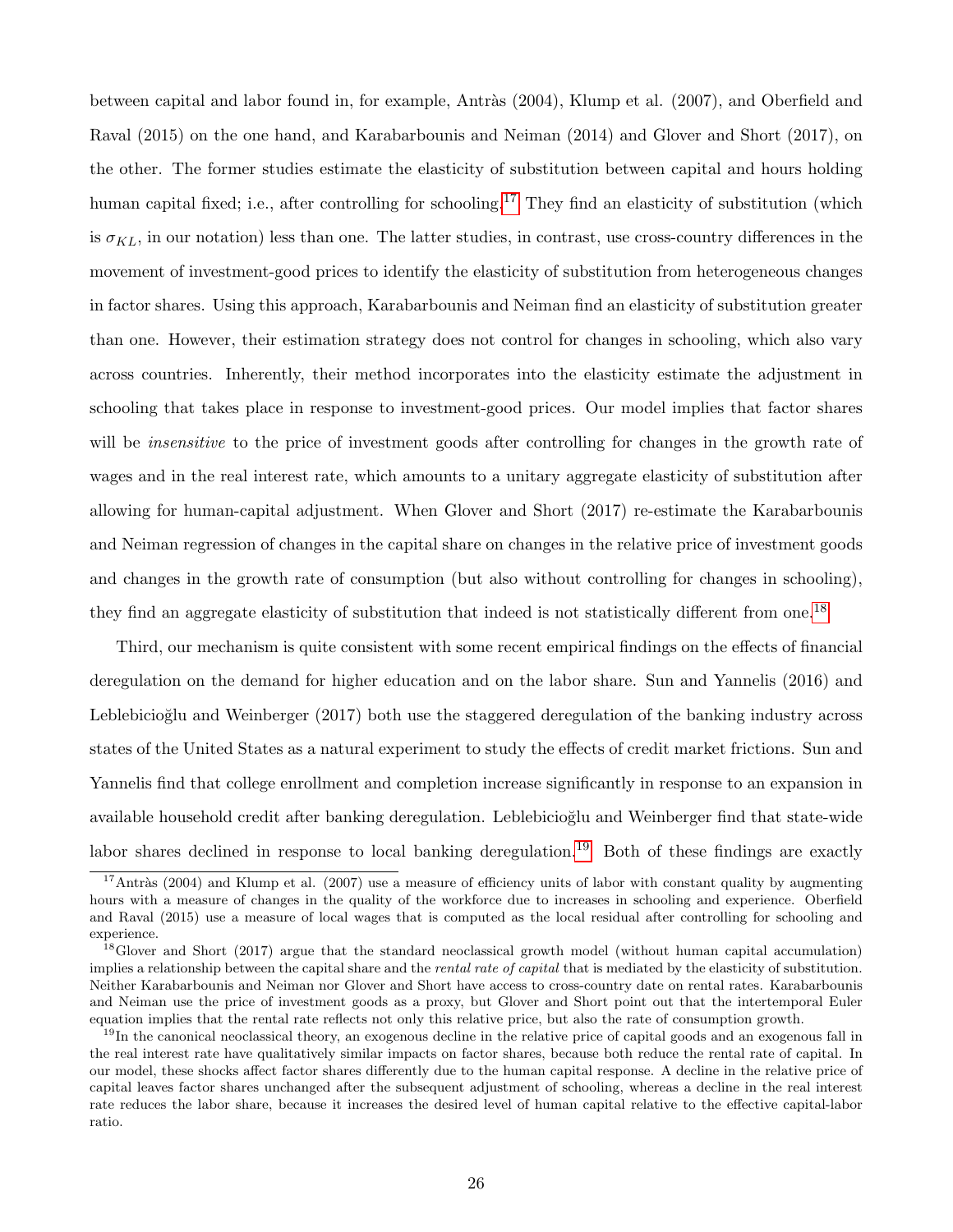<span id="page-27-1"></span>what would be predicted by our model if deregulation generates a decline in the real interest rate facing households when they make their schooling decisions.





Sources: US labor share from Kuznets (1952) and BLS; UK labor share from Clark (2010), US labor productivity from Robert Gordon, UK Labor Productivity from Bank of England, "A Millennium of Macroeconomic Data," (available at http://www.bankofengland.co.uk/research/Pages/datasets/default.aspx). Each series of labor productivity growth plots a moving average of observations in a 25 year window centered at the given year.

Finally, we have focused in this paper on exploring a potential explanation for recent trends in the labor share. But it is possible that our story holds broader sway in economic history.<sup>[20](#page-27-0)</sup> The top portion of Figure [7](#page-27-1) shows the evolution of the labor share in the United States and the United Kingdom since the end of the nineteenth century. The bottom portion plots the evolution of total factor productivity over the same period in each country. Evidently, these two variables have been temporally correlated throughout modern history. For example, the period from 1880 until approximately 1910 was a period of slow productivity growth in the United Kingdom. It was also a period of an historically low labor share. When productivity growth subsequently accelerated, the labor share rose in tandem. In the United States, too, productivity growth was modest prior to the Great Depression and the labor share remained low until growth accelerated. While we are cautious about drawing firm conclusions from such casual observations, it is possible that productivity growth and the functional distribution of income have been linked for quite some time. $21$ 

<span id="page-27-0"></span> $^{20}$ Interestingly, Franck and Galor (2017) provide evidence that investments in the steam engine were complementary to human capital in early post-industrial France. The authors find that regions that used steam engines more intensively had more teachers, a greater share of children attending primary school, a greater fraction of apprentices in the population, a greater share of literate conscripts, and greater public outlays for primary schools.

<span id="page-27-2"></span> $^{21}$ Using a frequency domain analysis, Growiec et al. (2016) establish that the (dominant) medium-run component of the U.S. labor share from 1929 through 2015 is strongly pro-cyclical.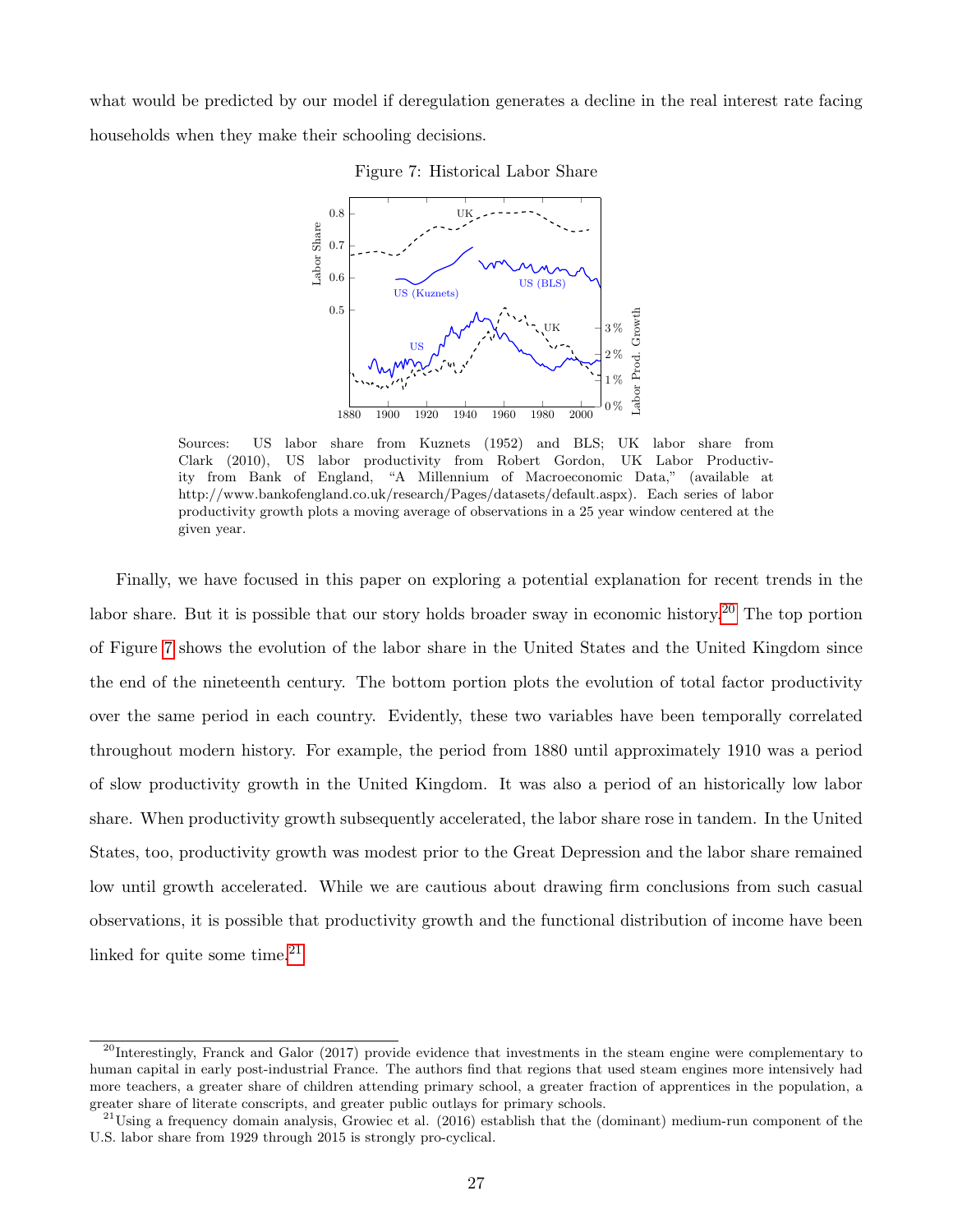# References

- [1] Acemoğlu, Daron and Restrepo, Pascal, 2016. "The Race between Machine and Man: Implications of Technology for Growth, Factor Shares, and Employment," NBER Working Paper No. 22252.
- [2] Attanasio, Orazio and Weber, Guglielmo, 1993. "Consumption Growth, the Interest Rate and Aggregation," Review of Economic Studies 60(3), 631-49.
- [3] Autor, David, Dorn, David, Katz, Lawrence F., Patterson, Christina, and Van Reenen, John, 2017. "The Fall of the Labor Share and the Rise of Superstar Firms," MIT
- [4] Barkai, Simcha, 2016. "Declining Labor and Capital Shares," University of Chicago.
- [5] Ben Porath, Yoram, 1967. "The Production of Human Capital and the Life Cycle of Earnings," Journal of Political Economy 75(4, Pt. I), 352-65.
- [6] Bils, Mark and Klenow, Peter J., 2017. "Misallocation or Mismeasurement?", Stanford University.
- [7] Blanchard, Olivier, 1985. "Debt, Deficits, and Finite Horizons," Journal of Political Economy 93(2), 223-47.
- [8] Blanchard, Olivier and Fischer, Stanley, 1989. Lectures on Macroeconomics, Cambridge: The MIT Press.
- [9] Bridgman, Benjamin, 2014. "Is Labor's Loss Capital's Gain?", BEA Working Paper 0114.
- [10] Brynjolfsson, Erik and McAfee, Andrew, 2011. Race Against the Machine: How the Digital Revolution is Accelerating Innovation, Driving Productivity, and Irreversibly Transforming Employment and the Economy, Lexington: Digital Frontier Press.
- [11] Brynjolfsson, Erik and McAfee, Andrew, 2014. The Second Machine Age: Work, Progress, and Prosperity in the Time of Brilliant Technologies, New York: W.W. Norton & Company.
- [12] Byrne, David M., Fernald, John G., and Reinsdorff, Marshall B., 2016. "Does the United States Have a Productivity Slowdown or a Measurement Problem?", Brookings Papers on Economic Activity  $50(1)$ , 109-157.
- [13] Campbell, John Y., 2003. "Consumption-Based Asset Pricing," ch. 13 in G.M. Constantanides, M. Harris and R.M. Stultz, eds., *Handbook of the Economics of Finance, vol. 1B*, Amsterdam: Elsevier.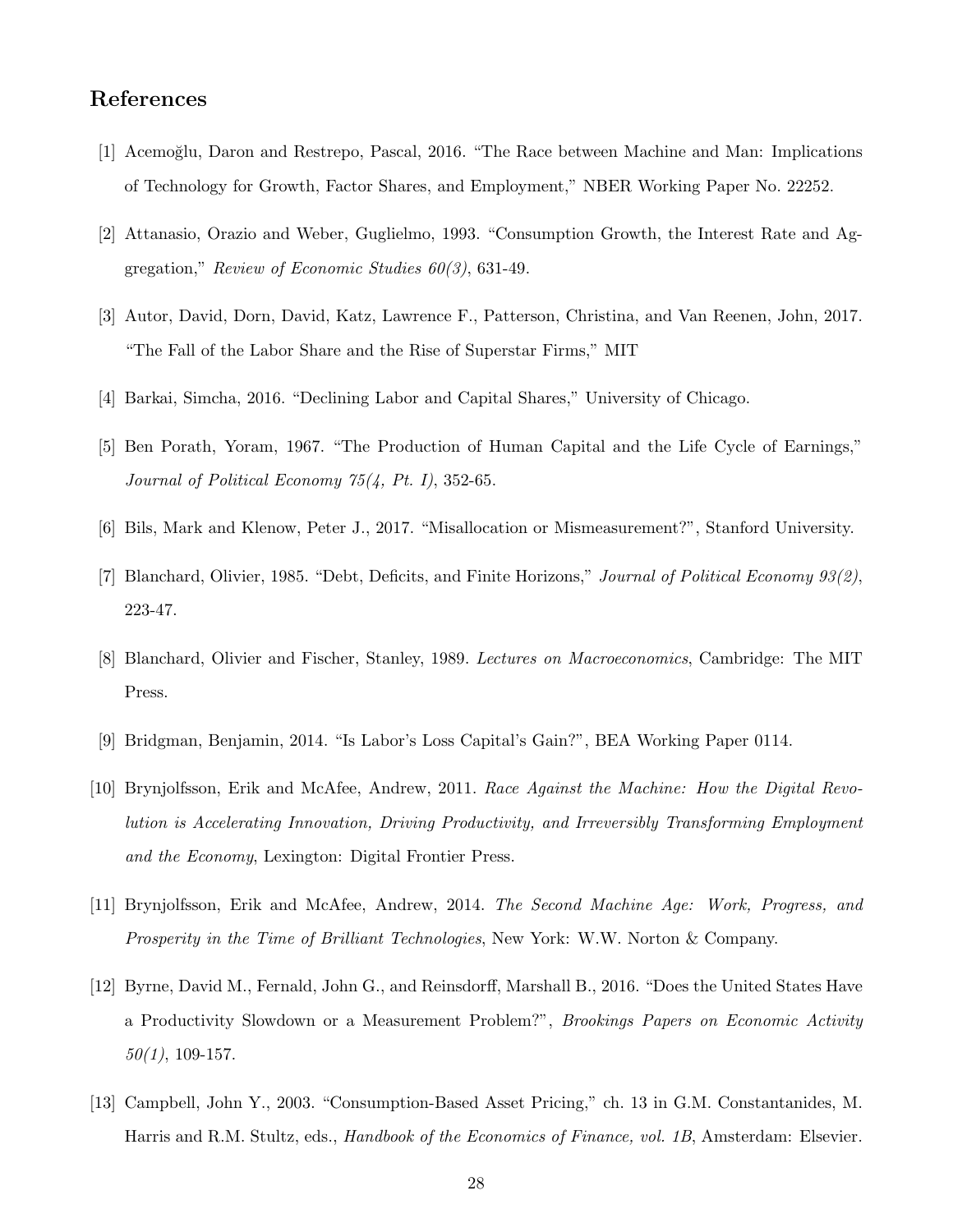- [14] Card, David, 1999. "The Causal Effect of Education on Earnings," ch.3 in O. Ashenfelter and D. Card, eds., Handbook of Labor Economics, vol 3, Amsterdam: Elsevier.
- [15] Cass, David 1965. "Optimum Growth in an Aggregative Model of Capital Accumulation,". Review of Economic Studies 32(3), 233-40.
- [16] Diamond, Peter A. and McFadden, Daniel, 1965. "Identification of the Elasticity of Substitution and the Bias of Technical Change: An Impossibility Theorem,". Working Paper No. 62, University of California Berkeley.
- [17] Diamond, Peter A., McFadden, Daniel, and Rodriguez, Miguel, 1978. "Measurement of the Elasticity of Factor Substitution and Bias of Technical Change," in M. Fuss and D. McFadden, eds., Production Economics: A Dual Approach to Theory and Applications, vol. 2, Amsterdam: Elsevier.
- [18] Elsby, Michael W. L., Hobijn, Bart, and Sahin, Aysegul, 2013. "The Decline of the U.S. Labor Share," Brookings Papers on Economic Activity 47(2), 1-63.
- [19] Feldstein, Martin 2017. "Underestimating the Real Growth of GDP, Personal Income, and Productivity," Journal of Economic Perspectives 31(2), 145-64.
- [20] Fernald, John G., 2014. "Productivity and Potential Output Before, During, and After the Great Recession," Federal Reserve Bank of San Francisco Working Paper 2014-15.
- [21] Franck, Raphaël and Galor, Oded, 2017. "Technology-Skill Complementarity in Early Phases of Industrialization," NBER Working Paper No. 23197.
- [22] Goldin, Claudia and Katz, Lawrence F., 2007. "Long-Run Changes in the Wage Structure: Narrowing, Widening, and Polarization," Brookings Papers on Economic Activity 38(2), 135-68.
- [23] Gordon, Robert J., 2010. "Revisiting U.S. Productivity Growth over the Past Century with a View of the Future," NBER Working Paper No. 15834.
- [24] Gordon, Robert J., 2012. "Is U.S. Growth Over? Faltering Innovation and the Six Headwinds," NBER Working Paper No. 18315.
- [25] Gordon, Robert J., 2016. The Rise and Fall of American Growth: The U.S. Standard of Living Since the Civil War, Princeton: Princeton University Press.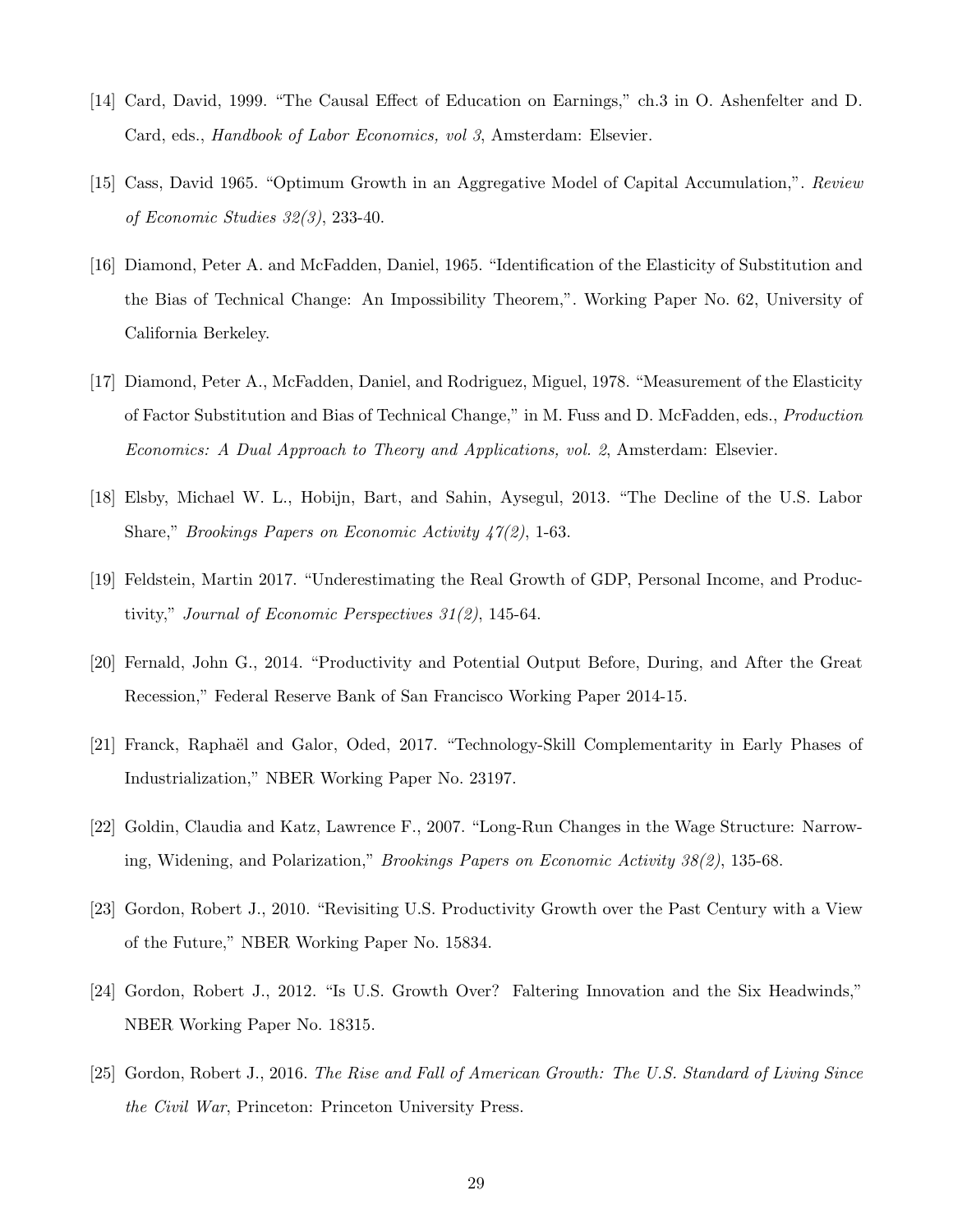- [26] Greenwood, Jeremy, Hercovitz, Zvi and Krusell, Per, 1997. "Long-Run Implications of Investment-Specific Technological Change," American Economic Review 87(3), 342-62.
- [27] Griliches, Zvi, 1969. "Capital-Skill Complementarity," The Review of Economics and Statistics  $51(4)$ , 465-68.
- [28] Grossman, Gene M., Helpman, Elhanan, Oberfield, Ezra and Sampson, Thomas A., 2017. "Balanced Growth despite Uzawa," American Economic Review 107(4), 1293-1312.
- [29] Growiec, Jacob, Mu´ck, Jakub, and McAdam, Peter, 2016. "Endogenous Labor Share Cycles: Theory and Evidence,"SGH KAE Working Paper no. 2016/0015.
- [30] Guvenen, Fatih, 2006. "Reconciling Conflicting Evidence on the Elasticity of Intertemporal Substitution: A Macroeconomic Perspective," Journal of Monetary Economics 53, 1451-72.
- [31] Hall, Robert E., 1988. "Intertemporal Substitution in Consumption," Journal of Political Economy  $96(2)$ , 339-57.
- [32] Heckman, James J., Lochner, Lance J. and Todd, Petra E., 2006. "Earnings Functions, Rates of Return and Treatment Effects: The Mincer Equation and Beyond," ch. 7 in E.A. Hanushek and F. Welch, eds., *Handbook of the Economics of Education, vol. 1*, Amsterdam: Elsevier.
- [33] Hicks, John R, 1932. The Theory of Wages, London: Macmillan.
- [34] Jones, Charles I., 2016. "The Facts of Economic Growth," 2016. ch. 1 in J.B. Taylor and H. Uhlig, eds., Handbook of Macroeconomics, vol 2A, Amsterdam: Elsevier.
- [35] Jorgenson, Dale W., Ho, Mun S., and Samuels, Jon D., 2014, "Long-term Estimates of U.S. Productivity and Growth," Prepared for Presentation at the Third World KLEMS Conference: Growth and Stagnation in the World Economy.
- [36] Kaldor, Nicholas, 1961. "Capital Accumulation and Economic Growth," in F.A. Lutz and D.C. Hague, eds., The Theory of Capital: Proceedings of a Conference of the International Economic Association, London:Macmillan.
- [37] Karabarbounis, Loukas and Neiman, Brent, 2014. "The Global Decline of the Labor Share," Quarterly Journal of Economics 129(1), 61-103.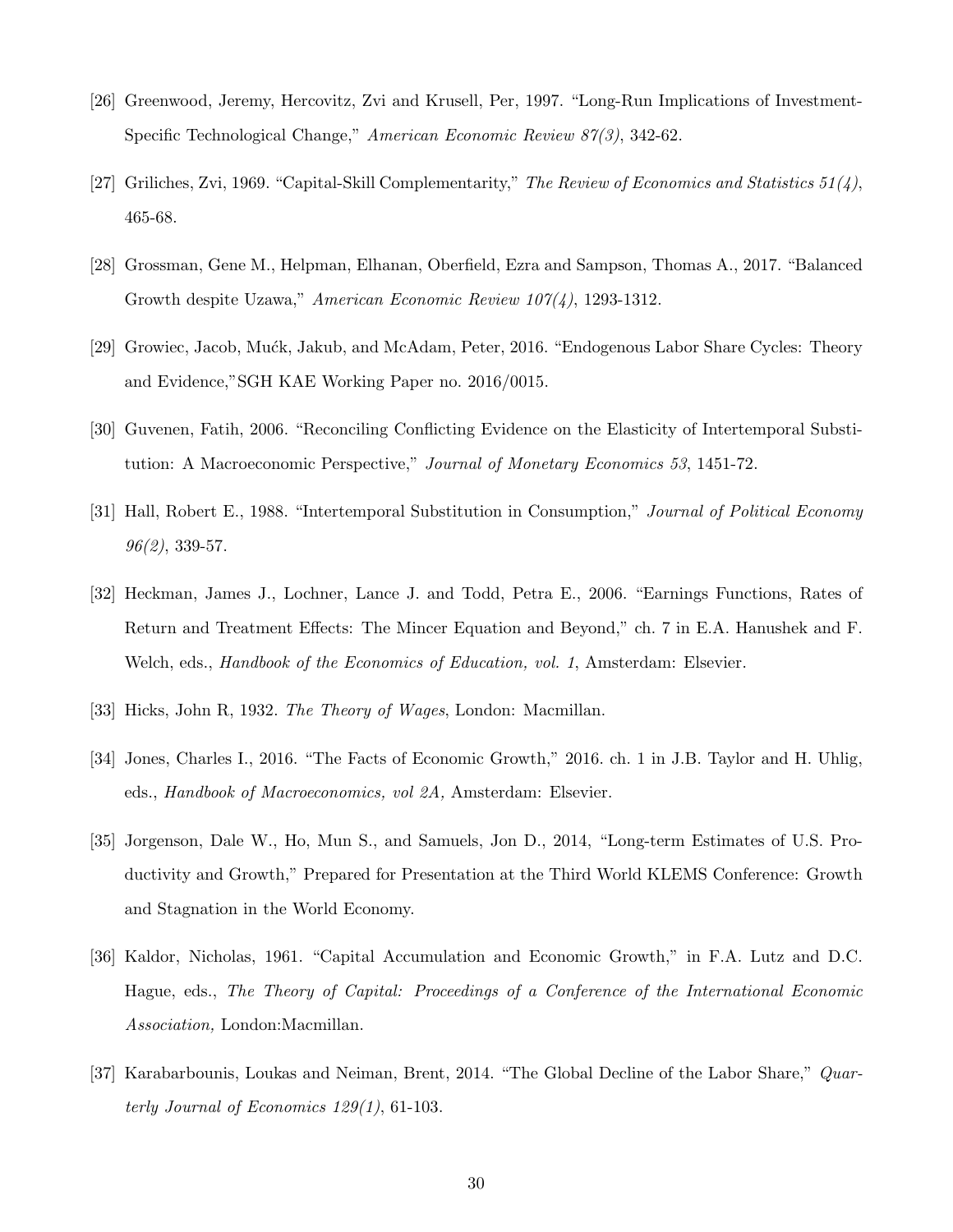- [38] Kehrig, Matthias and Vincent, Nicolas, 2017. "Growing Productivity without Growing Wages: The Micro-Level Anatomy of the Aggregate Labor Share," Economic Research Initiatives at Duke Working Paper No. 244.
- [39] Koh, Dongya, Santaeulàlia-Llopis, Raül, and Zhang, Yu, 2016. " Labor Share Decline and Intellectual Property Products Capital, University of Arkansas.
- [40] Koopmans, Tjalling, 1965. "On the Concept of Optimal Economic Growth," ch.4. in The Econometric Approach to Development Planning, Chicago: Rand McNally.
- [41] Lawrence, Robert Z., "Recent Declines in Labor's Share in US Income: A Preliminary Neoclassical Account," NBER Working Paper No. 21296, National Bureau of Economic Research.
- [42] Leblebicioğlu, Asli and Weinberger, Ariel, 2017. "Credit and the Labor Share: Evidence from U.S. States,
- [43] Mokyr, Joel, 2014. "Secular Stagnation? Not in Your Life," in R.E. Baldwin and C. Teulings, eds., Secular Stagnation: Facts, Causes and Cures, London: CEPR.
- [44] Oberfield, Ezra and Raval, Devesh, 2014. "Micro Data and Macro Technology," NBER Working Paper No. 20452, National Bureau of Economic Research.
- [45] Piketty, Thomas, 2014. Capital in the Twenty-First Century, Cambridge, MA: Harvard University Press.
- [46] Piketty, Thomas and Zucman, Gabriel, 2014. Capital is Back: Wealth-Income Ratios in Rich Countries 1700-2010, Quarterly Journal of Economics 129(3), 1255:1310.
- [47] Ramsey, Frank, 1928. "A Mathematical Theory of Savings," Economic Journal 38 (152), 543-59.
- [48] Robinson, Joan, 1933. The Economics of Imperfect Competition, London: Macmillan.
- [49] Rognlie, Matthew, 2015. "Deciphering the Fall and Rise in the Net Capital Share," Brookings Papers on Economic Activity 49(1), 1-54.
- [50] Sun, Stephen Teng and Yannelis, Constantine, 2016. "Credit Constraints and Demand for Higher Education: Evidence from Financial Deregulation," The Review of Economics and Statistics 98(1), 12-24.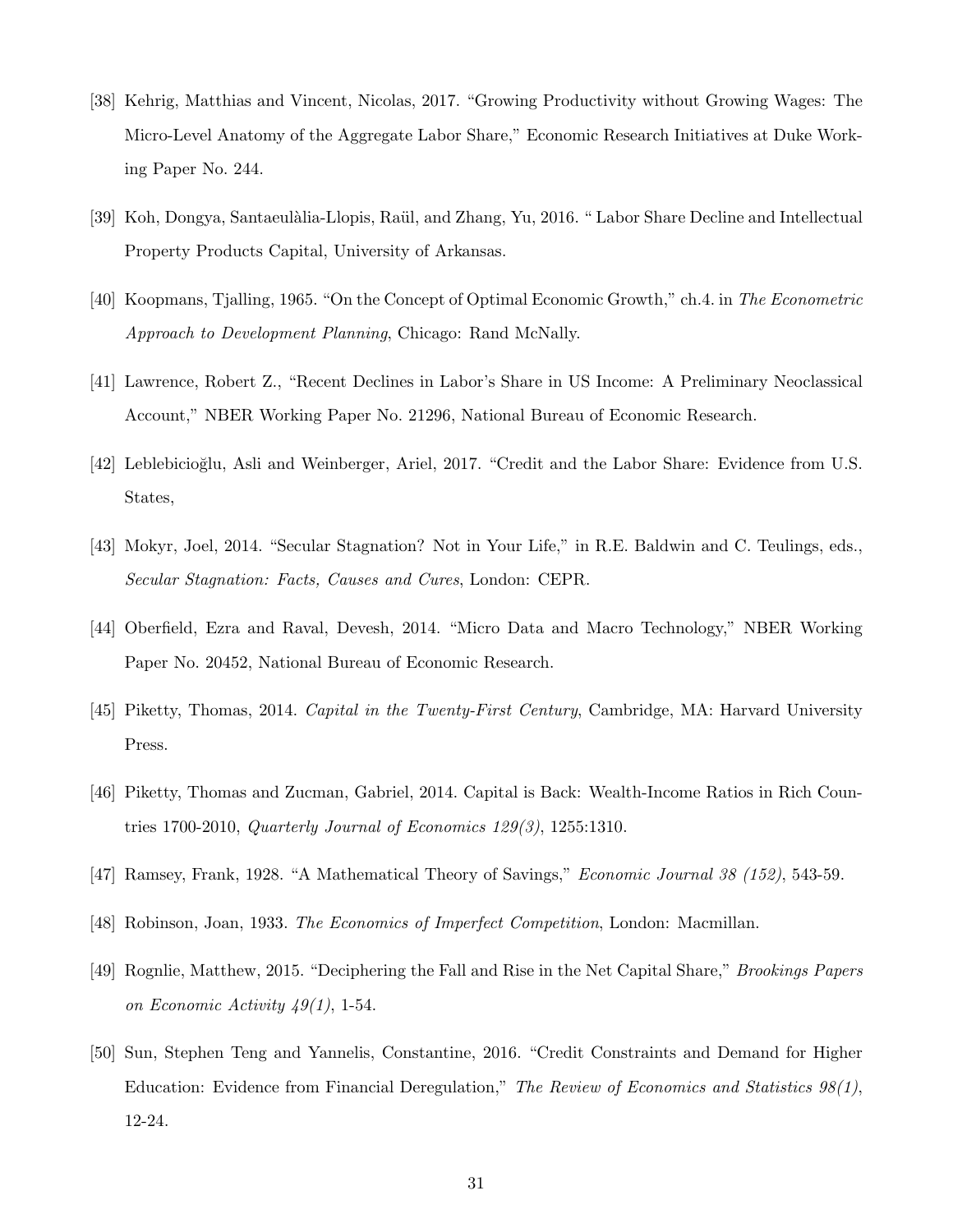- [51] Syverson, Chad, 2017. "Challenges to Mismeasurement Explanations for the U.S. Productivity Slowdown," Journal of Economic Perspectives 31(2), 165-86.
- [52] Uzawa, Hirofumi, 1961. "Neutral Inventions and the Stability of Growth Equilibrium," Review of Economic Studies 28(2), 117-24.
- [53] Vissing-Jørgensen, Annette, 2002. "Limited Asset Market Participation and the Elasticity of Intertemporal Substitution," Journal of Political Economy  $110(4)$ , 825-53.
- [54] White, T. Kirk, 2014. "Recovering the Item-Level Edit and Imputation Flags in the 1977-1997 Census of Manufactures," Center for Economic Studies Working Paper 14-37, U.S. Census Bureau.
- [55] White, T. Kirk, Reiter, Jerome P., and Petrin, Amil, 2017. "Imputation in U.S. Manufacturing Data and its Implications for Productivity Dispersion," Review of Economics and Statistics, forthcoming.
- [56] Yaari, Menachem, 1965. "Uncertain Lifetime, Life Insurance, and the Theory of the Consumer," Review of Economic Studies 32(2), 137-50.
- [57] Yogo, Motohiro, 2004. "Estimating the Elasticity of Intertemporal Substitution When Instruments are Weak," Review of Economics and Statistics 86(3), 797-810.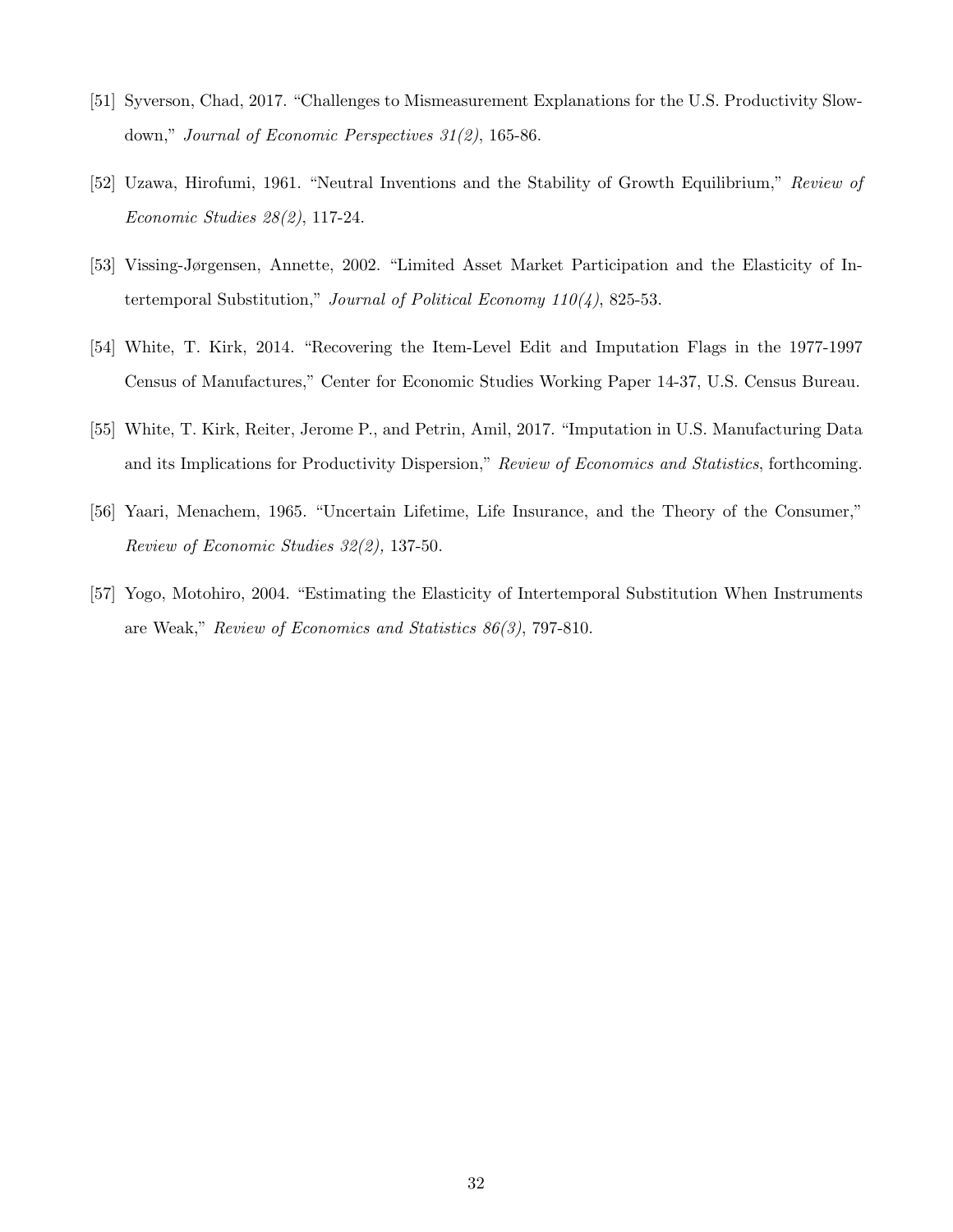# Appendix for "The Productivity Slowdown and the Declining Labor Share: A Neoclassical Exploration"

by

Gene M. Grossman, Elhanan Helpman, Ezra Oberfield and Thomas Sampson

## Proofs from Section [3](#page-10-3)

#### Proof of Lemma [1](#page-12-4)

The first step in solving for the BGP is to show that there exists a threshold human capital level  $h_t^*$ such that at time t all individuals with human capital below  $h_t^*$  devote all their time to schooling and all individuals with human capital above  $h_t^*$  work full-time.

Consider an individual with human capital  $h_t$  at time t and labor supply path  $\ell_\tau$  for  $\tau \geq t$ . Let  $\tilde{\ell}_\tau$  be an alternative labor supply path defined by

$$
\tilde{\ell}_{\tau} = \begin{cases} \ell_{\tau} + \epsilon, & \tau \in [t, t + \Delta], \\ \ell_{\tau} - \epsilon, & \tau \in (t + \Delta, t + 2\Delta], \\ \ell_{\tau}, & \tau > t + 2\Delta. \end{cases}
$$

where  $\epsilon \in \mathbb{R}$  and  $\Delta > 0$ . The individual's human capital under labor supply path  $\tilde{\ell}_{\tau}$  is given by

$$
\tilde{h}_{\tau} = \begin{cases}\nh_{\tau} - \epsilon(\tau - t), & \tau \in [t, t + \Delta], \\
h_{\tau} - \epsilon(t + 2\Delta - \tau), & \tau \in [t + \Delta, t + 2\Delta], \\
h_{\tau}, & \tau \ge t + 2\Delta.\n\end{cases}
$$

Note that human capital is unaffected outside the interval  $(t, t + 2\Delta)$ .

Let S be the difference between the individual's expected present value of earnings under  $\tilde{\ell}_{\tau}$  and under  $\ell_{\tau}$ . We have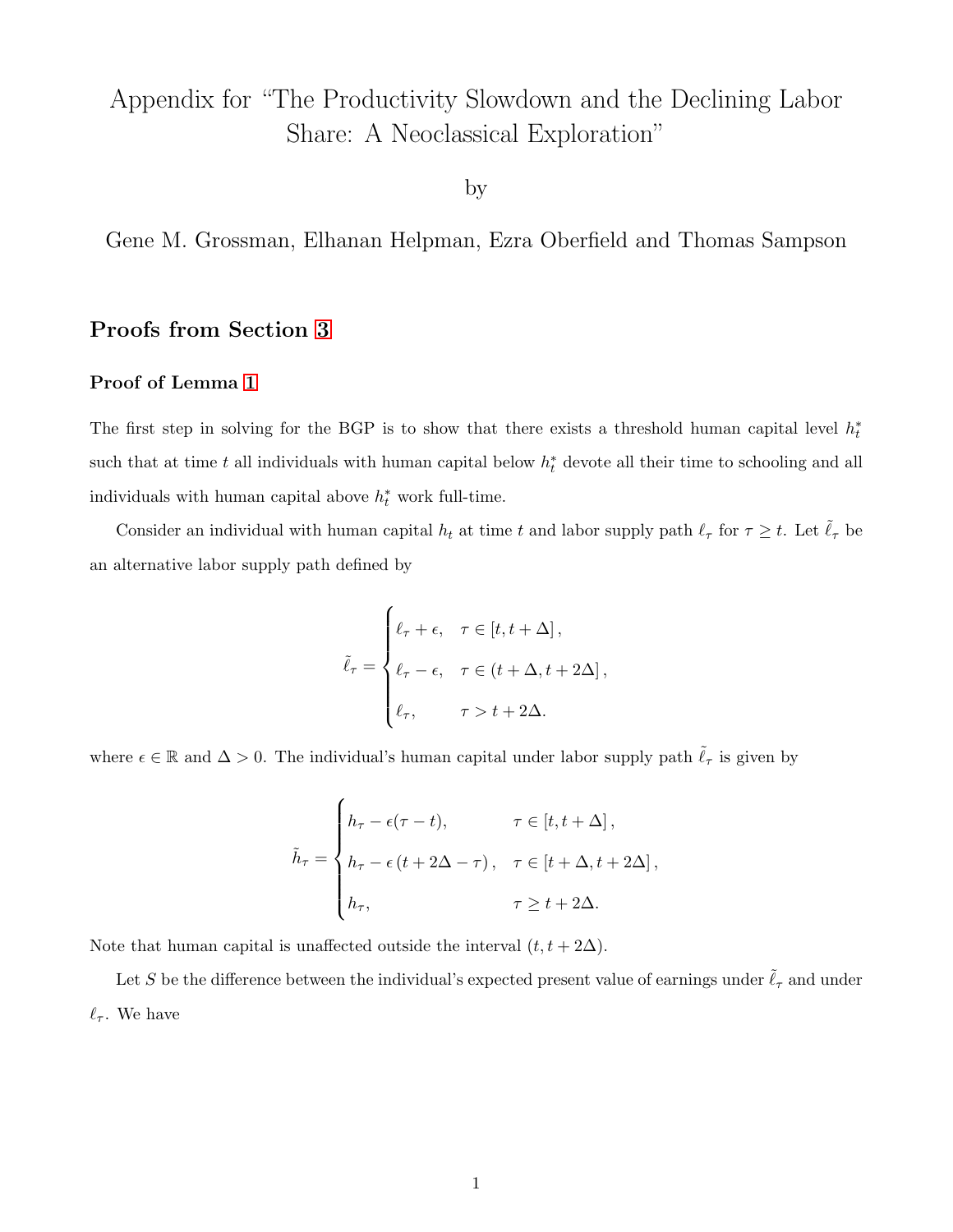$$
S = \int_{t}^{t+2\Delta} e^{-\int_{t}^{\tau} (t_{s}+\nu)ds} \left[ \tilde{\ell}_{\tau} W_{\tau}(\tilde{h}_{\tau}) - \ell_{\tau} W_{\tau} (h_{\tau}) \right] d\tau,
$$
  
\n
$$
= \int_{t}^{t+\Delta} e^{-\int_{t}^{\tau} (t_{s}+\nu)ds} \left\{ \ell_{\tau} \left( W_{\tau} [h_{\tau} - \epsilon(\tau - t)] - W_{\tau} [h_{\tau}] \right) + \epsilon W_{\tau} [h_{\tau} - \epsilon(\tau - t)] \right\} d\tau
$$
  
\n
$$
+ \int_{t+\Delta}^{t+2\Delta} e^{-\int_{t}^{\tau} (t_{s}+\nu)ds} \left\{ \ell_{\tau} \left( W_{\tau} [h_{\tau} - \epsilon(t+2\Delta-\tau)] - W_{\tau} [h_{\tau}] \right) - \epsilon W_{\tau} [h_{\tau} - \epsilon(t+2\Delta-\tau)] \right\} d\tau,
$$

where the second equality uses the expressions for  $\tilde{\ell}_{\tau}$  and  $\tilde{h}_{\tau}$  above. Expressing the functions in the integrands in terms of Taylor series around t, computing the integrals and dropping terms that are  $o(\Delta^2)$ implies that for  $\Delta$  close to zero we have

<span id="page-34-0"></span>
$$
S \approx \epsilon \Delta^2 \left[ (\iota_t + \nu) W_t(h_t) - W'_t(h_t) - \frac{\partial W_t(h_t)}{\partial t} \right].
$$
 (19)

The intuition for this expression is as follows. If  $\epsilon > 0$ , choosing  $\tilde{\ell}_{\tau}$  instead of  $\ell_{\tau}$  means increasing labor supply today and reducing labor supply tomorrow. The benefit of this change is  $(\iota_t + \nu)W_t(h_t)$ , which gives the increase in the expected present value of earnings from bringing forward the date at which labor income is received. The costs of working more today and less tomorrow are:  $W_t'(h_t)$ , which captures the reduction in earnings resulting from the individual having lower human capital tomorrow, and;  $\frac{\partial W_t(h_t)}{\partial t}$ , which reflects the increase in wages over time.

Equation [\(12\)](#page-13-4) gives  $W'_t(h_t)$ . By differentiating the wage function [\(5\)](#page-10-2) we also obtain

$$
\frac{\partial W_t(h_t)}{\partial t} = \left\{ \gamma_L + \left( g_A - \frac{\dot{R}_t}{R_t} \right) \frac{\theta \left[ z_t\left( h_t \right) \right]}{1 - \theta \left[ z_t\left( h_t \right) \right]} \right\} W_t(h_t),
$$

where  $\theta(z) \equiv z f'(z)/f(z)$  and  $z_t(h) \equiv e^{-(a+b)h} \frac{A_t \kappa_t(h)}{B_t}$  $\frac{\kappa_t(n)}{B_t}$ . Substituting these expressions into [\(19\)](#page-34-0) yields

<span id="page-34-1"></span>
$$
S \approx \epsilon \Delta^2 W_t(h_t) \left[ \iota_t + \nu - b - \gamma_L + \left( a + \frac{\dot{R}_t}{R_t} - g_A \right) \frac{\theta \left[ z_t(h_t) \right]}{1 - \theta \left[ z_t(h_t) \right]} \right]. \tag{20}
$$

Assumption [1](#page-9-1) implies  $\theta(z)$  is strictly decreasing in z as shown in Grossman et al. (2017). Rearranging equation [\(4\)](#page-10-1) which characterizes optimal capital use we also have

<span id="page-34-2"></span>
$$
R_t = e^{-ah_t} A_t f'[z_t(h_t)],
$$
\n
$$
(21)
$$

and differentiating this expression with respect to  $h_t$  implies  $z_t$  is strictly decreasing in  $h_t$ . It follows that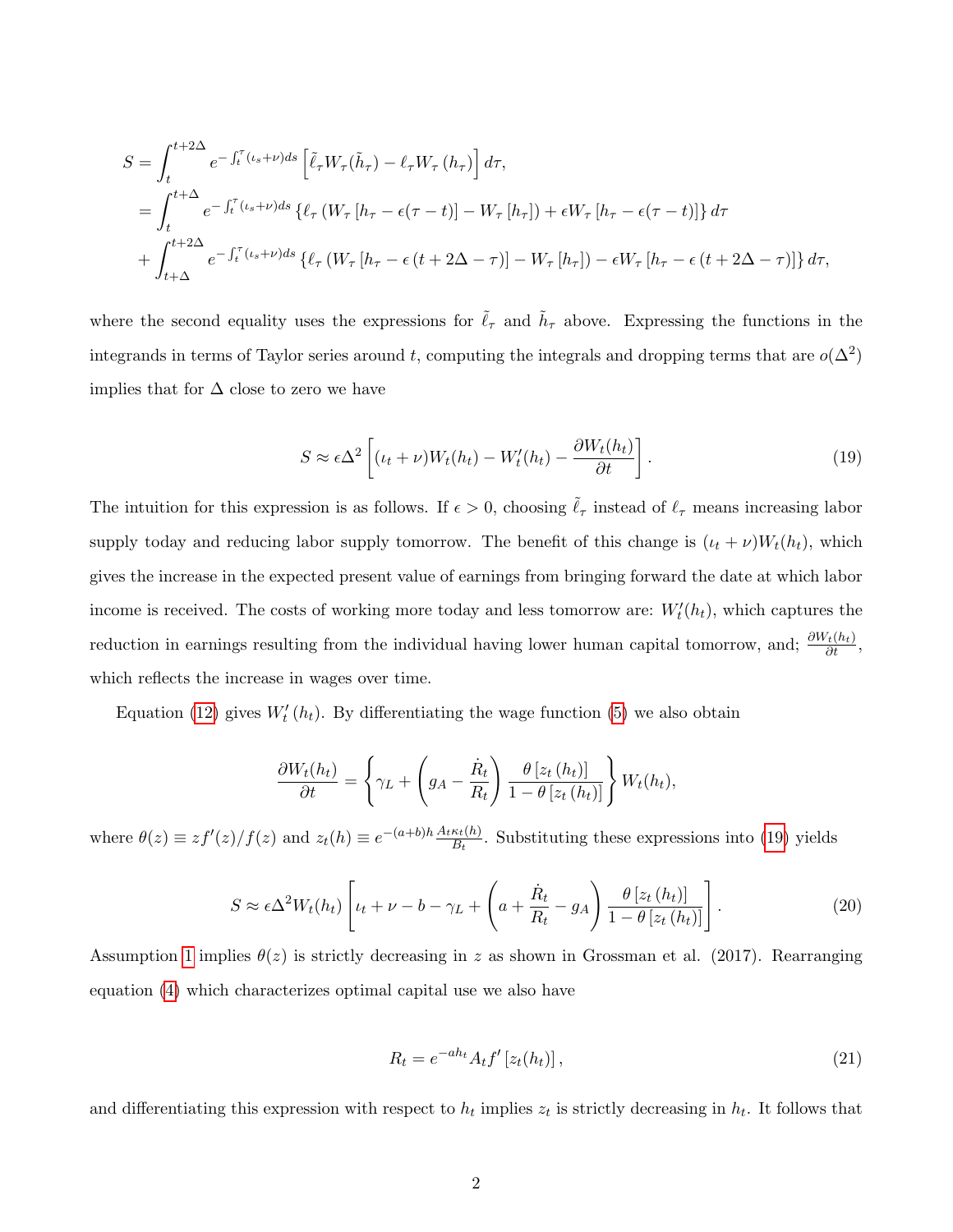$\theta \left[ z_t(h_t) \right] / (1 - \theta \left[ z_t(h_t) \right])$  is strictly increasing in  $h_t$ .

Assume  $a + \dot{R}_t/R_t - g_A > 0$  and that there exists a finite, strictly positive  $h_t^*$  such that

<span id="page-35-0"></span>
$$
\iota_t + \nu - b - \gamma_L + \left( a + \frac{\dot{R}_t}{R_t} - g_A \right) \frac{\theta \left[ z_t \left( h_t^* \right) \right]}{1 - \theta \left[ z_t \left( h_t^* \right) \right]} = 0, \tag{22}
$$

implying the right hand side of [\(20\)](#page-34-1) equals zero. We will prove below that these assumptions hold on a BGP. Given  $a + \dot{R}_t/R_t - g_A > 0$ , the right hand side of equation [\(20\)](#page-34-1) is strictly increasing in  $h_t$  if and only if  $\epsilon > 0$ . Consequently, individuals with human capital below  $h_t^*$  have a strictly higher expected present value of earnings under labor supply path  $\tilde{\ell}_{\tau}$  than under  $\ell_{\tau}$  whenever  $\epsilon < 0$ . Likewise, individuals with human capital above  $h_t^*$  have a strictly higher expected present value of earnings under  $\tilde{\ell}_{\tau}$  than  $\ell_{\tau}$ whenever  $\epsilon > 0$ . Low human capital individuals prefer to study today and work tomorrow, while the opposite is true for high human capital individuals. Since labor supply is bounded on the interval  $[0,1]$ it follows that the individual's optimal labor supply is given by  $\ell_t = 0$  if  $h_t < h_t^*$  and  $\ell_t = 1$  if  $h_t > h_t^*$ .

Now, consider a BGP. Recall that we define a BGP as a dynamic equilibrium with constant rates of growth of output, consumption and capital and constant factor shares of income. The Euler equation [\(2\)](#page-8-3) implies the real interest rate  $\iota_t$  is constant on a BGP. The real interest rate must also equal the return from purchasing the investment good which gives the no-arbitrage condition

<span id="page-35-2"></span>
$$
\iota_t = q_t R_t - \delta - g_q. \tag{23}
$$

The no-arbitrage condition implies that on a BGP  $\dot{R}_t/R_t = -g_q$ . Therefore,  $a + \dot{R}_t/R_t - g_A = a - \gamma_K$ which is strictly positive by Assumption [2.](#page-10-0)i. It follows that  $a + \dot{R}_t/R_t - g_A > 0$  on a BGP as assumed above.

Equation [\(22\)](#page-35-0) implies the human capital threshold for entering the workforce  $h_t^*$  satisfies

<span id="page-35-1"></span>
$$
\frac{\theta \left[ z_t \left( h_t^* \right) \right]}{1 - \theta \left[ z_t \left( h_t^* \right) \right]} = \frac{b + \gamma_L - (\iota + \nu)}{a - \gamma_K},\tag{24}
$$

showing that  $z_t(h_t^*) = z^*$  must be constant on a BGP which proves equation [\(9\)](#page-12-3) in Lemma [1.](#page-12-4) Differenti-ating [\(21\)](#page-34-2) with respect to time while holding  $z_t(h_t^*)$  constant yields

$$
\dot{h}_t^* = \frac{\gamma_K}{a}.
$$

Therefore, in order for their human capital to increase at the same rate as  $h_t^*$ , individuals at the threshold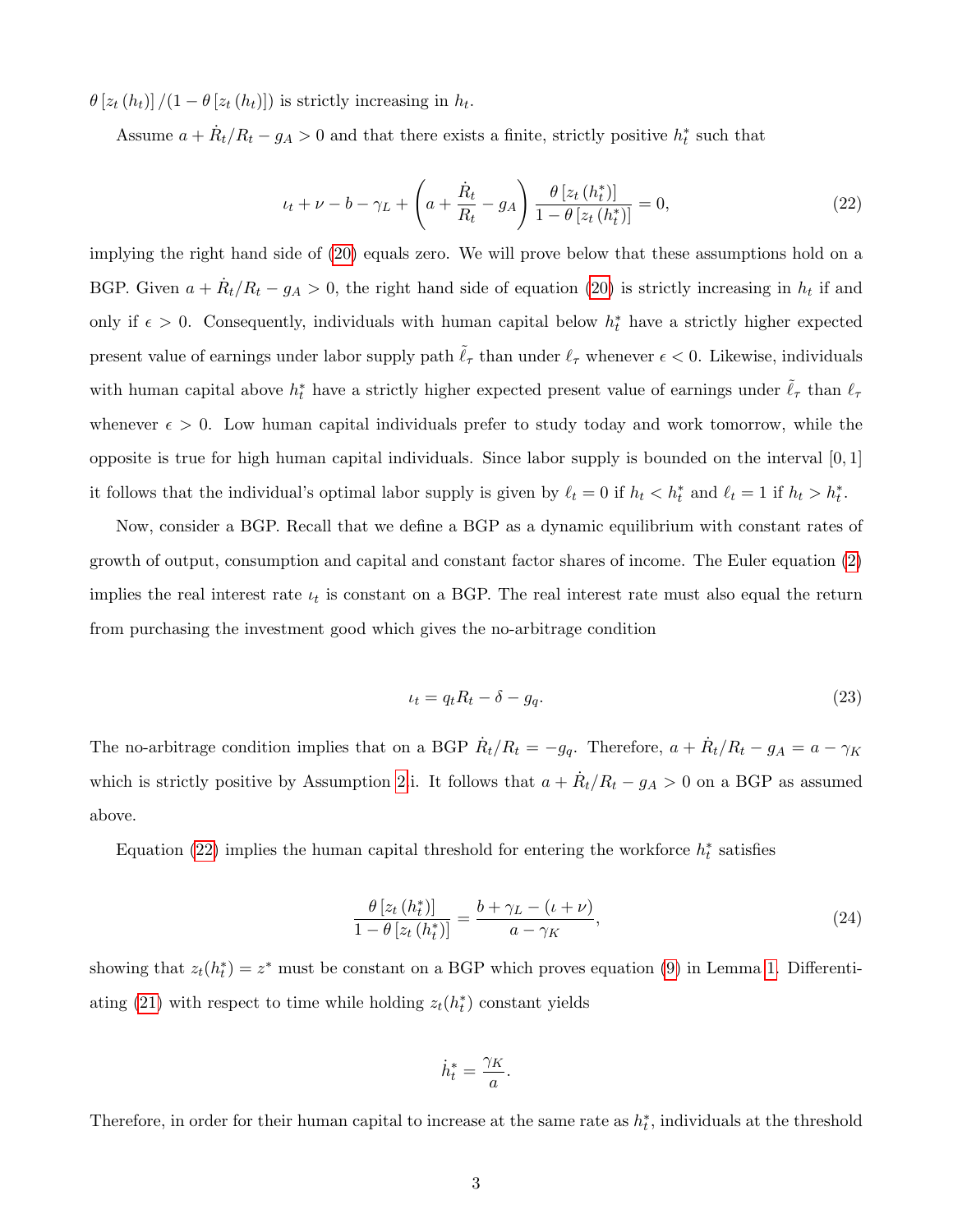human capital level must choose labor supply  $\ell = 1 - \gamma_K/a$  as claimed in equation [\(8\)](#page-12-1) of Lemma [1.](#page-12-4)

At time t any individuals with human capital above  $h_t^*$  work full-time and do not increase their human capital. Consequently, on a BGP it is not possible for individuals to have human capital above  $h_t^*$  since  $h_t^*$  is growing over time. Given this observation, the remaining properties of the unique BGP can be derived as in the discussion following Lemma 1 in the paper. In particular, equation [\(14\)](#page-14-1) gives the real interest rate on the BGP and substituting [\(14\)](#page-14-1) into [\(24\)](#page-35-1) gives [\(16\)](#page-15-0) which defines the BGP value of  $\theta$ and, therefore, also of  $z^*$  and  $h_t^*$ . Assumption [2.](#page-10-0)ii guarantees there exists a finite, strictly positive  $h_t^*$  that solves equation [\(16\)](#page-15-0). This completes the proof of Lemma [1.](#page-12-4)

#### Stability of the BGP

The economy's behavior away from the BGP depends upon whether or not any individuals work full-time. We will solve for the transition dynamics under the assumption that departures from the BGP are sufficiently small that nobody chooses to work full-time. This means there will always be a threshold human capital level  $h_t^*$  such that individuals with human capital below  $h_t^*$  are in full-time education, individuals with human capital equal to  $h_t^*$  have an interior labor supply choice and there are no individuals with human capital above  $h_t^*$ .

The transition dynamics can be expressed in terms of four variables

<span id="page-36-0"></span>
$$
\tilde{z}_t \equiv e^{-(a+b)h_t^*} \frac{A_t K_t}{B_t L_t},\tag{25}
$$

<span id="page-36-2"></span><span id="page-36-1"></span>
$$
\tilde{c}_t \equiv e^{-g_c t} c_t = e^{-\left(\gamma_L + \frac{b - \lambda}{a}\gamma_K\right)t} c_t,\tag{26}
$$

$$
\tilde{h}_t \equiv h_t^* - \frac{\gamma_K}{a} t,\tag{27}
$$

$$
\tilde{K}_t \equiv e^{-g_K t} K_t = e^{-\left[g_q + \gamma_L + \frac{b-\lambda}{a}\gamma_K + \lambda - \nu\right]t} K_t.
$$
\n(28)

where  $g_c$  and  $g_K$  denote the BGP growth rates of consumption per capita and the capital stock, respectively. Note that  $g_K = g_q + g_c + \lambda - \nu$  and that capital market clearing requires  $\tilde{z}_t = z_t(h_t^*)$  in equilibrium.  $\tilde{z}_t$  and  $\tilde{c}_t$  are jump variables, while  $\tilde{h}_t$  and  $\tilde{K}_t$  are the economy's two state variables. All four variables are stationary on the BGP.

There are four differential equations that characterize the transition dynamics: the human capital accumulation equation [\(1\)](#page-8-4), the Euler equation [\(2\)](#page-8-3), the capital accumulation equation and the human capital threshold equation [\(22\)](#page-35-0) which defines  $h_t^*$ . We will express these four equations in terms of  $\tilde{z}_t$ ,  $\tilde{c}_t$ ,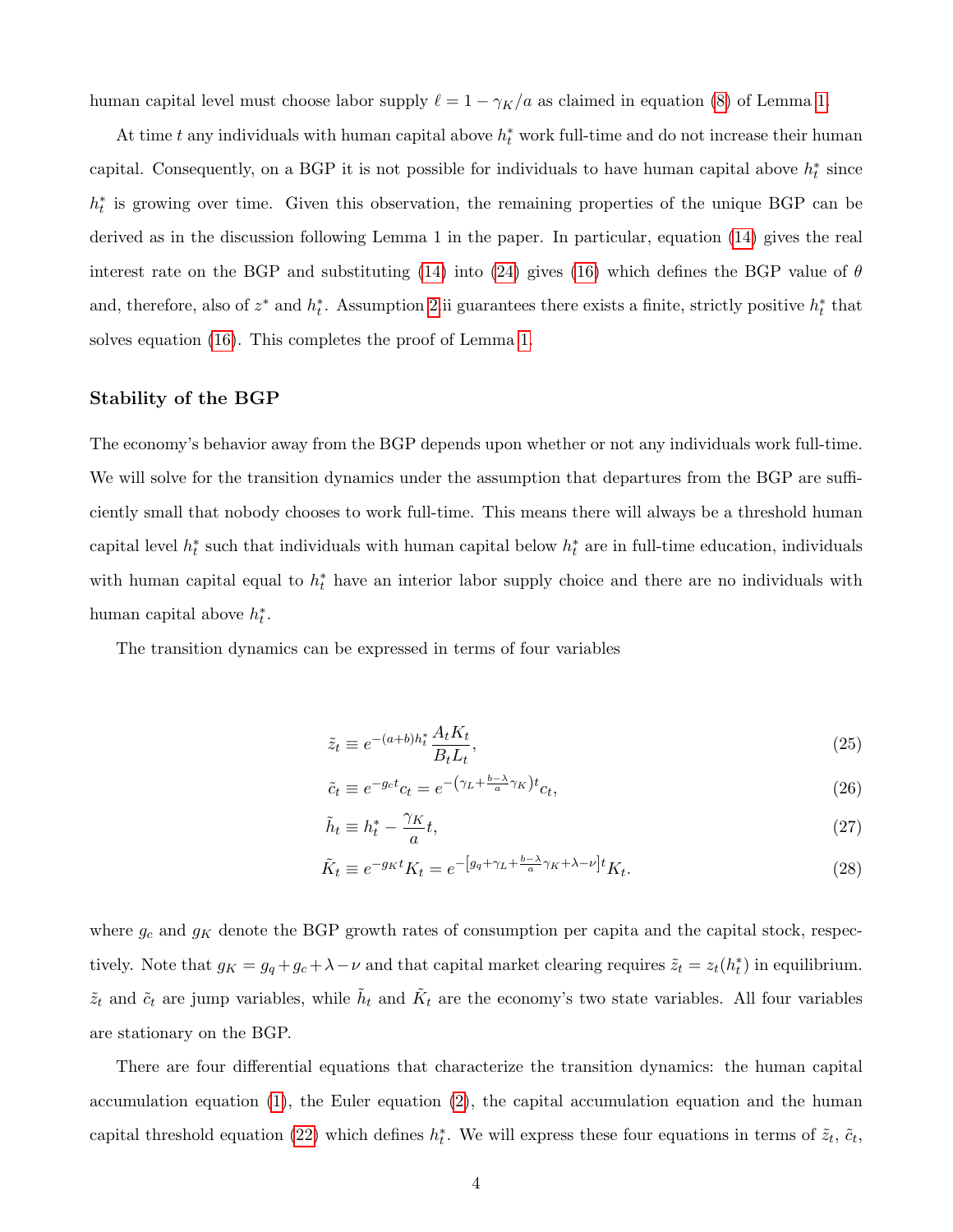$\tilde{h}_t$  and  $\tilde{K}_t$ .

The labor force  $L_t$  is given by  $L_t = e^{-\lambda h_t^*} \ell_t N_t$ . Substituting this expression into the human capital accumulation equation  $(1)$  and using  $(25)$ ,  $(27)$  and  $(28)$  implies

<span id="page-37-1"></span>
$$
\dot{\tilde{h}}_t = 1 - \frac{\gamma_K}{a} - \frac{A_0}{B_0 N_0} \frac{\tilde{K}_t}{\tilde{z}_t} e^{(\lambda - a - b)\tilde{h}_t}.
$$
\n(29)

Substituting the optimal capital use equation [\(21\)](#page-34-2) into the no-arbitrage condition [\(23\)](#page-35-2) and imposing capital market clearing gives

<span id="page-37-0"></span>
$$
\iota_t = q_0 A_0 e^{-a \tilde{h}_t} f'(\tilde{z}_t) - \delta - g_q. \tag{30}
$$

Using this expression in the Euler equation  $(2)$  and applying the definitions in  $(25)-(27)$  $(25)-(27)$  $(25)-(27)$  gives

<span id="page-37-2"></span>
$$
\dot{\tilde{c}}_t = \left[ q_0 A_0 e^{-a \tilde{h}_t} f'(\tilde{z}_t) - \delta - g_q - \rho - \eta g_c \right] \frac{\tilde{c}_t}{\eta}.
$$
\n(31)

The capital accumulation equation is

$$
\dot{K}_t = q_t (Y_t - N_t c_t) - \delta K_t.
$$

Using  $Y_t = e^{bh_t^*} B_t L_t f(\tilde{z}_t)$  together with [\(25\)](#page-36-0)-[\(28\)](#page-36-2) we can rewrite this as

<span id="page-37-3"></span>
$$
\dot{\tilde{K}}_t = \left[ \frac{q_0 A_0 e^{-a \tilde{h}_t} f'(\tilde{z}_t)}{\theta(\tilde{z}_t)} - q_0 N_0 \frac{\tilde{c}_t}{\tilde{K}_t} - \delta - g_K \right] \tilde{K}_t.
$$
\n(32)

Finally, we turn to the human capital threshold equation [\(22\)](#page-35-0). Imposing capital market clearing in the optimal capital use equation [\(21\)](#page-34-2) and then differentiating with respect to time gives

$$
\frac{\dot{R}_t}{R_t} = -a\dot{h}_t^* + g_A + \frac{f''(\tilde{z}_t)}{f'(\tilde{z}_t)}\dot{\tilde{z}}_t.
$$

We also have

$$
\sigma_{KL}(\tilde{z}_t) = -[1 - \theta(\tilde{z}_t)] \frac{f'(\tilde{z}_t)}{\tilde{z}_t f''(\tilde{z}_t)}.
$$

Substituting these expressions into  $(22)$  and using  $(1)$ ,  $(25)$ ,  $(27)$ ,  $(28)$  and  $(30)$  yields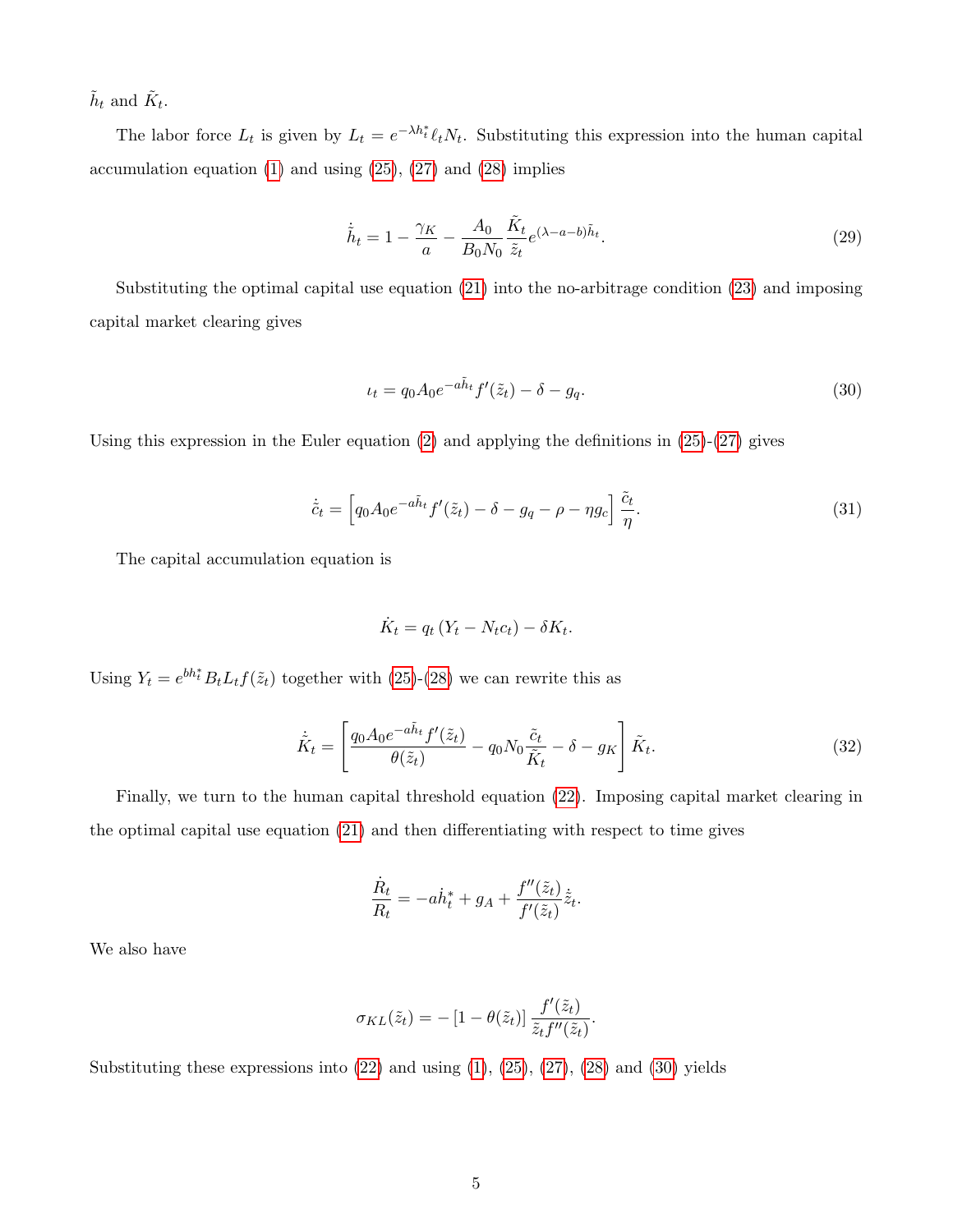<span id="page-38-0"></span>
$$
\dot{\tilde{z}}_t = \left[ -b - \gamma_L + \nu - \delta - g_q + q_0 A_0 e^{-a \tilde{h}_t} f'(\tilde{z}_t) + a \frac{A_0}{B_0 N_0} \frac{\tilde{K}_t}{\tilde{z}_t} e^{(\lambda - a - b) \tilde{h}_t} \frac{\theta(\tilde{z}_t)}{1 - \theta(\tilde{z}_t)} \right] \frac{\tilde{z}_t \sigma_{KL}(\tilde{z}_t)}{\theta(\tilde{z}_t)}.
$$
(33)

Equations [\(29\)](#page-37-1), [\(31\)](#page-37-2), [\(32\)](#page-37-3) and [\(33\)](#page-38-0) determine the transition dynamics.

Setting  $\dot{\tilde{h}}_t = \dot{\tilde{c}}_t = \dot{\tilde{K}}_t = \dot{\tilde{\tilde{\chi}}}_t = 0$  implies that on the BGP the stationary values of these four variables satisfy

$$
\frac{A_0}{B_0 N_0} \frac{\tilde{K}^*}{\tilde{z}^*} e^{(\lambda - a - b)\tilde{h}^*} = 1 - \frac{\gamma_K}{a},
$$
  
\n
$$
q_0 A_0 e^{-a\tilde{h}^*} f'(\tilde{z}^*) = \delta + g_q + \rho + \eta g_c,
$$
  
\n
$$
\frac{q_0 A_0 e^{-a\tilde{h}^*} f'(\tilde{z}^*)}{\theta(\tilde{z}^*)} - q_0 N_0 \frac{\tilde{c}^*}{\tilde{K}^*} = \delta + g_K,
$$
  
\n
$$
\frac{\theta(\tilde{z}^*)}{1 - \theta(\tilde{z}^*)} = \frac{1}{a - \gamma_K} \left[ b + \gamma_L - \nu - \eta g_c - \rho \right].
$$

Linearizing [\(29\)](#page-37-1), [\(31\)](#page-37-2), [\(32\)](#page-37-3) and [\(33\)](#page-38-0) about the stationary steady state therefore gives

$$
\dot{\tilde{h}}_t = \frac{A_0}{B_0 N_0} \frac{1}{\tilde{z}^*} e^{(\lambda - a - b)\tilde{h}^*} \left[ -(\lambda - a - b) \tilde{K}^* \left( \tilde{h}_t - \tilde{h}^* \right) - \left( \tilde{K}_t - \tilde{K}^* \right) + \frac{\tilde{K}^*}{\tilde{z}^*} \left( \tilde{z}_t - \tilde{z}^* \right) \right],
$$
  

$$
\dot{\tilde{c}}_t = q_0 A_0 e^{-a\tilde{h}^*} \frac{\tilde{c}^*}{\eta} \left[ -af'(\tilde{z}^*) \left( \tilde{h}_t - \tilde{h}^* \right) + f''(\tilde{z}^*) \left( \tilde{z}_t - \tilde{z}^* \right) \right],
$$

$$
\dot{\tilde{K}}_t = -a q_0 A_0 e^{-ah^*} \tilde{K}^* \frac{f(\tilde{z}^*)}{\tilde{z}^*} \left( \tilde{h}_t - \tilde{h}^* \right) - q_0 N_0 \left( \tilde{c}_t - \tilde{c}^* \right) \n+ q_0 N_0 \frac{\tilde{c}^*}{\tilde{K}^*} \left( \tilde{K}_t - \tilde{K}^* \right) - q_0 A_0 e^{-ah^*} \tilde{K}^* \frac{f(\tilde{z}^*) - \tilde{z}^* f'(\tilde{z}^*)}{\left(\tilde{z}^*\right)^2} \left( \tilde{z}_t - \tilde{z}^* \right),
$$

$$
\dot{\tilde{z}}_t = -a \left[ q_0 A_0 e^{-a\tilde{h}^*} f(\tilde{z}^*) \sigma(\tilde{z}^*) - (\lambda - a - b) \frac{A_0}{B_0 N_0} \tilde{K}^* e^{(\lambda - a - b)\tilde{h}^*} \frac{\sigma(\tilde{z}^*)}{1 - \theta(\tilde{z}^*)} \right] \left( \tilde{h}_t - \tilde{h}^* \right) \n+ a \frac{A_0}{B_0 N_0} e^{(\lambda - a - b)\tilde{h}^*} \frac{\sigma(\tilde{z}^*)}{1 - \theta(\tilde{z}^*)} \left( \tilde{K}_t - \tilde{K}^* \right) - a \frac{A_0}{B_0 N_0} \frac{\tilde{K}^*}{\tilde{z}^*} e^{(\lambda - a - b)\tilde{h}^*} \frac{\sigma(\tilde{z}^*)}{1 - \theta(\tilde{z}^*)} \left( \tilde{z}_t - \tilde{z}^* \right) \n+ \left[ -q_0 A_0 e^{-a\tilde{h}^*} \frac{f(\tilde{z}^*) - \tilde{z}^* f'(\tilde{z}^*)}{\tilde{z}^*} + a \frac{A_0}{B_0 N_0} \tilde{K}^* e^{(\lambda - a - b)\tilde{h}^*} \frac{\theta'(\tilde{z}^*) \sigma(\tilde{z}^*)}{\theta(\tilde{z}^*) \left[ 1 - \theta(\tilde{z}^*) \right]^2} \right] (\tilde{z}_t - \tilde{z}^*).
$$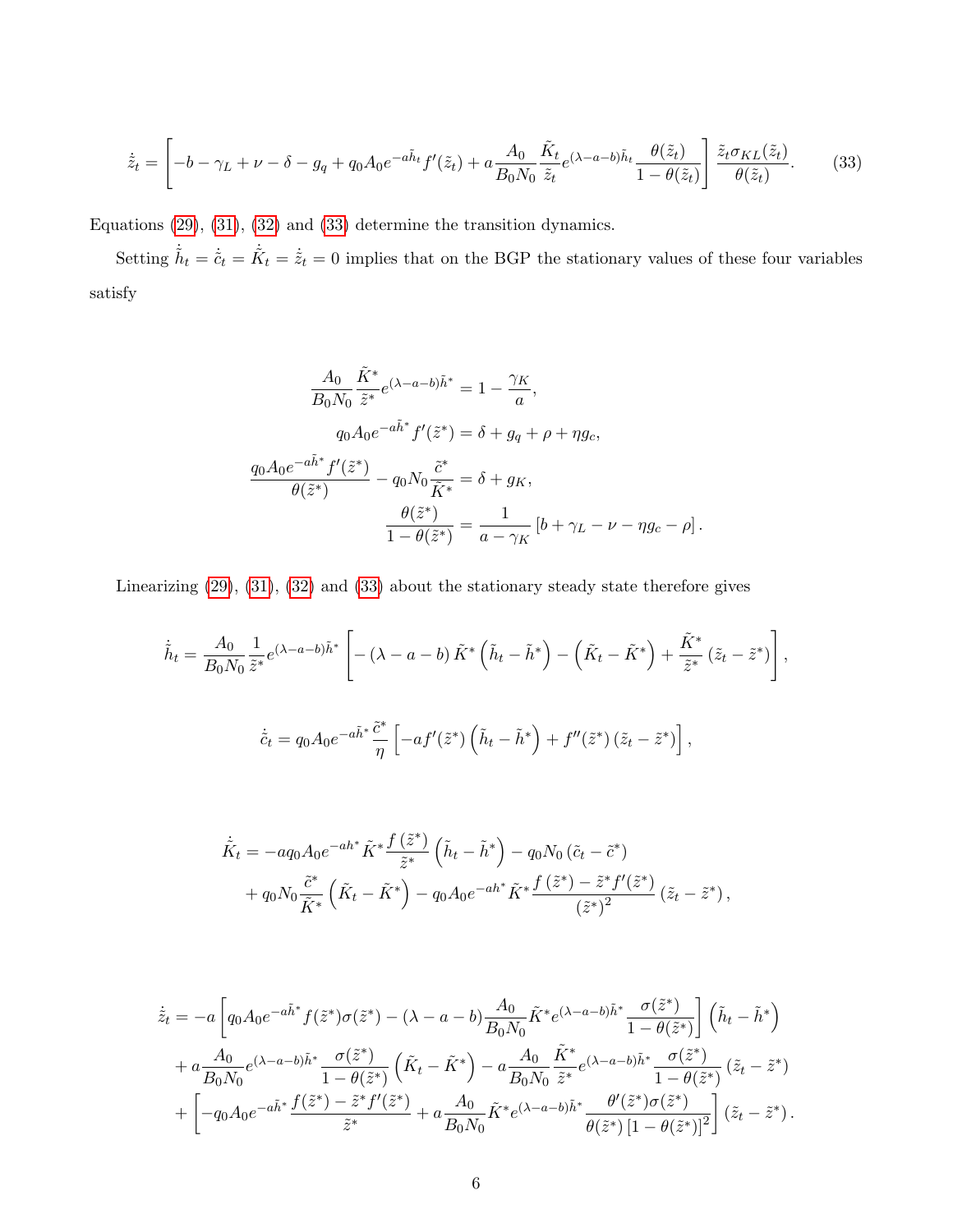This system of linear first order differential equations can be written as

$$
\begin{pmatrix}\n\dot{\tilde{h}}_t \\
\dot{\tilde{c}}_t \\
\dot{\tilde{K}}_t \\
\dot{\tilde{z}}_t\n\end{pmatrix} = \begin{pmatrix}\n\alpha_{11} & 0 & \alpha_{13} & \alpha_{14} \\
\alpha_{21} & 0 & 0 & \alpha_{24} \\
\alpha_{31} & \alpha_{32} & \alpha_{33} & \alpha_{34} \\
\alpha_{41} & 0 & \alpha_{43} & \alpha_{44}\n\end{pmatrix} \begin{pmatrix}\n\tilde{h}_t - \tilde{h}^* \\
\tilde{c}_t - \tilde{c}^* \\
\tilde{K}_t - \tilde{K}^* \\
\tilde{z}_t - \tilde{z}^*\n\end{pmatrix}
$$

and using the definitions of  $\tilde{h}^*, \tilde{c}^*, \tilde{K}^*$  and  $\tilde{z}^*$  to simplify we obtain

$$
\alpha_{11} = -(\lambda - a - b) \left(1 - \frac{\gamma_K}{a}\right),
$$
\n
$$
\alpha_{13} = -\frac{1}{\tilde{K}^*} \left(1 - \frac{\gamma_K}{a}\right),
$$
\n
$$
\alpha_{14} = \frac{1}{\tilde{z}^*} \left(1 - \frac{\gamma_K}{a}\right),
$$
\n
$$
\alpha_{21} = -a\Lambda \frac{\tilde{c}^*}{\eta},
$$
\n
$$
\alpha_{24} = -\Lambda \frac{1 - \theta(\tilde{z}^*) \tilde{c}^*}{\sigma(\tilde{z}^*) \tilde{z}^*} \frac{\tilde{c}^*}{\eta},
$$
\n
$$
\alpha_{31} = -a\Lambda \frac{\tilde{K}^*}{\theta(\tilde{z}^*)},
$$
\n
$$
\alpha_{32} = -q_0 N_0,
$$
\n
$$
\alpha_{33} = q_0 N_0 \frac{\tilde{c}^*}{\tilde{K}^*},
$$
\n
$$
\alpha_{34} = -\Lambda \frac{\tilde{K}^* 1 - \theta(\tilde{z}^*)}{\tilde{z}^*} \frac{\theta(\tilde{z}^*)}{\theta(\tilde{z}^*)},
$$
\n
$$
\alpha_{41} = -a \frac{\tilde{z}^* \sigma(\tilde{z}^*)}{\theta(\tilde{z}^*)} \left[\Lambda - (\lambda - a - b) \left(1 - \frac{\gamma_K}{a}\right) \frac{\theta(\tilde{z}^*)}{1 - \theta(\tilde{z}^*)}\right],
$$
\n
$$
\alpha_{43} = (a - \gamma_K) \frac{\tilde{z}^*}{\tilde{K}^*} \frac{\sigma(\tilde{z}^*)}{1 - \theta(\tilde{z}^*)},
$$
\n
$$
\alpha_{44} = -\Lambda \frac{1 - \theta(\tilde{z}^*)}{\theta(\tilde{z}^*)} - (a - \gamma_K) \frac{1}{1 - \theta(\tilde{z}^*)}.
$$

where

$$
\Lambda = \delta + g_q + \rho + \eta g_c.
$$

The BGP is locally saddle-path stable if the matrix of  $\alpha$  coefficients has two eigenvalues with negative real parts. We have not been able to characterize the sign of the eigenvalues analytically, but, by imposing a functional form restriction on  $f(z)$  we can check the stability of the BGP numerically. We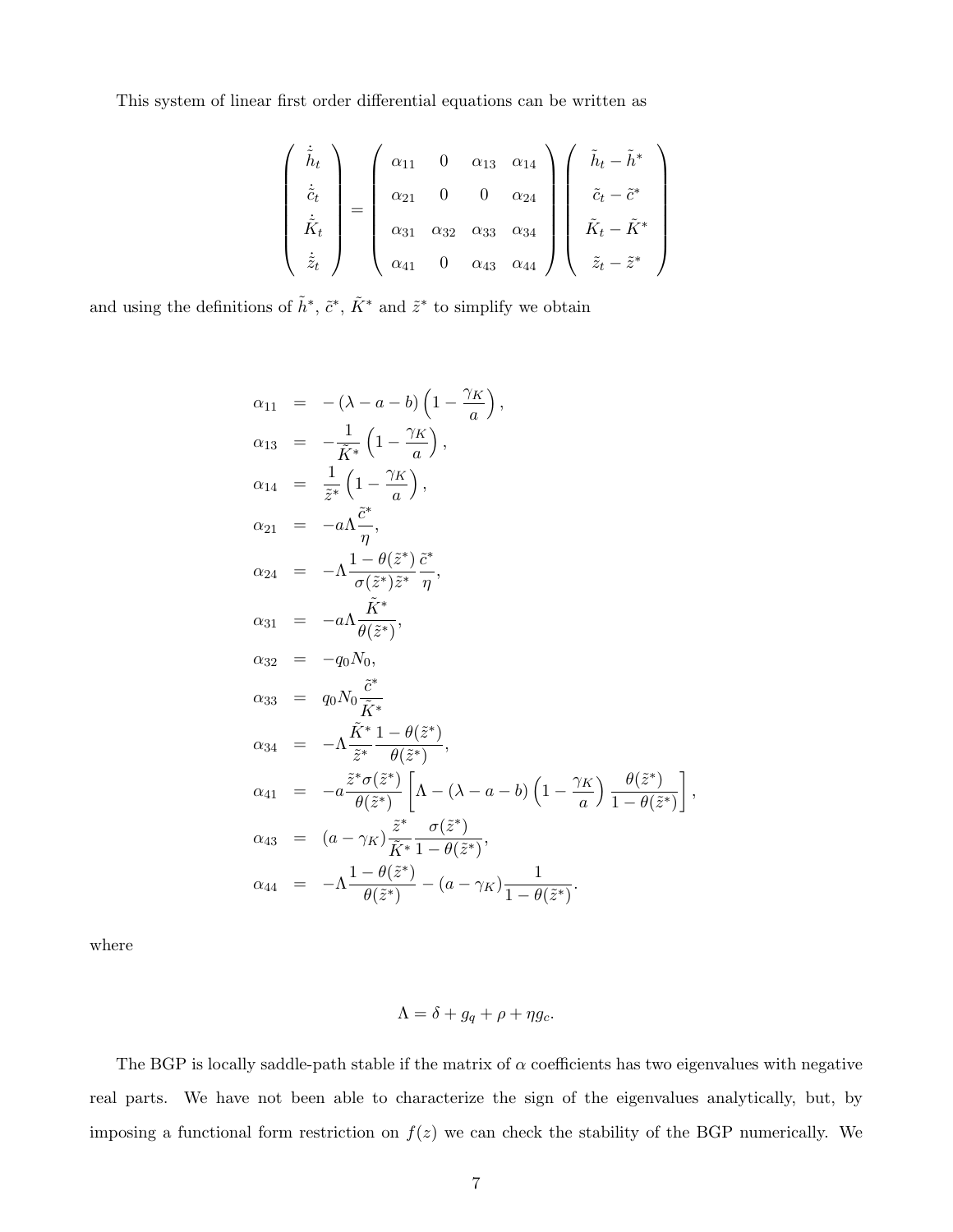assume  $f(z) = (1 + z^{\alpha})^{\frac{1}{\alpha} \frac{b}{a+b}}$  where  $\alpha$  is calibrated to ensure the elasticity of substitution between capital and labor  $\sigma_{KL} = 0.6$ . Under this assumption there exists a locally saddle-path stable BGP for all the parameter configurations used in Section [5.](#page-17-1)

# Proofs from Section [4](#page-15-1)

#### Proof of Proposition [2](#page-15-2)

Differentiating equation [\(16\)](#page-15-0) with respect to  $\gamma_K$  yields

$$
\frac{1}{(1-\theta)^2}\frac{\partial\theta}{\partial\gamma_K}=-\frac{\eta-1}{a-\gamma_K}\frac{b-\lambda}{a}-\frac{(\eta-1)(\gamma_L+\frac{b-\lambda}{a}\gamma_K)-\lambda+\nu+\rho}{(a-\gamma_K)^2}.
$$

The first term on the right hand side is negative when  $\eta > 1$  $\eta > 1$  since Assumption 1 imposes  $b > \lambda$ . The second term on the right hand side is negative by Assumption [2.](#page-10-0)iii which guarantees finite utility on the BGP. It follows that an increase in  $\gamma_K$  reduces  $\theta$  or, equivalently, that a reduction in  $\gamma_K$  reduces labor's share of income.

Differentiating equation [\(16\)](#page-15-0) with respect to  $\gamma_L$  yields

$$
\frac{1}{(1-\theta)^2} \frac{\partial \theta}{\partial \gamma_L} = -\frac{\eta - 1}{a - \gamma_K},
$$

which is negative if and only if  $\eta > 1$ . Thus, a reduction in  $\gamma_L$  increases  $\theta$  and lowers labor's share of income.

# Additional Cross-Section Specifications from Section [5](#page-17-1)

This section gives more detail about the relationship between wage growth and labor shares across states and industries. The top panel in Table [3](#page-42-0) shows that the relationship between these variables is weaker when one considers a shorter time span. The baseline regression reported in Panel A of Table [1](#page-23-0) related average labor shares to wage growth over the period 1970 to 1997. Panel A of Table [3](#page-42-0) shows the results of regressions that use shorter time spans, namely 1970-1990 and 1980-1997. For the most part, the estimated relationship between the variables is weaker. One possible explanation might be that schooling decisions are based on expectations of wage growth, and wage growth that is longer lasting is more likely to be incorporated into expectations.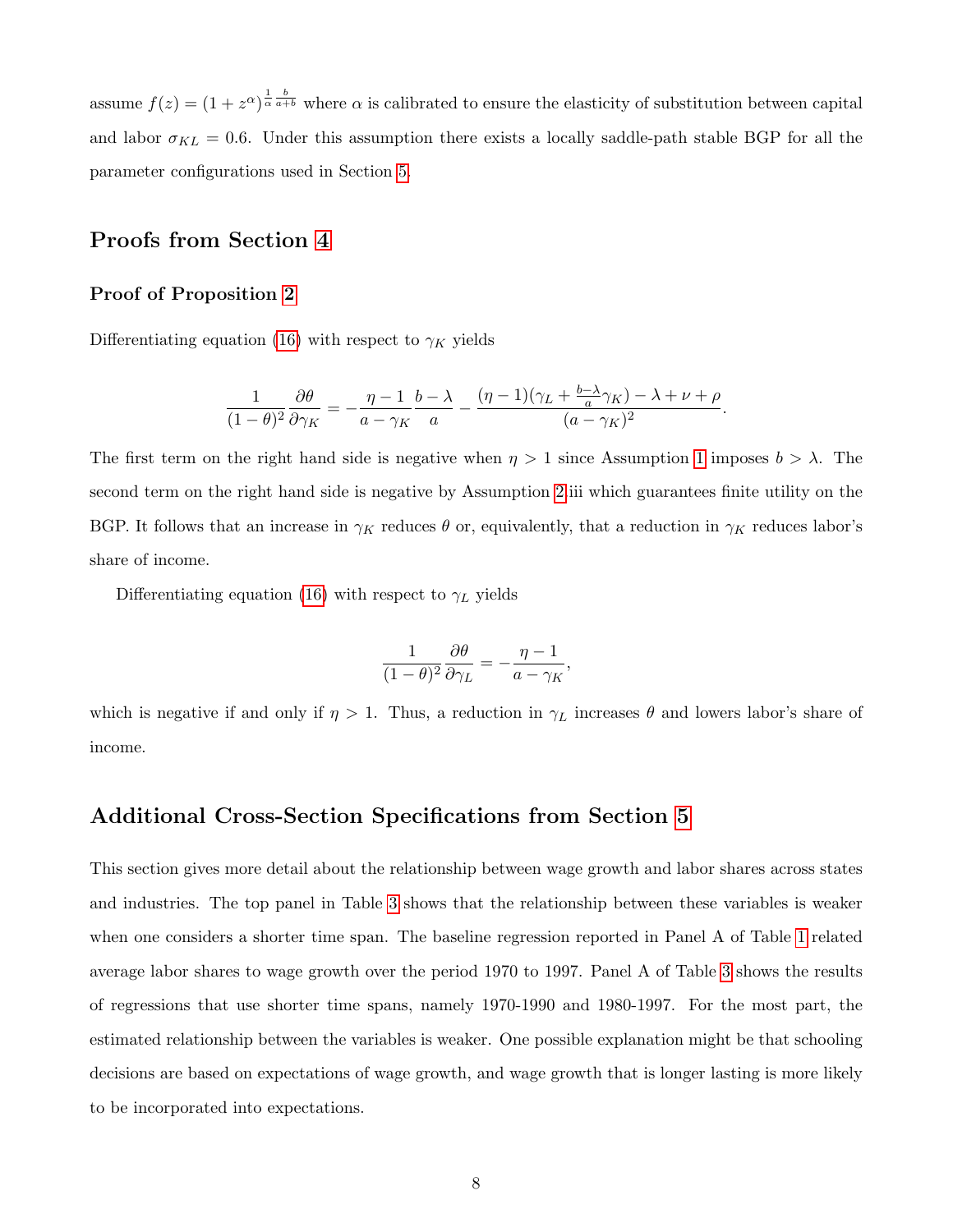We also find that our estimates are sensitive to whether or not we include all of the industry-state observations in the sample. Our baseline estimation excluded industry-states for which there were fewer than 100 observations in the Census sample that we could use to calculate average wages and average years of schooling. Panel B shows that, for the most part, the estimated relationship between labor share and wage growth is less strong when we do not exclude these observations. One explanation for this finding might be that individuals who are employed in a large industry in some state view themselves as likely to remain in that industry throughout their working life, or at least for a long time. Then, the expected wage growth in that industry would be the main driver of their schooling decision. In contrast, those that work in small industries may consider wage growth in other state sectors when making their school choice, if they anticipate that they are quite likely to change industries at some point in their career.